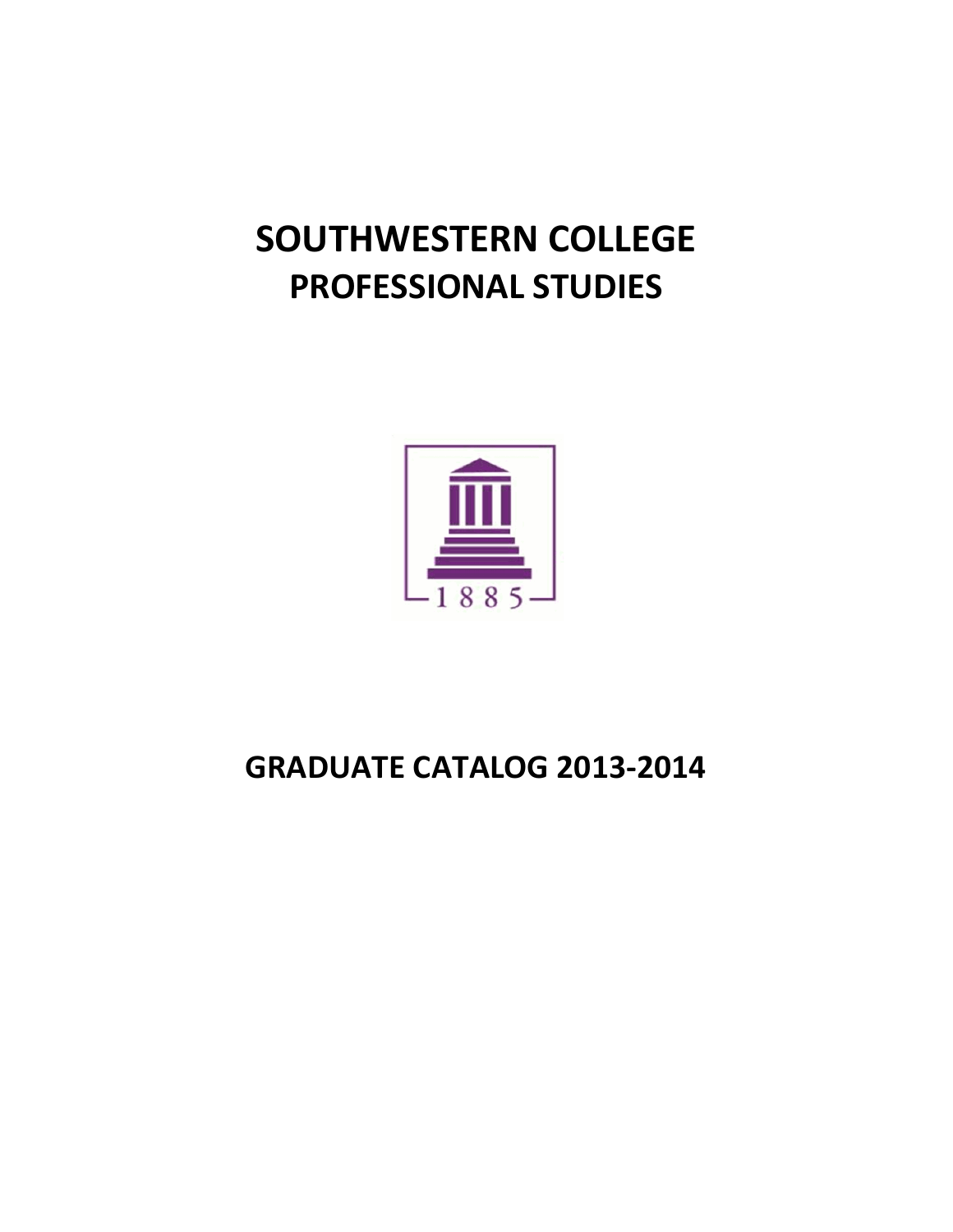#### **General Information**

| ADA Compliance / Disability Services  5        |  |
|------------------------------------------------|--|
|                                                |  |
|                                                |  |
| <b>Getting Started</b>                         |  |
|                                                |  |
|                                                |  |
|                                                |  |
|                                                |  |
|                                                |  |
|                                                |  |
|                                                |  |
|                                                |  |
| Academics                                      |  |
|                                                |  |
|                                                |  |
|                                                |  |
| Academic Integrity Violation Policy  12        |  |
|                                                |  |
| Graduate Certificates Offered 13               |  |
| Changing Majors/Adding a Certificate  13       |  |
|                                                |  |
|                                                |  |
|                                                |  |
| Power Campus Self-Service/Course Selection  14 |  |
|                                                |  |
|                                                |  |
|                                                |  |
|                                                |  |
|                                                |  |
|                                                |  |
| Failure to Meet Course Requirements 15         |  |
|                                                |  |
|                                                |  |
|                                                |  |

| <b>Academics (continued)</b>                     |  |
|--------------------------------------------------|--|
|                                                  |  |
|                                                  |  |
|                                                  |  |
|                                                  |  |
|                                                  |  |
|                                                  |  |
| Requirements for Graduation  19                  |  |
|                                                  |  |
| <b>Financial</b>                                 |  |
|                                                  |  |
|                                                  |  |
|                                                  |  |
|                                                  |  |
|                                                  |  |
|                                                  |  |
|                                                  |  |
|                                                  |  |
|                                                  |  |
| Learner Complaint and Appeals Process 25         |  |
| <b>Programs of Study</b>                         |  |
|                                                  |  |
| Master of Arts in Specialized Ministries 27      |  |
| Master of Arts in Theological Studies 27         |  |
|                                                  |  |
| Master of Business Administration  29            |  |
| Master of Education Program  29                  |  |
|                                                  |  |
| Special Education (Adaptive) 32                  |  |
| Special Education (Functional)33                 |  |
| Master of Science in Management  34              |  |
| Master of Science in Leadership  35              |  |
| Master of Science in Security Administration  35 |  |
| <b>Graduate Certificates</b>                     |  |
|                                                  |  |
| Enterprise Risk Management 36                    |  |
|                                                  |  |
|                                                  |  |
| Executive Quality Management 38                  |  |
| Rural Healthcare Administration38                |  |
|                                                  |  |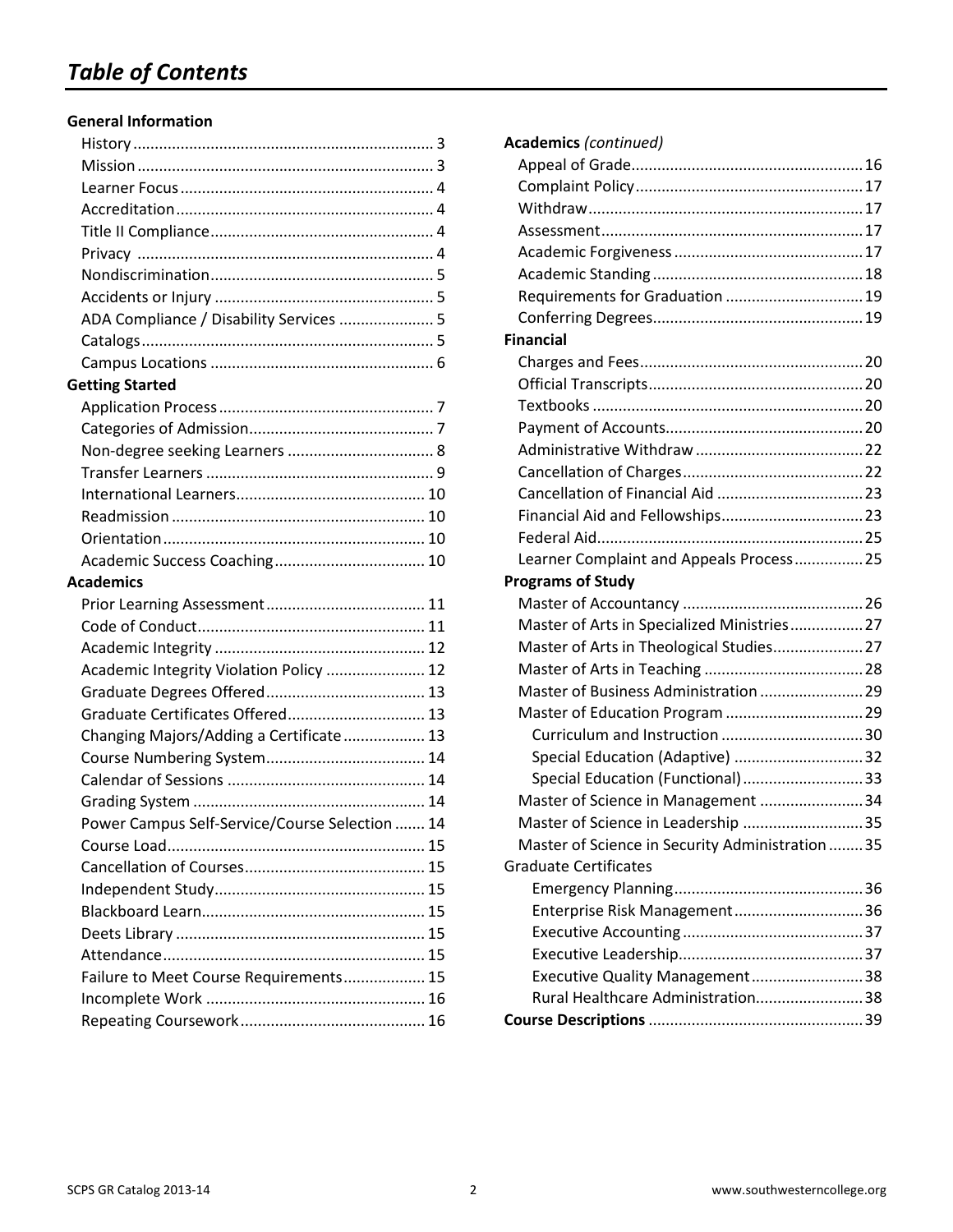# *General Information www.southwesterncollege.org/about/*

#### **HISTORY**

Southwestern College was chartered June 19, 1885, by the Methodists of Kansas as "an institution of learning of full collegiate powers." It opened its doors for fortythree learners on September 7, 1886. The first name of the College was "The Southwest Kansas Conference College"; the name "The Southwestern College'' was adopted November 5, 1908.

The residential campus\*, located on 85 acres in Winfield, Kansas, offers undergraduate and graduate degree programs for traditional age learners.

The College began offering degree completion programs for working adults in 1994. Currently Professional Studies has undergraduate and graduate programs in Wichita, Kansas; McConnell Air Force Base, Kansas; Midwest City, Oklahoma; Fort Riley, Kansas; Overland Park, Kansas and online.

Southwestern is a learning community of approximately 1,800 learners, 50 full-time teaching faculty members, and 270 affiliate faculty members from leading industries across the country. In addition to programs for traditional age learners and working adults, the College provides learning opportunities for service men and women in all branches of the military.



*\* Southwestern College Residential Campus Winfield, KS*

#### **VISION**

Southwestern College in Winfield, Kansas, is a learning community dedicated to:

- Intellectual growth and career preparation
- **Individual development and christian values**
- **EXTERGHERITH** Lifetime learning and responsible citizenship
- **E** Leadership through service and world without boundaries

#### **MISSION**

Southwestern College provides a values-based learning experience that emphasizes intellectual, personal, and spiritual growth. Founded in 1885 by Kansas Methodists and now related to the Kansas West Conference of the United Methodist Church, the college offers bachelor's, master's and doctoral degrees on ground and online.

Southwestern College:

- **Prepares students for careers and for graduate** studies with courses that foster critical thinking and effective communication and are characterized by meaningful professor-student interaction.
- **Employs emerging technologies that promote** learning.
- **Strives to live by and teach a sustainable way of** life.
- **Offers programs that embrace prior learning and** facilitate career progression for working adults, members of the armed services, and persons in transition.
- **Provides preparation for a wide range of church**related vocations and involvement.
- Affords a residential learning experience abundant with co-curricular activities that build social awareness and interpersonal skills and cultivate an ethos of service and leadership.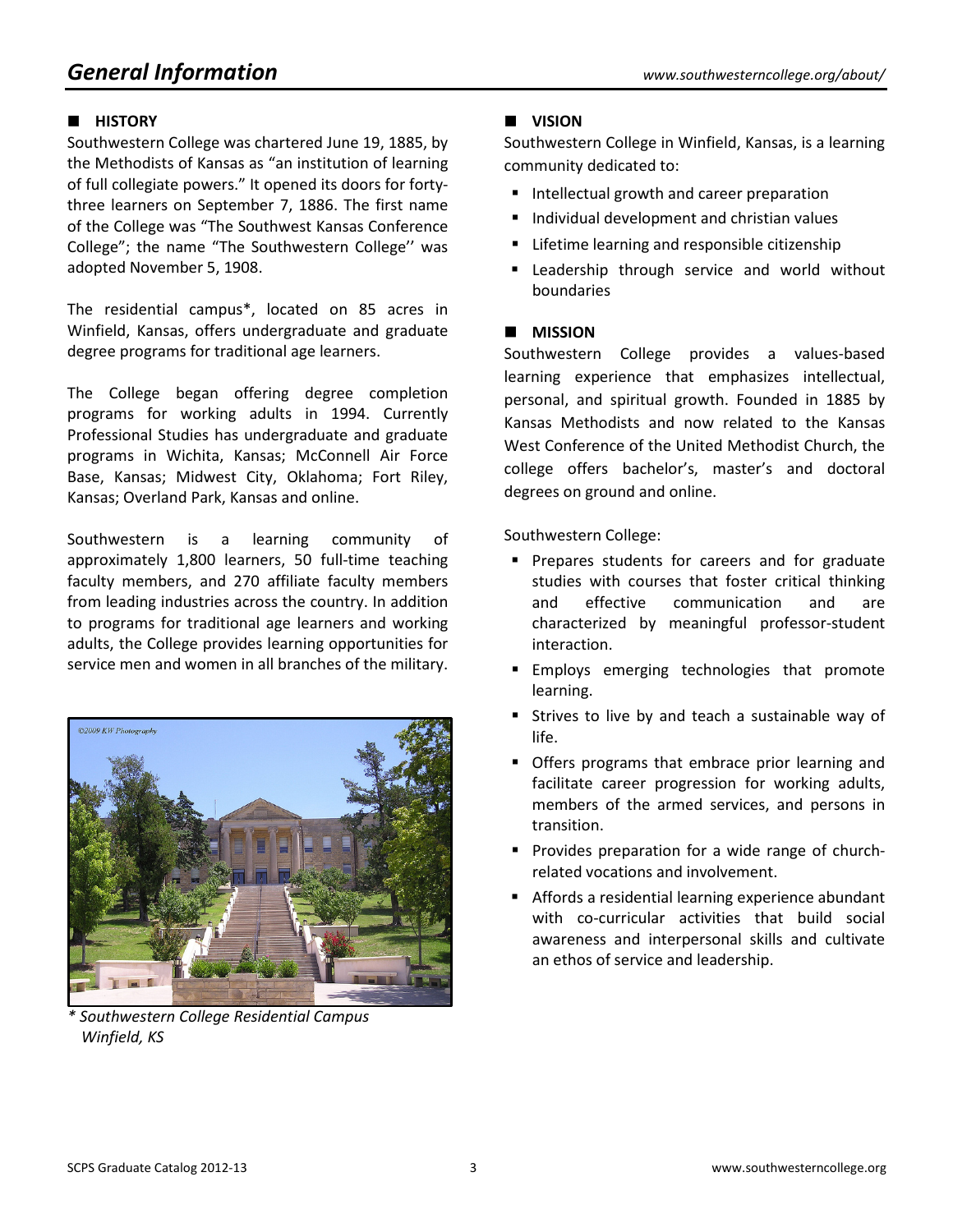#### **LEARNER FOCUS**

Southwestern College Professional Studies is strongly committed to being:

#### **Learner focused**

We understand and empathize with the unique needs of adult learners. Programs and services are specifically tailored toward adults who are balancing the pursuit of a college degree with work and family demands and/or military service.

#### **Ethically sound**

Building upon our historic connection to the United Methodist Church, we meet the highest ethical standards when working with learners and each other.

#### **Academically excellent**

Academic programs are reviewed on an ongoing basis to ensure that they exceed institutional outcomes. Instructors have relevant work experience as well as strong teaching skills with exemplary academic credentials.

#### **Responsive**

Understanding and responding to the educational needs of the workplace, community, and the military serve as a hallmark. We operate with a spirit of innovation and creativity in the development and deployment of new programs. We seek partnerships with other educational providers and organizations for the explicit reason of increasing access of educational opportunities to adults and are flexible in program design to the benefit of learners and the larger community.

#### **iNstitutionally accountable**

We recognize our unique role and work actively to participate in and advance the overall strategic goals and directions of Southwestern College.

#### **Empowering**

We take a developmental and motivational approach with learners and each other in order to help everyone reach their dreams – educationally, personally, and professionally.

#### **Resolute**

We are committed in our efforts to see our learners persist to graduation. We accept the role of learners' advocate and will never give up on our learners' lifelong goals to achieve an education.

#### **ACCREDITATION**

Southwestern College is accredited by The Higher Learning Commission and is a member of the North Central Association, (312) 263-0456,

[www.ncahigherlearningcommission.org.](http://www.ncahigherlearningcommission.org/)

It is further accredited by the University Senate of the United Methodist Church, the Commission on Collegiate Nursing Education (nursing), the National Association for the Education of Young Children (early childhood education), the National Association of Schools of Music (music), the National Council for Accreditation of Teacher Education and the Kansas State Department of Education (teacher education program), and the Commission on Accreditation of Athletic Training Education (athletic training). The nursing program holds approval by the Kansas State Board of Nursing. Southwestern learners find credits taken here fully accepted in undergraduate and graduate schools across the nation.

Southwestern College is required by accrediting bodies to notify enrolled learners in a timely manner regarding curriculum changes affecting their program of study. Additionally, learners are expected to maintain current contact information with the College in order to ensure timely receipt of program related materials. Students should contact their Academic Success Coach (ASC) 888-684-5335 for learner specific program information.

#### **TITLE II COMPLIANCE**

Southwestern College is in compliance with federal regulations on disbursement of Title II information.

#### **PRIVACY**

Southwestern College has interpreted the Family Educational Rights and Privacy Act of 1974 (FERPA; the Buckley Amendment) to restrict the release of confidential information relating to learners. This information includes the learner's academic record, test scores, and academic progress. A full statement of policy and learners' rights is posted at [www.sckans.edu/registrar.](http://www.sckans.edu/registrar)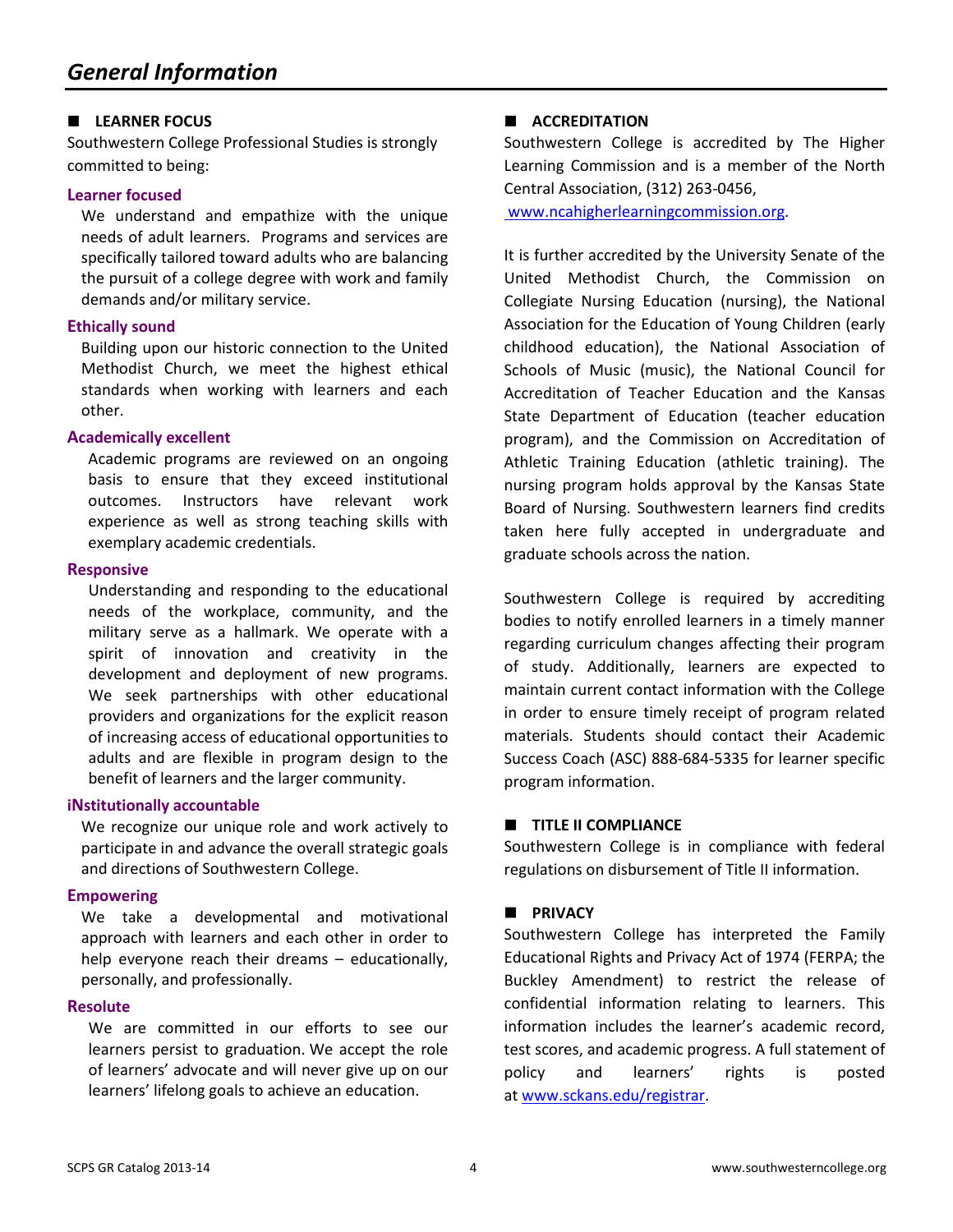#### **NOTICE OF NONDISCRIMINATION**

Southwestern College is committed to a policy of nondiscrimination on the basis of race, gender, color, age, sexual orientation, religion, national origin, ethnic origin, or physical disability, veteran (including Vietnam era) status, or other non-merit reasons, in hiring, admissions, and educational programs or activities, all as required by applicable laws and regulations. The College also practices affirmative action in hiring. Responsibility for coordination of compliance efforts and receipt of inquiries, including those concerning the Civil Rights Act of 1960, the Age Discrimination in Employment Act of 1975, Title IX of the Education Amendments of 1972, and Section 504 of the Rehabilitation Act of 1973, the Vietnam Era Veterans' Readjustment Assistance Act of 1974, the Americans with Disabilities Act of 1990, and other related federal, state, and local legislation, executive orders, regulations, and guidelines, has been delegated to the Director of Human Resources, Southwestern College, 100 College St., Winfield, KS 67156-2499, 620.229.6000.

#### **ACCIDENTS OR INJURY**

Southwestern College does not insure against accidents or injury to learners that may occur during college sponsored activities or those that occur off campus as the result of class assignments. Learners are expected to act responsibility by taking necessary precautions against accidents. Learners are also advised to protect themselves from the financial burden of accident of injury by maintaining personal insurance.

#### **ADA COMPLIANCE**

Southwestern College Professional Studies is committed to making reasonable accommodations for qualified students with documented disabilities. If you have a disability that may impact your learning and for which you may need accommodations, please contact the Director of Learner Support and Academic Success via your Academic Success Coach.

#### **DISABILITY SERVICES**

The college does not exclude otherwise qualified persons with disabilities, solely by reason of the disability, from participating in college programs and activities, nor are the persons with disabilities denied the benefits of these programs or subjected to discrimination.

It is the responsibility of the learner to bring to the college's attention the need for accommodation due to a qualifying disability along with such supporting information as reasonably required. Requests for accommodation should be made to the Director of Learner Support and Academic Success, and must be supported by appropriate documentation of the relevant disability. The director, in consultation with other trained professionals if necessary, will determine what reasonable accommodations will be made by the college. The learner should provide an updated request for accommodation should any changes occur which must be considered.

#### **CATALOGS**

Courses and policies in this catalog are subject to change through the processes set forth in the institutional policy manuals. Normally, policy revisions are undertaken in the following year after due notification has been served. There may be cases, however, when a policy is changed and implemented in the same year. A curriculum or policy change could be applied to matriculated learners and, as such, the catalog should not be construed as a contract between the college and the learners.

#### **Selection of Catalog**

In most cases, learners will meet graduation requirements stated in the catalog under which they first enter the program. When graduation requirements change, learners may adhere to the ones listed in the catalog under which they first entered, or they may optionally select the newer catalog and follow those requirements. Learners who leave the bachelor's program but re-enroll having missed no more than the equivalent of three full semesters may follow the catalog under which they were previously enrolled.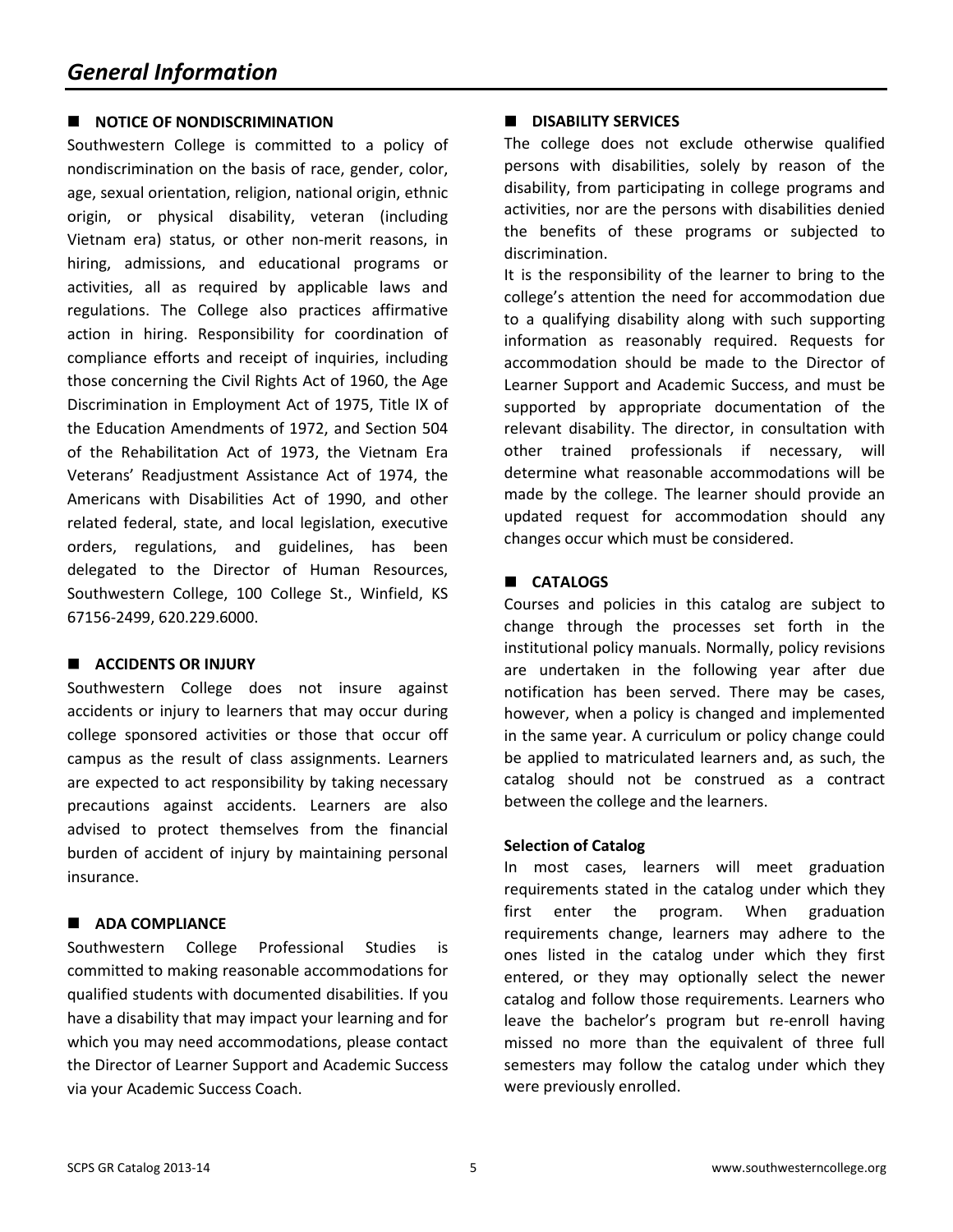#### **CAMPUS LOCATIONS**

#### **KANSAS**

**Wichita Campus** 2040 S. Rock Road Wichita, KS 67207-5350 Ph: 316.684.5335 · Fax: 316.688.5218 [prostudy@sckans.edu](mailto:prostudy@sckans.edu)

#### **McConnell AFB Campus**

22 MSS/DPE 53474 Lawrence Ct. McConnell AFB, KS 67221-4000 Ph: 316.681.1467 · Fax: 316.681.2837 [mcconnell@sckans.edu](mailto:mcconnell@sckans.edu)

#### **Fort Riley Campus**

Building 217, Custer Ave. Fort Riley, KS 66442 Ph: 785.784.9930 · Fax: 785.239.6739 [fortriley@sckans.edu](mailto:fortriley@sckans.edu)

#### **Overland Park Campus**

9393 West 110th Street 51 Corporate Woods, Suite 500 Overland Park, KS 66210 Ph: 913.323.6842 · Fax: 913.451.6750 kc@sckans.edu

#### **Winfield – Residential Campus**

100 College Street Winfield, KS 67156 Toll Free Ph: 800.846.1543 <http://www.sckans.edu/campus/>

#### **OKLAHOMA**

**Midwest City Campus**

1401 S. Douglas Blvd. Suite O Midwest City, OK 73130 Ph: 405.733.3301 · Fax: 405.733.1254 [okc@sckans.edu](mailto:okc@sckans.edu)

#### **For an up-to-date and complete listing of staff visit our website at:**

<http://www.southwesterncollege.org/contact-us/staff>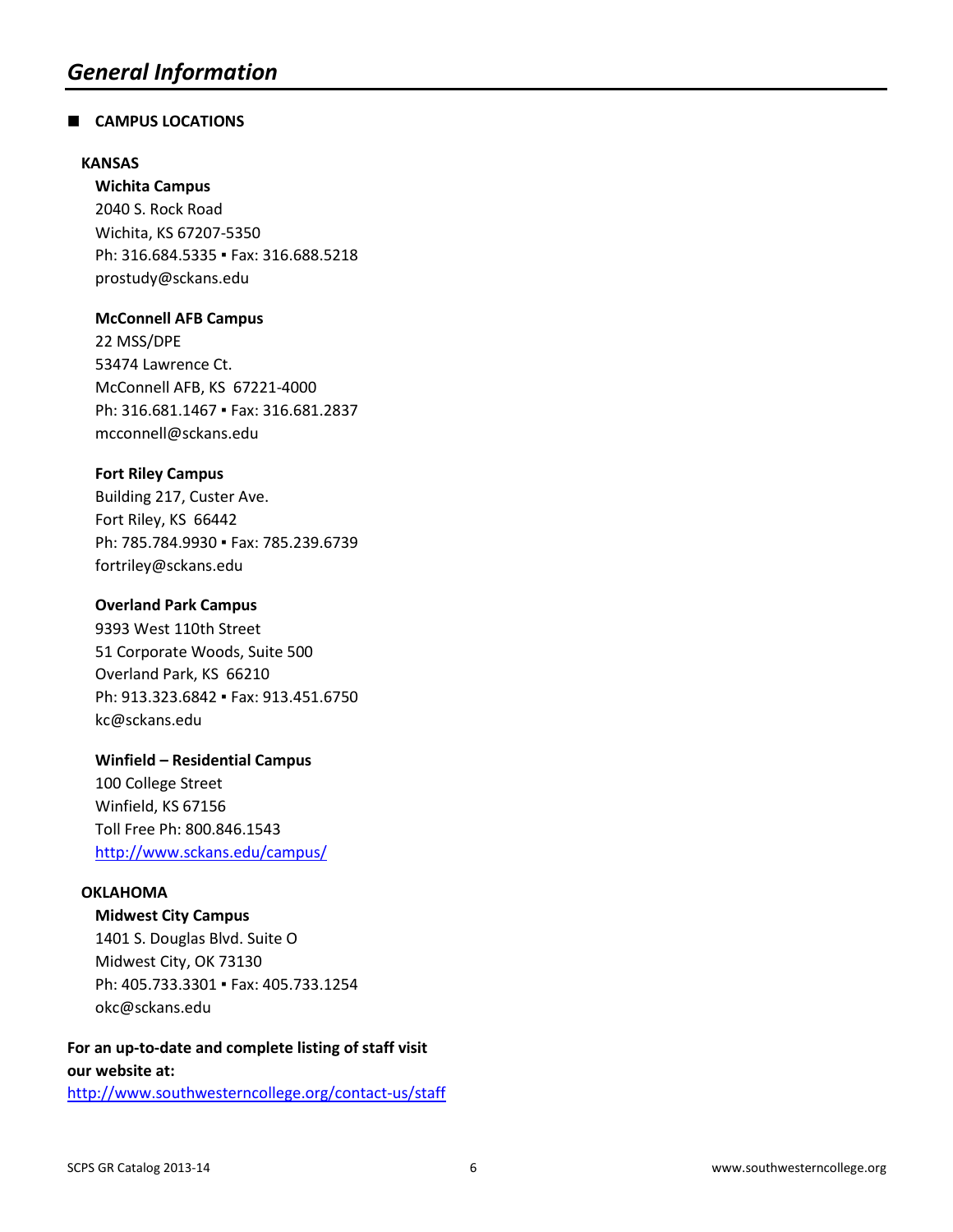#### **APPLICATION PROCESS**

Learners applying for a Professional Studies graduate program may obtain a formal application packet from:

Graduate Admissions Southwestern College 2040 S. Rock Rd. Wichita, KS 67207

Application forms are also available electronically at: [http://www.southwesterncollege.org/enrollment/](http://www.southwesterncollege.org/enrollment/graduate/apply-now/) [graduate/apply-now/.](http://www.southwesterncollege.org/enrollment/graduate/apply-now/)

Admission decisions to any graduate program at Southwestern College Professional Studies reflect a consideration of a composite of qualitative and quantitative information that include, but are not limited to, the following: the applicant's statement of purpose and any other application essays, letters of recommendation, the academic standing of the learner in program(s) in which the applicant has studied, relevant professional activities and achievements, previous grades, and the recommendation of the faculty in the area to which the applicant is seeking admission, as appropriate. Each application is considered in the context of other applications to the same area, with due consideration given to the need to maintain a pool of learners of superior potential, and other goals of the program. Not every applicant whose credentials meet stated quantitative standards is admitted.

A person holding a bachelor's degree (or will hold this degree by the time he/she enrolls) from a U.S. regionally accredited institution (or the foreign equivalent for an international applicant) is eligible for consideration for admission.

An applicant may apply to only two programs at a time and, upon acceptance to each, pursue only two programs at a time. Application to each program will be considered separately. The timeline for each program is based on the admission term for each, the degree completion requirements of each, and additional program requirements. A learner who pursues two programs must meet the degree requirements for each program.

Persons are admitted to a specific program of study as specified on the application. A request for a change of program or continuation beyond an original purpose is viewed as a new application and is subject to current procedures and standards.

Admission to graduate studies at Southwestern College Professional Studies is valid for 8 sessions after the requested entrance date. If a learner applies but does not complete any coursework within the 8 sessions of the requested entrance date, a new application must be submitted. If a learner stops out for 8 consecutive sessions, the learner must reapply for admission.

All graduate admission decisions are the responsibility of the Chief Academic Officer (CAO).

Admission requirements are subject to change without prior notice. Being admitted to a graduate program does not mean that each course required in the learner's program of study will be available each session or in a specific session. Learners are advised to work closely with their academic success coach to carefully map a degree plan

#### **CATEGORIES OF ADMISSION**

Applicants for graduate studies may be admitted under one of three classifications:

#### **Full Admission**

Admission is granted without reservation. Indicates the applicant has a sound academic background in preparation for a graduate program of study and meets all the admissions requirements, including the following: The applicant must have an undergraduate grade point average, based on a 4.0 system, of 3.0 overall, 3.0 for the last 60 semester hours in a degree program, or 3.0 for a completed graduate degree program. These are minimum requirements; individual programs may set higher standards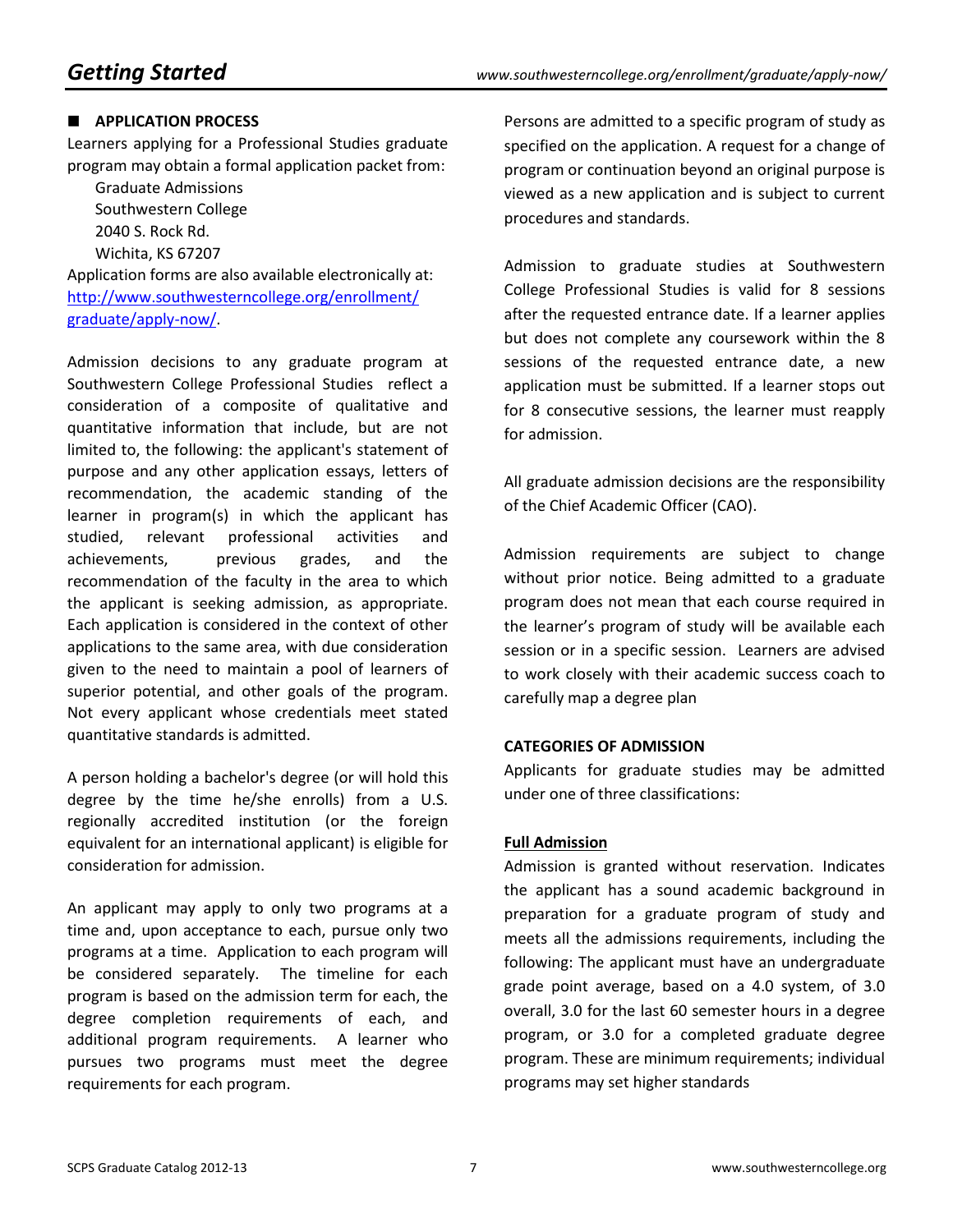#### **Provisional Admission**

Applicants with a complete application file who have not met the formal admission requirements (GPA below 3.0) but whose accomplishments have convinced the chief academic officer and other professional studies officials that they have potential for success in graduate studies may be granted Provisional Admissions. Continuation in the program as a degree-seeking learner is contingent upon fulfilling specific requirements stipulated in the provisional admission letter. The following are the circumstances in which provisional admission may be granted:

- Applicants who have a limited number of deficiencies in undergraduate course prerequisites. These deficiencies must be removed before enrollment in graduate courses of the same series.
- Applicants who present a GPA below 3.0 at the time of application. After admission, those learners are required to take nine (9) semester hours of course work specified by Professional Studies program manager or other designated official.

The learner may also be required to complete prescribed supplementary modules or other additional work to improve academic skills or remedy deficiencies in undergraduate preparation. The letter of acceptance and the Academic Success Coach will stipulate the requirements upon acceptance. To move from provisional admission to full admission, learners must earn at least a 3.0 GPA in their first their 9 hours of course work. If provisionally admitted learners fail to meet these requirements, the offer of admission to the graduate program will be withdrawn.

Provisionally admitted learners cannot register for their capstone course until they have satisfied their provisions and been reclassified as regular graduate learners.

#### **Conditional Admission**

Southwestern College Professional Studies allows promising applicants to take courses for one session while they are completing their application file. To gain Conditional Admission, the learner must provide evidence of holding a bachelor's degree by submitting with his or her application an unofficial transcript from all colleges or universities where the applicant took courses. These colleges include those where the applicant enrolled but may have withdrawn or failed in some or all courses. By the end of the session, the learner who wishes to continue taking graduate courses must complete his/her application file. Once the file is complete, the learner will be awarded Full Admission, Provisional Admission, or be denied admission. A learner who does not fulfill the conditions within the specified time may be barred from subsequent registration in graduate courses. If the learner changes his or her program before the conditions have been fulfilled, the conditions remain in effect. Southwestern College Professional Studies reserves the right to cancel admission or only admit a conditional admission learner provisionally for any of the following reasons: the class/grade information on the application form does not match the transcript; the learner did not provide unofficial transcripts from all previous institutions, and subsequent review of these transcripts indicate failure to meet minimal admission standards; or the learner did not submit documents by the required deadlines.

Credit will be allowed for graduate courses learners complete acceptably while registered as conditional or provisional learners.

#### **NON-DEGREE SEEKING LEARNERS**

Learners who do not plan to work for an advanced degree may be admitted as non-degree learners. Nondegree learners need special approval from the appropriate academic administrator prior to enrolling in their first course and evidence of a conferred bachelor's degree. A maximum of 12 non-degree graduate credits may be earned. A non-degree seeking learner who later wishes to enter a degree program or apply completed course work to a graduate certificate must undergo the full application and admission review process.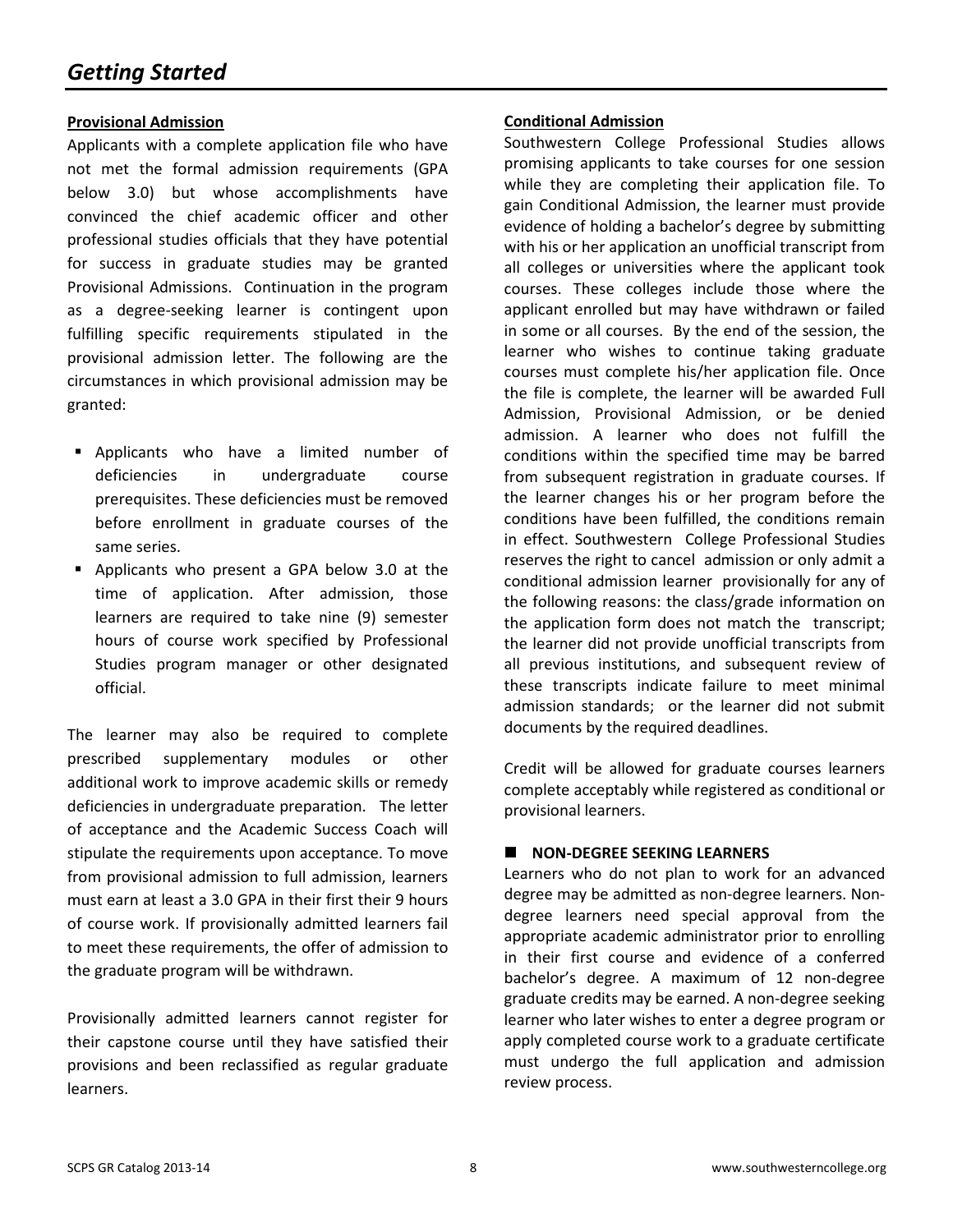#### **Certificate Learners**

Learners seeking a Southwestern College Professional Studies graduate certificate are admitted with nondegree seeking status. A maximum of 18 graduate certificate hours may be earned. A non-degree seeking certificate learner who later wishes to enter an advanced degree program must undergo the full application and admission review process.

#### **TRANSFER LEARNERS**

Learners may be able to transfer hours earned in other accredited graduate programs if the grade point average of those total hours is 3.0 or higher for the M.Acc. and MBA, 2.5 or higher for M.S.L., M.S.S.A., M.A.S.M., and M.S.M, 2.75 or higher for M.A.T. and M.Ed. graduate programs (see section below for additional details regarding transfer for the M.Ed. programs). Requests for transfer should be made through the learners' individual academic success coach.

Typically, no more than six semester hours (with grades of A or B) may be applied to the Southwestern College graduate degree, unless by specific articulation agreement or under special circumstances with approval by the appropriate academic administrator. Transfer credits from a Southwestern College graduate program to a second graduate program are limited to six semester hours for equivalent courses from the prior degree. It is required that there will be sufficient remaining unique courses to satisfy the total credits for the second degree. The decision to accept transfer credit will be made by the appropriate academic administrator. Official transcripts showing graduate coursework will also be required.

Transfer learners must also meet these requirements:

- 1. Regardless of grade points earned in graduate study at other institutions, have at least a grade point average of 3.0 for all work taken in the M.Acc., MBA, and M.Ed. programs, and a 2.5 for all other graduate programs at Southwestern College.
- 2. Accept the judgment of appropriate academic administrator in substituting transfer credits for courses in the Southwestern College graduate catalog.

#### **Transfer Courses for M.Ed. and M.A.T.**

For the M.Ed. the following guidelines also apply:

- 1. Transfer courses must have been taken within the last five years from the date of program entry.
- 2. Transfer courses submitted for required courses must correspond to the catalog description of the Southwestern College course for which they are substituted.
- 3. Undergraduate courses may be transferred for credit but only for licensure requirements—they will not count as graduate credits for the degree but may still be used to meet Kansas Department of Education licensure requirements.
- 4. Applying transfer courses for elective classes:
	- a. No more than three semester hours or equivalent can be transferred from courses that do not directly correspond to catalog descriptions for the special education/ curriculum and instruction Southwestern College elective courses.
	- b. Special education transfer courses must be in the field of education or psychology and be directly related to the licensure standards for adaptive special education teachers.
	- c. For courses already taken, follow the procedures associated with the course substitution form. This should be submitted to an academic success coach.
	- d. For courses not yet taken, the learner needs to obtain prior approval by submitting any available descriptive information on the class to the Academic Success Coach. Prior approval is required to ensure acceptance of transfer courses to fulfill program requirements. A course substitution form as well as the official transcript is required once the course is completed to include it in the program of study.
	- e. Graduate credit for education workshops may be available if prior arrangements are made to include the workshop in an independent study under EDUC 555x (A, B, C, etc) Topics in Education. Additional readings, activities or assignments may be required to assure that the independent study meets standards for a graduate level course.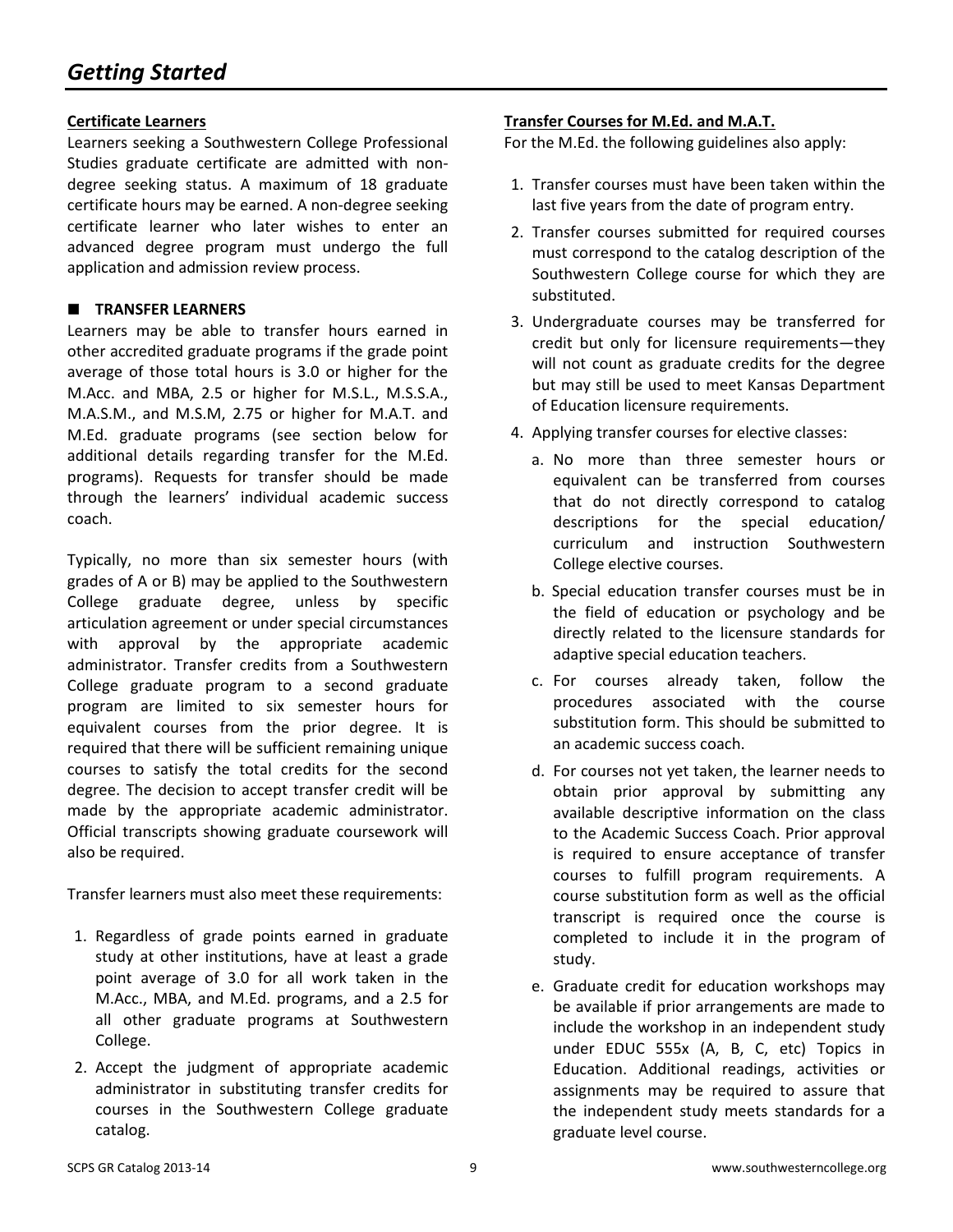#### **INTERNATIONAL LEARNERS**

International learners who wish to attend Southwestern College Professional Studies belong in one of the three categories described below. Review the appropriate category for additional application information. In all categories, the learner's undergraduate degree must be officially recognized by the government of the country in which the degree was granted. Learners who have attended schools where English has not been the primary language of instruction must show evidence of English proficiency through one of the following: a paper score of 550 or higher, or an internet score of 80 or higher on the Test of English as a Foreign Language (TOEFL), a score of 6.5 or higher on the International English Language Testing Service (IELTS) test; a score of 4 or higher on the Chinese Government English Exam; or special courses in other institutions such as completion of the highest level of an Intensive English Language Center program or other relevant experiences.

Learners who have completed graduate-level courses outside the US and who wish to transfer credits into a Southwestern College graduate program must provide official copies of all college transcripts and record of any undergraduate and graduate degrees awarded. All foreign credentials not listed in English should have an accompanying literal translation. Alternatively, learners can provide a third-party transcript evaluation from an organization such as ECE or WES. Please see the Transfer Learners section in this catalog for additional information.

**Category 1:** Learners who study online with Southwestern College Professional Studies programs from a country outside the USA follow the same policies and procedures outlined under Application Process in this catalog. Learners in this category must make payment arrangements with the Billing Office at the time of enrollment, or they will be dropped prior to the start of class.

**Category 2:** Learners who are permanent United States residents follow the same policies and procedures outlined under Application Process in this catalog. Learners in this category should provide an alien registration number or an ITIN number in place of a Social Security Number on application documents.

**Category 3:** Learners who are required to apply for an F-1 visa should plan to work jointly with a main campus and a Professional Studies admissions representative in order to ensure that all college admission and visa application requirements are met. Prospective learners can begin the process by contacting a Professional Studies admissions representative at 888.684.5335.

#### **READMISSION**

Learners not enrolled for the equivalent of more than three consecutive semesters are required to contact a Professional Studies graduate admissions counselor to complete all necessary documentation for readmission. Learners who leave the master's program but re-enroll having missed no more than one year (counting fall, spring, and summer semesters as one year) may follow the catalog under which they were previously enrolled. Southwestern College is in compliance with the Higher Education and Opportunity Act (HEOA) provision for service members readmission based on military service.

#### $\blacksquare$  **ORIENTATION**

All Professional Studies graduate learners are given access to a Blackboard course with continuous enrollment for orientation and resources. This site contains helpful information for all graduate learners, including supplemental program resources and details regarding capstone projects.

#### **ACADEMIC SUCCESS COACHING (ADVISING)**

Academic Success Coaching (ASC) plays a critical role in the learner's educational journey at Southwestern College. A staff of professional, full-time coaches assists learners with degree plans, course selection, and other issues related to the learner's program. In addition, the academic success coach is prepared with the tools and best practices needed to help learners persist to their individual educational goals. Each academic success coach is committed to proactive learner contact, providing the necessary level of support for an optimal educational experience. Prospective learners are invited to discuss their specific goals with a graduate academic success coach. To contact an academic success coach, mail graduate@sckans.edu.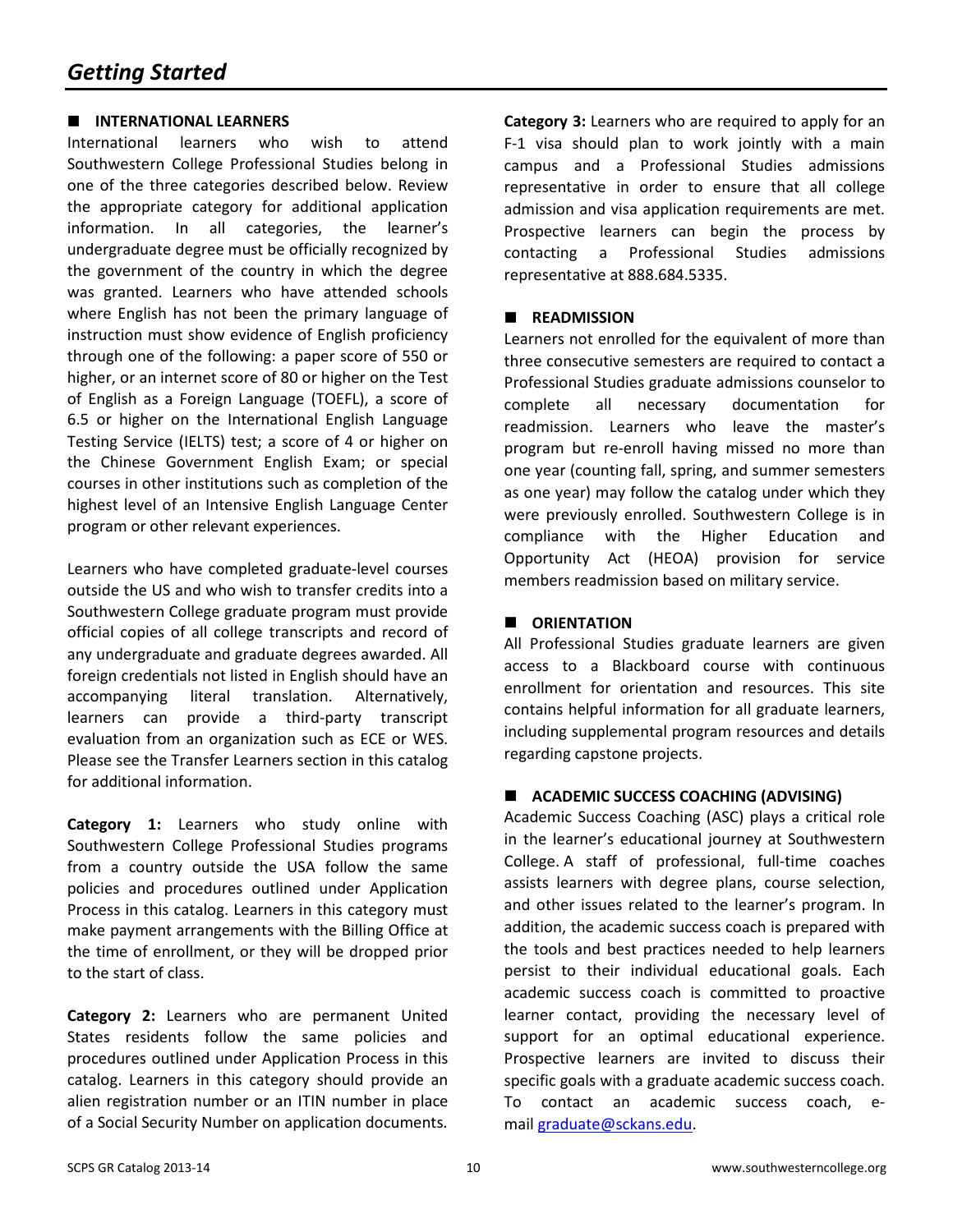#### **PRIOR LEARNING ASSESSMENT**

Learners may receive additional credit through prior learning assessment process. These include: transfer credit and credit evaluated by the American Council on Education (ACE).

A description of the policies specific to these various credit options is described below.

#### **Transfer Credit**

Learners must provide an official transcript of graduate coursework done at all other institutions for review by the appropriate academic administration to apply those hours toward requirements at Southwestern College. Only hours successfully completed with a final grade of A or B earned at institutions recognized by the Council for Higher Education Accreditation (CHEA) may be considered. A maximum of six graduate transfer hours may be applied to an advanced degree at Southwestern College.

### **Credit Evaluated by the Academic Council on Education (ACE)**

Recommendations for graduate credit will be reviewed for credit and applied to degree requirements like other transfer credits.

### **Validation of Credits by Examination**

This option is currently available only in Southwestern College undergraduate programs.

### **CODE OF CONDUCT**

Enrollment at Southwestern College is interpreted by the institution to have both academic and social behavioral implications. Learners are expected to conduct themselves ethically, honestly, and with integrity. This requires the demonstration of mutual respect and civility in both academic and professional discourse and settings. Learners are expected to respect the rights and privileges of others and to foster an environment conducive to learning. The following actions or behaviors which are inconsistent with the college mission and academic traditions or unacceptable to the established community standards may result in suspension or expulsion.

- 1. Actions, oral statements, and written statements which threaten or violate the personal safety of faculty, staff, or learners.
- 2. Harassment, sexual or otherwise, that has the effect of creating a hostile or offensive educational environment for any learner, faculty, or staff member.
- 3. Stalking or persistently pursuing another person and creating unwelcomed contact or communication.
- 4. Unauthorized, inappropriate or misuse of computers and technology.
- 5. Theft or damage to personal or college property or services.
- 6. Academic dishonesty including but not limited to plagiarism and cheating.
- 7. Physical harm or threat of physical harm to any person or persons, including but not limited to assault, sexual abuse, or other forms of physical abuse.
- 8. Carrying of weapons or other hazardous items on campus, at campus-sanctioned events, or when meeting with campus personnel (does not apply to learners who are law enforcement officers).
- 9. Using, dealing in, or being under the influence of alcohol or illegal drugs while in class.
- 10. Falsification, alteration or invention of information on college forms including financial aid applications.
- 11. Violation of federal, state, or local laws and regulations that impact the college educational environment.

This list is representative but not all-inclusive. Violators of the Code of Conduct will be referred to the Vice President of Southwestern College Professional Studies who will make an appropriate disciplinary decision.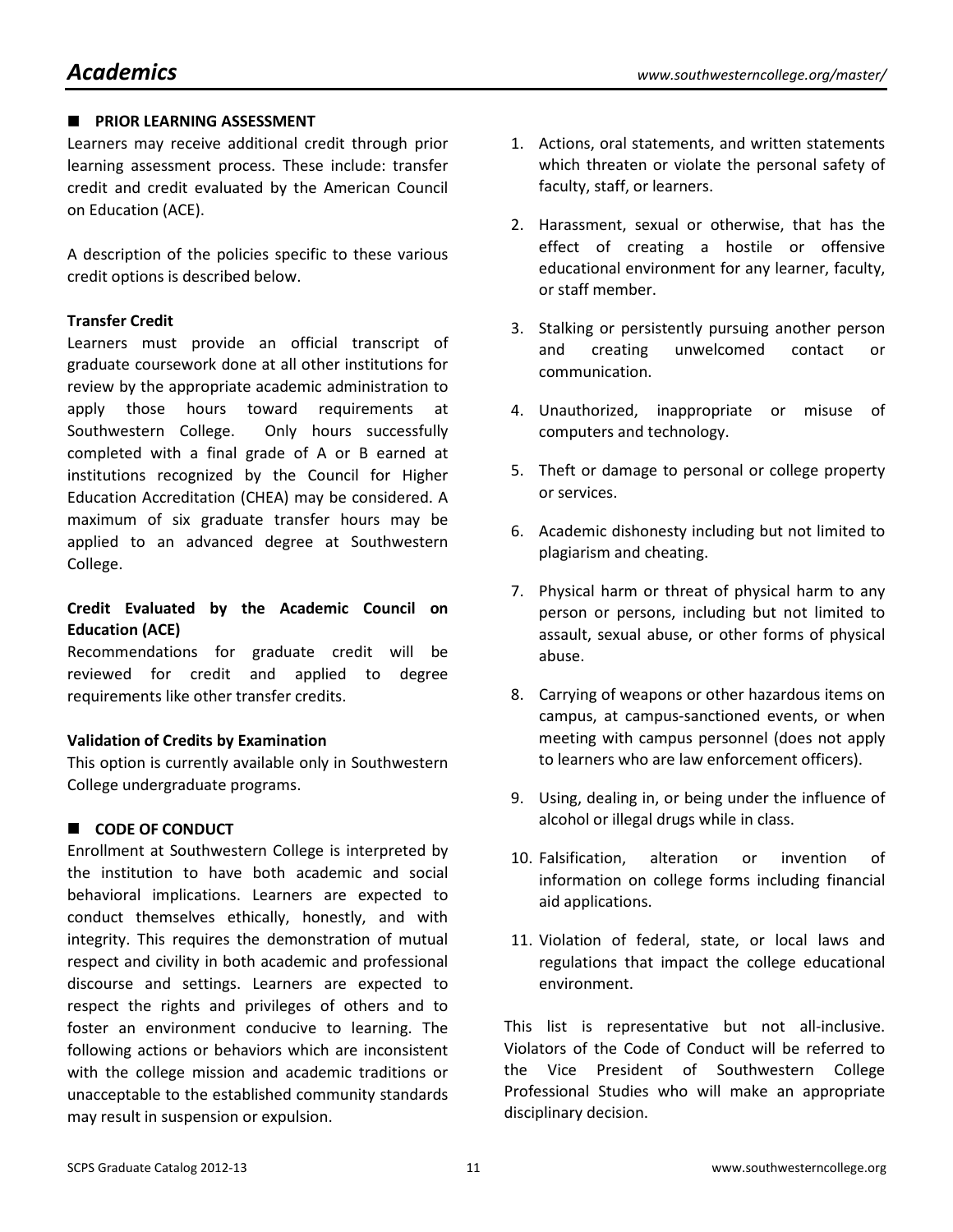#### **ACADEMIC INTEGRITY**

Southwestern College assumes the academic integrity of its learners. Academic dishonesty is any act of cheating, fabrication, plagiarism, and abuse of resources, forgery of academic documents, dissimulation, or sabotage, and any act of aiding and abetting academic dishonesty. In cases where academic integrity is in question, the following definitions and policies will apply:

- 1. Cheating is using or attempting to use unauthorized materials, information or study aids in any academic exercise. Examples: copying homework, copying someone else's test, using an unauthorized "cheat sheet," etc.
- 2. Fabrication is the falsification or invention of any information or citation in any academic exercise. Examples: making up a source, giving an incorrect citation, misquoting a source, etc.
- 3. Plagiarism is the representation of the words and ideas of another as one's own in any academic exercise. Plagiarism includes failing to give a citation for using work from another person or source. Modifications to phrasings do not reduce the requirement for giving a citation. This also applies to information obtained electronically, such as from the Internet.
- 4. Dissimulation is the disguising or altering of one's own actions as to deceive another about the real nature of one's actions concerning an academic exercise. Examples: fabricating excuses for such things as missing classes, postponing tests, handing in late papers; turning in a paper for one class that was originally written for another class, etc.
- 5. Abuse of resources is the damaging of any resource material or inappropriately limiting access to resource material which is necessary for academic work. Examples: hiding library materials; removing non-circulating material from the library; hiding or stealing another person's textbook, notes or software; failure to return library materials when requested by the library, etc.
- 6. Forgery of academic documents is the unauthorized changing or construction of any academic document. Examples: changing transcripts, changing grade books, changing grades on papers which have been returned, forging signatures, etc. Examples also include completion of an application for any Southwestern College academic program which omits or falsifies any requested information. Such violations can result in the revocation of the application, even if approval was previously granted on the basis of fabricated information.
- 7. Sabotage is the damaging or impeding of the academic work of another learner. Examples: ruining another learner's lab work, failure to participate in group assignments, destroying another learner's term paper, etc.
- 8. Aiding and abetting academic dishonesty is knowingly facilitating any act defined in items 1-7.

#### **POLICIES FOR DEALING WITH VIOLATIONS OF ACADEMIC INTEGRITY:**

#### **Course:**

- 1. The instructor shall determine if the infraction is intentional or unintentional.
- 2. The instructor may issue a reprimand (written or oral) for intentional or unintentional violations, and/or assign a reduced score or zero for the assignment (paper, exam or project). Institutional procedures will also apply if a zero is recorded due to an intentional violation of the academic integrity policy.
- 3. The most severe violations of academic integrity may result in the learner receiving a failing grade in the course. In such circumstances the instructor will consult with the Chief Academic Officer prior to assigning the failing grade. Institutional procedures will also apply if a learner receives a failing grade due to a violation of the academic integrity policy.
- 4. The learner may appeal the instructor's decision to the Chief Academic Officer.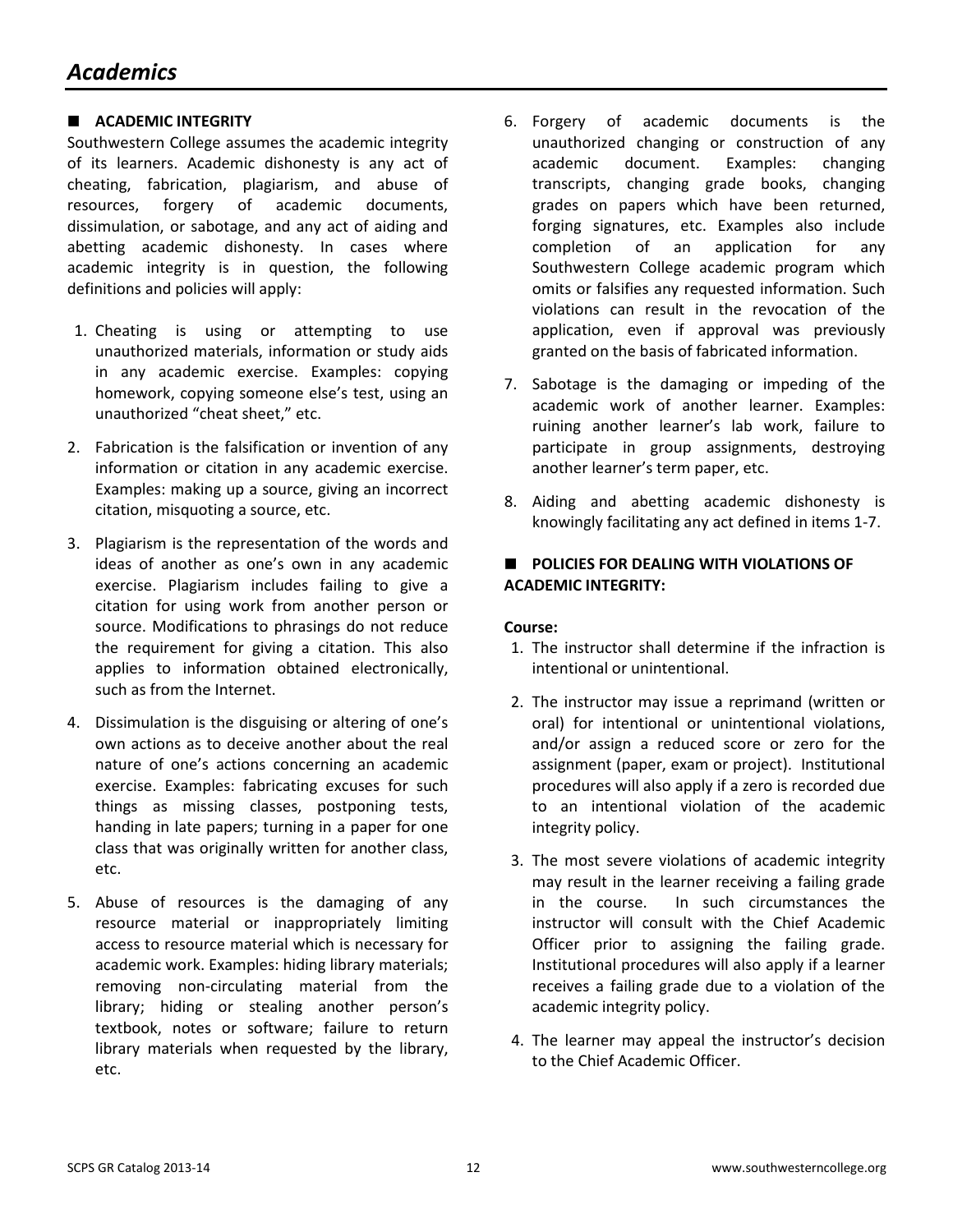#### **POLICIES FOR DEALING WITH VIOLATIONS OF ACADEMIC INTEGRITY** *(continued)*

#### **Institutional:**

- 1. When a zero is recorded for an assignment because of intentional academic dishonesty the occurrence will be a reported, in writing, to the Chief Academic Officer.
- 2. The violation will be documented by the appropriate college staff members.
- 3. Validated attempts of academic dishonesty will become a permanent part of the learner's academic record.
- 4. The Chief Academic Officer will review the documentation and may issue a written warning (probable first violation) or suspend (subsequent violations) the learner from Southwestern College.
- 5. The learner may appeal the Chief Academic Officer's decision to the appropriate Academic Governance Committee. Appeals must be submitted in writing within 30 days of notification by the Chief Academic Officer. Decisions of the Academic Governance Committee are final.

#### **GRADUATE DEGREES OFFERED**

Southwestern College confers the following graduate degrees for program offered in Professional Studies:

- M.Acc. Master of Accountancy
- M.A.S.M. Master of Arts in Specialized Ministries
- M.A.T. Master of Arts in Teaching
- M.A.T.S. Master of Arts in Theological Studies
- MBA Master of Business Administration
- M.Ed. Master of Education with a major in Curriculum and Instruction
- M.Ed. Master of Education with a major in Special Education
- M.S.L. Master of Science in Leadership
- M.S.M. Master of Science in Management
- M.S.S.A. Master of Science in Security Administration

Learners seeking a degree must fulfill all requirements as listed in this catalog.

#### **CERTIFICATE PROGRAMS OFFERED**

Southwestern College offers the following graduate certificate programs for Professional Studies. Nondegree seeking certificate learners may transfer a maximum of one class into a certificate program.

#### **Certificates**

Emergency Planning Enterprise Risk Management Executive Accounting Executive Leadership Executive Quality Management Rural Healthcare Administration

#### **CHANGING DEGREES OR ADDING A GRADUATE CERTIFICATE**

A learner wishing to change degrees must submit a completed Change of Degree form to the learner's academic success coach. The Chief Academic Officer reviews and approves the program change. The learner assumes responsibility for any extra credits that may be involved in meeting the requirements of the new degree.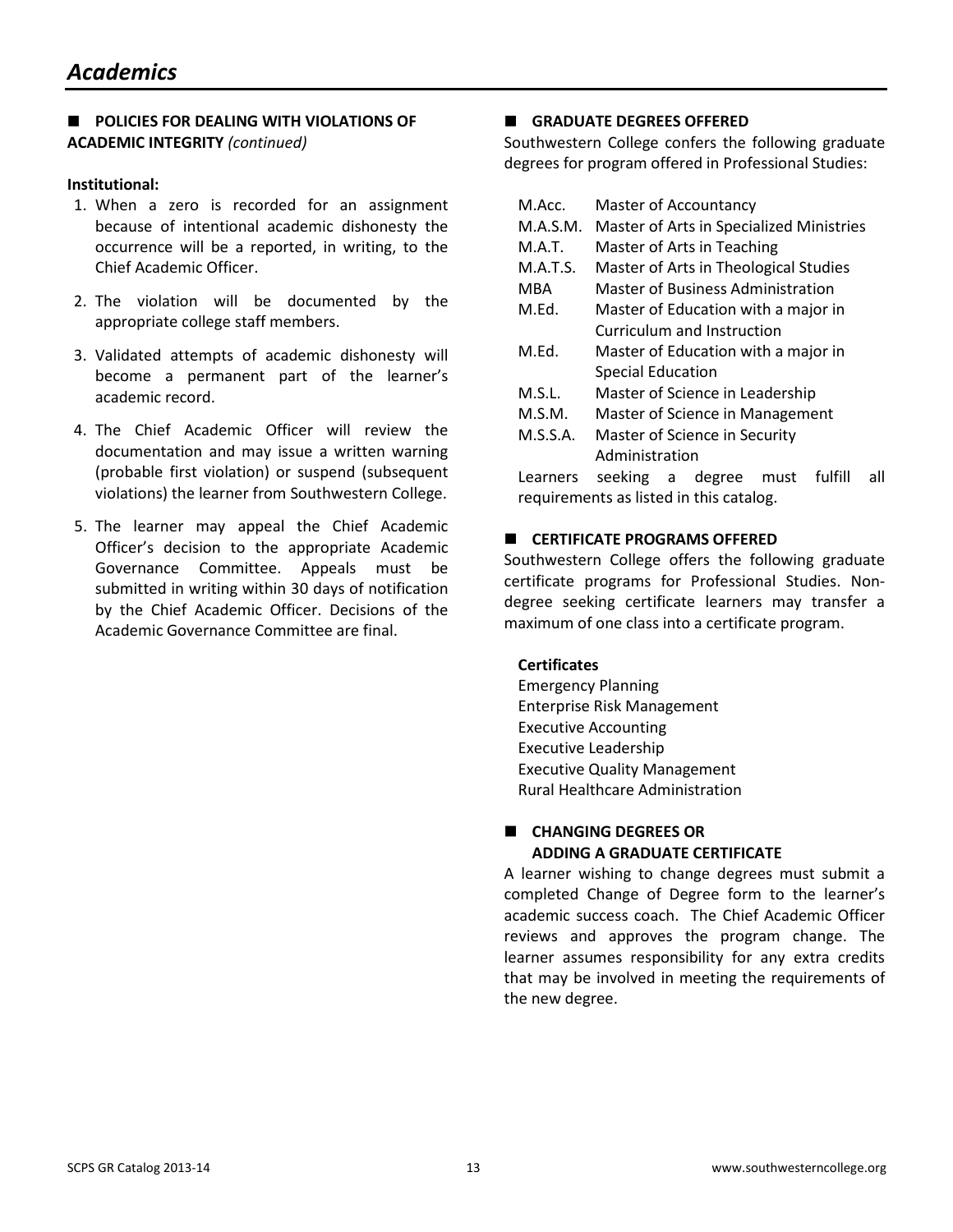#### **COURSE NUMBERING SYSTEM**

Courses are numbered by level: 100-400 Undergraduate\* 500+ Graduate

*\*Graduate learners interested in taking undergraduate courses will need to contact an admissions counselor and undergo the undergraduate admissions process.*

#### **Course Authorization**

Courses carrying graduate credit are listed in this catalog. Additional graduate level elective courses may be developed and announced in other publications.

#### **CALENDAR OF SESSIONS**

Southwestern College Professional Studies programs include eight, six-week sessions each year, with three sessions during the traditional fall and spring semesters and two sessions in the summer semester. Teacher Education courses are offered in a combination of 12-week and 6-week sessions. Courses are offered online, on ground, and in a blended environment. Enrollment is completed online or at any on ground location and is open three weeks prior to each semester, through Thursday 11:59 p.m. Central Time before the start of the session.

#### **Fall Semester**

| PS Session 1: Aug 19 - Sept 29, 2013 |
|--------------------------------------|
| PS Session 2: Sept 30 – Nov 10, 2013 |
| PS Session 3: Nov 11 - Dec 22, 2013  |

#### **Spring Semester**

PS Session 1: Jan 6 – Feb 16, 2014 PS Session 2: Feb 17 – Mar 30, 2014 PS Session 3: Mar 31 – May 11, 2014

#### **Summer Semester**

PS Session 1: May 12 – Jun 22, 2014 PS Session 2: Jul 7 – Aug 17, 2014

*EDUC & RHC courses may combine two sessions in a single semester for one 12 week session.*

#### **GRADING SYSTEM**

The college grading system defines the following marks as graded hours and assigns the grade points shown per semester credit hour:

- $A+$  = The grade of  $A+$  is reserved for a perfect score (100%) of all work in a course
- A = Superior work *(A+ or A, 4 points; A–, 3.67)*
- $B =$  Above average work *(B+, 3.33; B, 3; B–, 2.67)*
- C = Average work *(C+, 2.33; C, 2; C–, 1.67)*
- D = Minimally acceptable work for receiving credit *(D+, 1.33; D, 1; D–, 0.67)*
- $F =$ Failure *(0 points)*
- WF = Withdraw Failure *(0 points)*

These additional marks are also used but do not designate graded hours and do not impact calculation of a GPA:

- WD = Withdrawal from a course
- $W =$  Withdrawal from a course *(for active duty Army learners only)*
- AW = Administrative withdrawal from a course  $I =$  Incomplete work
- $WM =$  Withdrawal by the Army *(obtained through the Army)*
- S = Satisfactory work *(equivalent to a C- or better)*

Southwestern College Professional Studies' participation in memoranda of agreements may require additional grade designations.

#### **POWER CAMPUS SELF-SERVICE AND COURSE SELECTION**

Learners are strongly encouraged to consult their academic success coach before selecting courses. Power Campus Self-Service is Southwestern College's web based learner information system where learners may enroll, view schedules, make schedule changes (drop a course before it begins), access account information, view unofficial transcripts, print grades, view progress towards degree, and pay their bill. It may be accessed at

<https://prodweb.sckans.edu/SelfService/Home.aspx>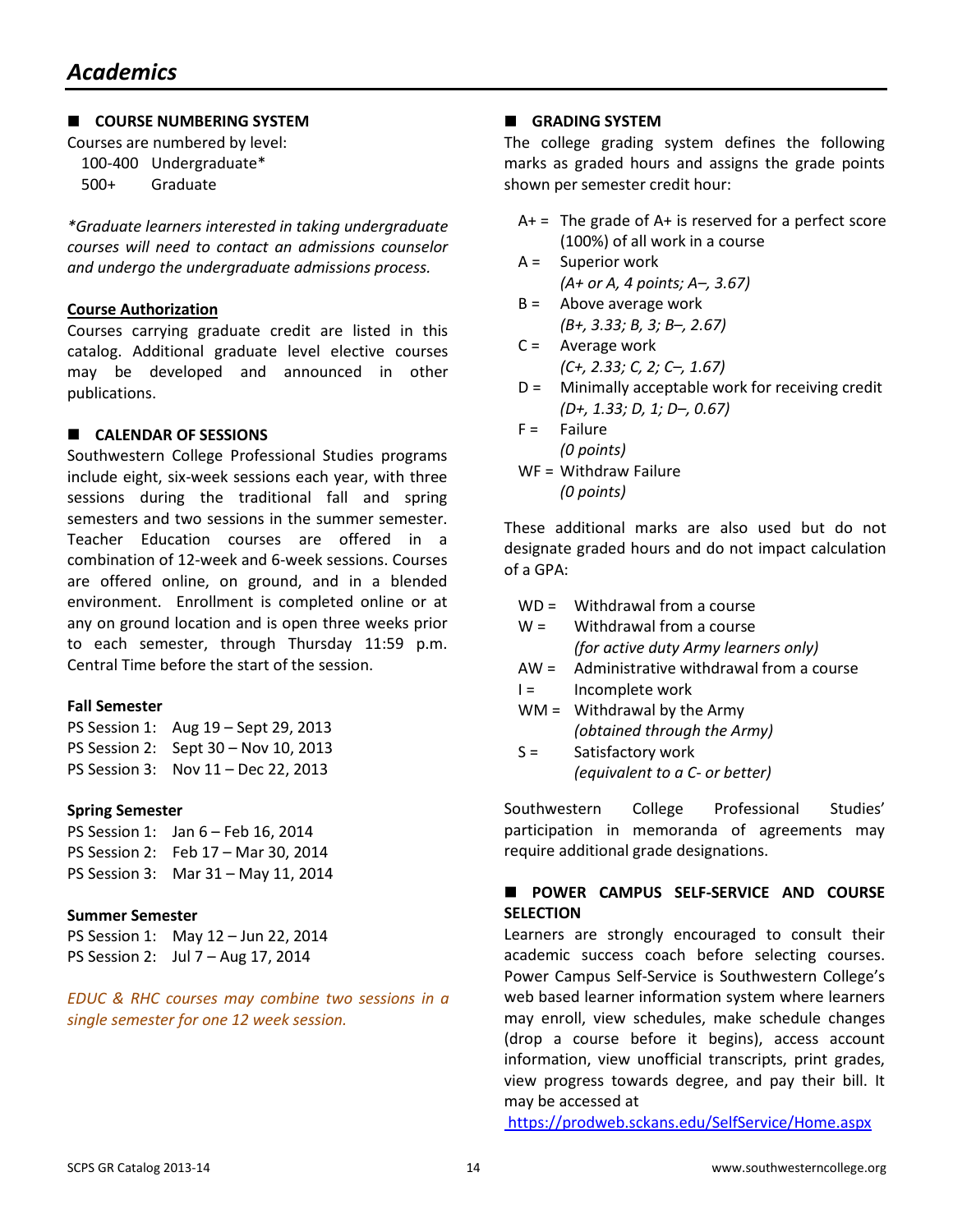#### **COURSE LOAD**

Full time status is nine (9) hours per semester (fall, summer, spring). Three-quarter time is six (6) hours, while part time is four and a half (4.5) hours per semester. One course per session is the preferred course load in Professional Studies graduate programs. Enrollment in more than three credit hours in a session requires a review by and approval from the Director of Learner Support and Academic Success. A learner may be dropped from a course at the discretion of the Director of Learner Support and Academic Success if the learner has not received prior approval for more than three credit hours and if the learner has not provided sufficient evidence to demonstrate successful completion of the extra course(s).

#### **CANCELLATION OF COURSES**

Southwestern College reserves the right to cancel any course with an enrollment that falls below the minimum enrollment established by the appropriate academic administrator.

#### **INDEPENDENT STUDY**

Independent study is available to serve a learner's interest in pursuing study in an area not offered in any established course. Approval forms are available from the graduate academic success coach. The form requires course parameters, rationale, and outcomes and must be completed before coursework begins. The following requirements govern enrollment in independent study courses:

- 1. Written consent of both the instructor and the appropriate academic administrator before enrollment.
- 2. Content of the course cannot be the same as a course offered at a regularly scheduled time (exceptions must have the written approval of the appropriate academic administrator before enrollment).
- 3. Contact hours between learner and instructor must be sufficient over the duration of the independent study to ensure appropriate content commensurate with the amount of graduate credit earned in a regular course offering.
- 4. A maximum of six hours graduate credit may be taken by independent study.

#### **BLACKBOARD LEARN**

SCPS GR Catalog 2013-14 **15** and the set of the set of the set of the set of the set of the set of the set of the set of the set of the set of the set of the set of the set of the set of the set of the set of the set of th Blackboard Learn is Southwestern College's course management software used for all online courses and as a supplement to many on ground classes.

#### **DEETS LIBRARY**

Learners are expected to make use of the Southwestern College Deets Library, where useful resources are held and access to online resources provided. Learners can also access reference materials and ebooks through the library. Access to the library is provided by using the Southwestern College ID and designated password from the College.

#### **ATTENDANCE**

For on ground courses, learners are expected to attend all classes for the full length of the class period. One or more absences per course may result in a lower grade. Learners are responsible for missed material and for arranging make-up work. More than two absences per class in one six week period is considered unacceptable and may result in a lower grade for the course. Tardies may be counted as absences at the discretion of the instructor. For online learners, regular, systematic weekly participation is required according to the tenets established on the course syllabus. More than two weeks of nonparticipation in one six-week period may result in a lower grade for the course. Learners who fail to demonstrate participation in an online course by the end of the third week of class and who cannot be reached by phone or e-mail may be administratively withdrawn unless other arrangements have been made with the instructor.

#### **FAILURE TO MEET COURSE REQUIREMENTS**

In order to pass a course all key assignments must be complete. Failure to complete and submit any key assignment may result in a failing grade for the course.

If a learner exceeds the permitted number of class absences or otherwise fails to do the work of a course, an instructor can inform that learner in writing that it will be impossible for the learner to pass the course and an F will be the result when grades are turned in. The instructor may wish to suggest to the learner that further attendance or completion of class work will not change this outcome.

If this notice comes prior to the official last day to withdraw from a course (refer to withdrawal section), the learner may withdraw and receive a grade of WD. After that date the grade will be an F.

A copy of the notification letter will be retained in the leaner record.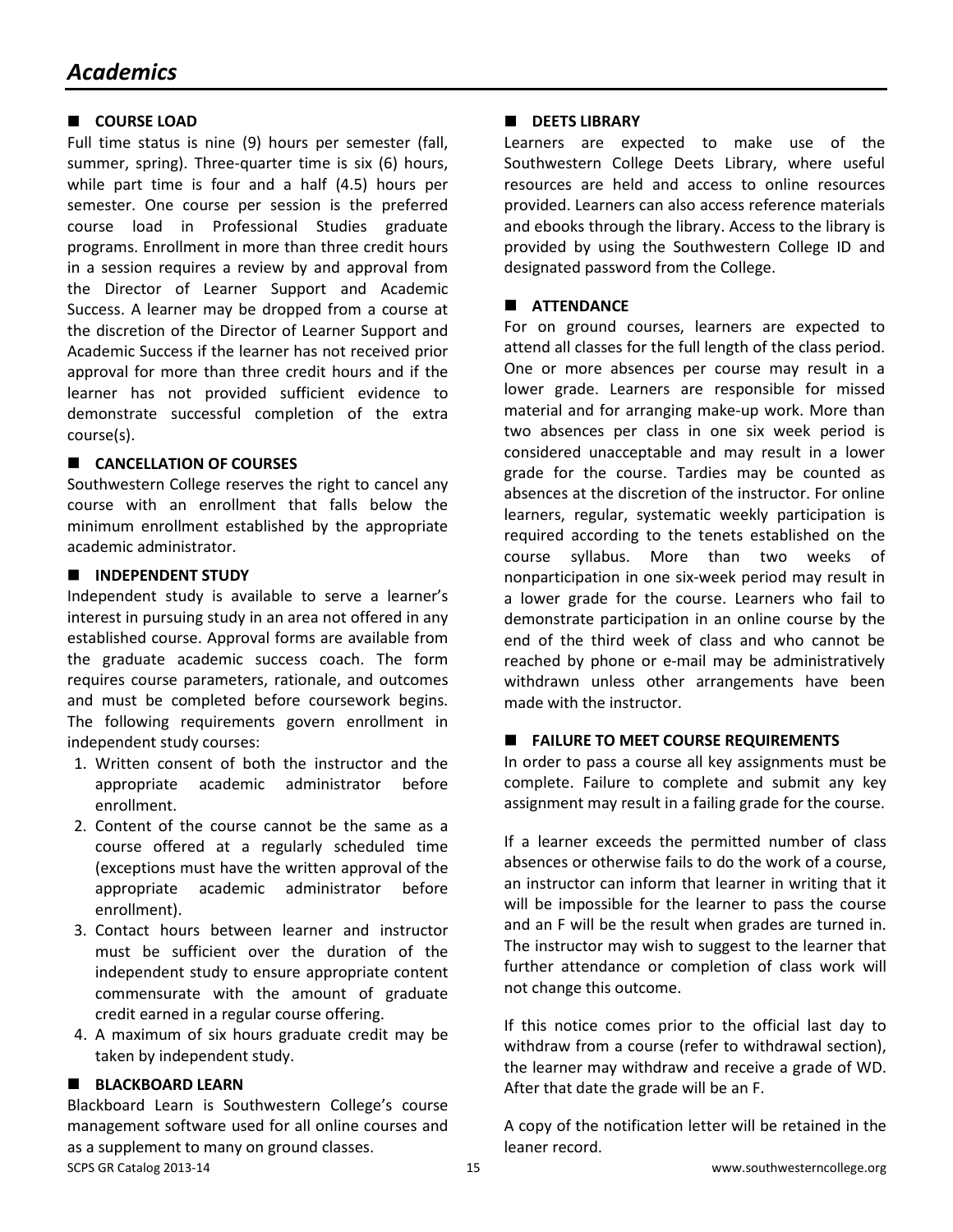#### **INCOMPLETE WORK**

A learner may request a temporary grade of incomplete when the work of the learner has been generally satisfactory but for reasons beyond the learner's control it has not been possible to complete certain assignments made by the instructor. A minimum of 50 percent of the course work must be completed before an incomplete can be granted. If the instructor agrees to the learner's request, the learner and instructor must jointly complete a form describing the work remaining in the course and a plan for its completion. The form will then be submitted to the Chief Academic Officer. If the incomplete is acceptable the form will be filed with the Registrar.

If an incomplete is given, the learner will work with the instructor to set a reasonable deadline. A deadline of no more than 30 days is strongly suggested. Under extreme conditions, learners may request a maximum of 90 days after the end of the course to complete the course work. A grade of F will automatically be entered as a final grade if the remaining work is not completed by the deadline.

Incompletes must be requested by the learner prior to the end of class, and are awarded at the discretion of the instructor. To qualify for an incomplete, the learner must have made satisfactory progress in the class, and have encountered extraordinary circumstances preventing the completion the class by the scheduled end date.

Extension of the deadline may be allowed by special permission of the Chief Academic Officer in cases of illness or other conditions beyond the learner's control. Requests for extensions of deadlines must be initiated by the learner and endorsed by the instructor involved in order to be considered. During the period in which a learner holds an incomplete, the grade point average will be calculated without counting the incomplete. A learner who has received a grade of Incomplete in a course cannot submit a withdrawal request for the course.

An instructor may not give an incomplete unless the learner has requested it. If the form is not submitted to the Professional Studies Academic Affairs office by the end of the grading period for that term, a grade of F will be recorded.

#### **EXTRA CREDIT POLICY**

At SCPS, instructors may not offer extra credit to learners.

#### **REPEATING COURSE WORK**

If a learner repeats a course, both the original and repeat grade will be recorded on the official transcript, but only the repeat grade will be used in calculating earned hours and grade point averages, regardless of whether that grade is higher or lower than the original grade. Courses shown in the catalog as repeatable do not fall under this rule.

#### **APPEAL OF GRADE**

Any grade change or appeal for a grade change must be requested in writing within 30 days after the end of the course in which the grade is given. If a learner believes the grade recorded by an instructor is inconsistent with the documentary evidence, an informal discussion with the faculty member is required as the first step of an appeal. If satisfactory resolution is not achieved at this level, the learner may then seek resolution with the Chief Academic Officer by providing a written appeal of the grade. The Chief Academic Officer will render a decision based on a review of the course, assignment submission, and any documents submitted by the learner with the written appeal. If the learner disputes this decision, the final step would be to submit a written request for an appeal of a grade to the appropriate Academic Governance Committee.

All written appeals should be provided in a letter document format which should include any relevant information. Appeals can be submitted electronically via email to the Chief Academic Officer with the documents as attachments.

The Committee has the right to interview the learner, the faculty member(s), and other pertinent individuals in an effort to reach a just resolution of the issue. The appropriate Academic Governance Committee will render the final decision on the appeal. Notification of the grade appeal findings will be forthcoming from the Academic Governance Committee.

This process is also followed in appealing sanctions placed on a learner as a result of the academic integrity policy and code of conduct violations.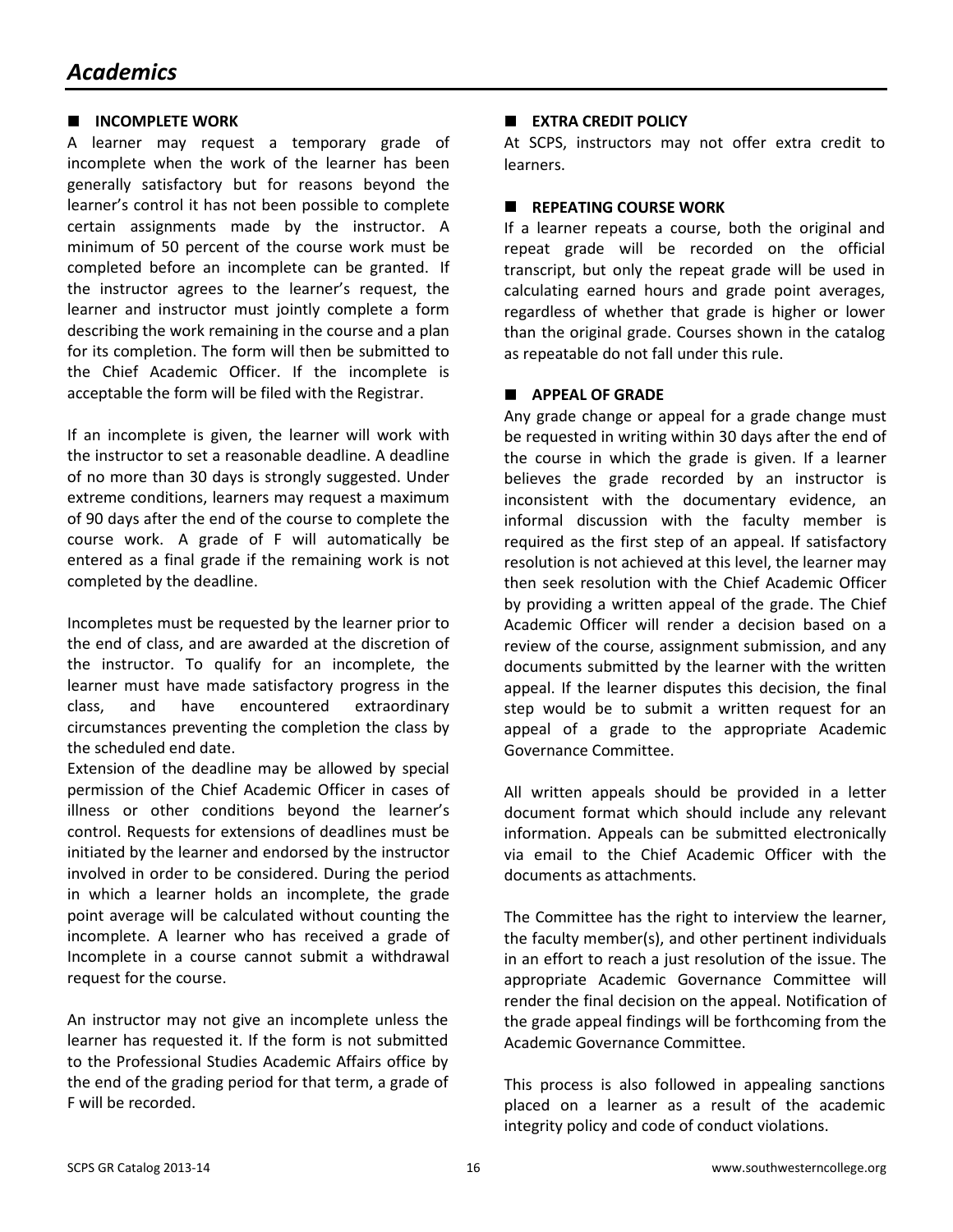#### **E** COMPLAINT POLICY

Southwestern College tries to be sensitive to learner concerns. Learners should first attempt to resolve conflicts regarding a course directly with the instructor. Other concerns can be communicated to a professional studies staff member. If such an attempt fails, the learner should report the complaint to the appropriate academic administrator. If the learner is not satisfied, a written complaint may be filed in the appropriate academic administrator's office. The academic administrator will review the complaint and attempt to resolve the issues among the parties.

#### **WITHDRAWAL**

Withdrawal requests must be made in writing or by submitting the online form found at: [http://w3.sckans.edu/ps/withdraw/.](http://w3.sckans.edu/ps/withdraw/)

#### **Official Withdrawal from Courses**

A learner may withdraw from a course at any time before the start of the last week of class in a regular six week session and receive a grade of WD which does not influence the grade point average. For courses lasting longer than six weeks, the last date to withdrawal is two weeks before the end of the course. A charge will result for any course withdrawal after the end of the first week of class. Military learners who wish to inquire about the impact of mobilization, activation, and temporary duty assignments on academic standing and financial responsibilities associated with adding, dropping and withdrawing from a course, should speak with their academic success coach or a staff member in the billing office at (888) 684-5335.

#### **Withdrawal from College**

Any learner wishing to withdraw entirely from the college during a term should give official notice to the Director of Learner Support and Academic Success. Withdrawal protects the academic record in that the designation of WD is recorded for any course in progress at the time of the learner's departure from the college. Learners who leave without completing the withdrawal process risk receiving Fs for courses in progress and can receive full charges for the courses. Information regarding charges and fees is found in this catalog under "Charges and Fees."

#### **Administrative Withdrawal**

A grade of AW may be registered for any learner who has not participated in class and cannot be contacted by the end of the third week of class. The administration may also elect to register AW for courses in progress under limited circumstances associated with medical emergencies, disciplinary action, or exigent circumstances preventing the learner from requesting a withdrawal or an incomplete.

#### **ASSESSMENT**

Southwestern College is committed to quality in higher education, striving to meet the educational needs of society and of individual learners. The academic assessment program at Southwestern exists to evaluate the effectiveness of the college experience in assisting learners' movement toward the outcomes identified as flowing from the mission of the college. To that end aggregate data are collected from learners periodically. The process and product of academic assessment focuses on the centrality of the teaching mission of higher education, and on the institution's ability to self-correct in ways meaningful to the educational experience of learners. The information resulting from the assessment process will not be used in any way other than for institutional improvement.

#### **ACADEMIC FORGIVENESS**

Individuals who have accumulated a grade point average of less than 2.0 at Southwestern College may petition the appropriate Academic Governance Committee to have their prior Southwestern College academic record "forgiven." To qualify, the petitioner cannot have been enrolled as a degree candidate at Southwestern College for a period of two years and must be deemed ready for academic success. Academic forgiveness expunges all of the learner's academic record at Southwestern College and may be received only once. When granted, the learner's prior record of academic work completed at Southwestern College will be sealed. The new academic record will indicate "Academic Forgiveness Granted" and the effective date. The learner may then resume study under no academic restrictions.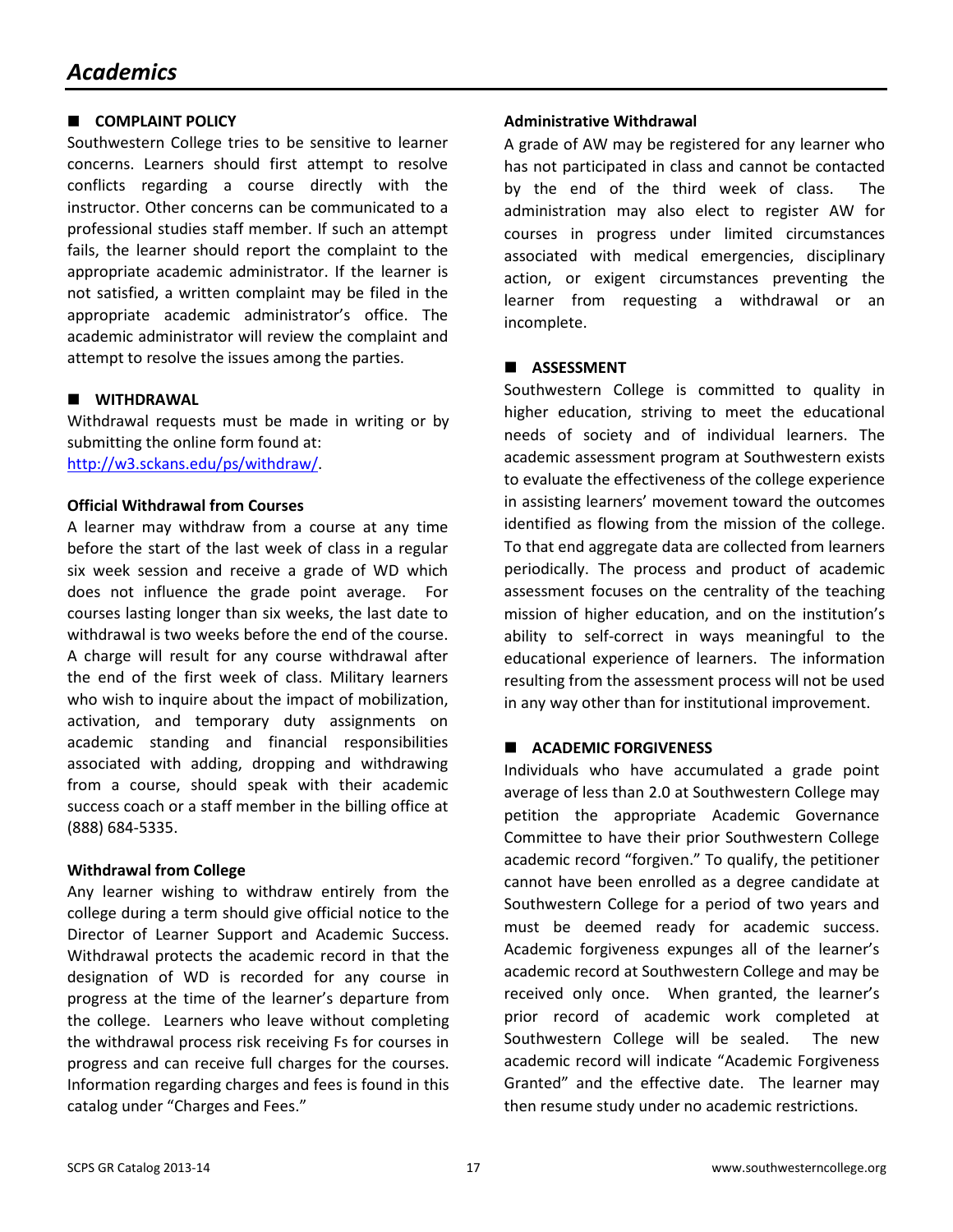### *Academics*

#### **ACADEMIC FORGIVENESS** *(continued)*

This policy applies only to the usage of learner academic records within Southwestern College. This would include the use of learner GPA in determination of graduation requirements, suspensions and probations, and internal financial aid stipulations. Although a learner's prior academic record will be marked as "Academic Forgiveness Granted," outside agencies and other academic institutions may choose to ignore this distinction and require copies of all Southwestern College academic work for their purposes. A learner transferring from Southwestern College to another institution must follow the receiving institutions policy.

#### **ACADEMIC STANDING**

To remain in satisfactory academic standing, a learner must maintain a cumulative grade-point-average (GPA) of 3.0 for the MBA, M.Acc., M.Ed., and M.A.T. or a 2.5 GPA for all other programs each session and make satisfactory academic progress towards his/her Master's degree. At the end of each session, the cumulative GPA and academic records of the learner will be evaluated to determine academic standing. Failure to remain in good academic standing will result in the learner being placed on academic probation, suspension or expulsion as defined below.

#### **Satisfactory Academic Standing**

A learner will remain in satisfactory academic standing if his/her cumulative GPA is 3.0 or above for the MBA, M.Acc., M.Ed., and M.A.T. or a 2.5 or above for all other program, earns no grade below a C and withdraws from no more than 2 courses in an academic year. Learners not meeting Satisfactory Academic Standing may be moved into Probation, or Suspension.

#### **Academic Probation**

After completing 3 credit hours of coursework, a learner must have a minimum cumulative GPA of 3.0, no grade below a C, and no more than 2 withdraws in an academic year. Those not meeting these conditions will be placed on academic probation. The learner will receive notification from the appropriate academic administrator. Any learner placed on probation is subject to the conditions prescribed by the Chief Academic Officer. Learners on probation are required to repeat any course they received less than a 2.0 in as soon as possible , raise his/her cumulative GPA to a 3.0 or above within 3 sessions and not receive a grade lower than a C within those 3 sessions. If the learner does not raise the Cumulative GPA to over a 3.0 within the three sessions, the learner may be placed on academic suspension. In addition, learners who violate professional or academic standards of conduct may also be subject to probation, suspension or expulsion.

Learners placed on academic probation as a result of an approved suspension appeal, will be held accountable to the conditions as outlined in their readmittance letter.

#### **Academic Suspension**

Learners who fail to make minimum progress toward Learners who fail to make positive academic progress toward the degree and who fail to maintain defined satisfactory academic standards may be suspended from the college. Additionally, after completing 12 hours of course work, a learner must have a minimum cumulative GPA of 3.0 with no grade below a C, have no more than 2 withdrawals in an academic year and completed at least 60% of attempted courses or the learner may be suspended from the graduate program.

• Learners may expect to have his/her academic status reviewed more frequently, if the appropriate academic administrator so requests.

• Learners who violate professional or academic standards of conduct may also be subject to suspension or expulsion.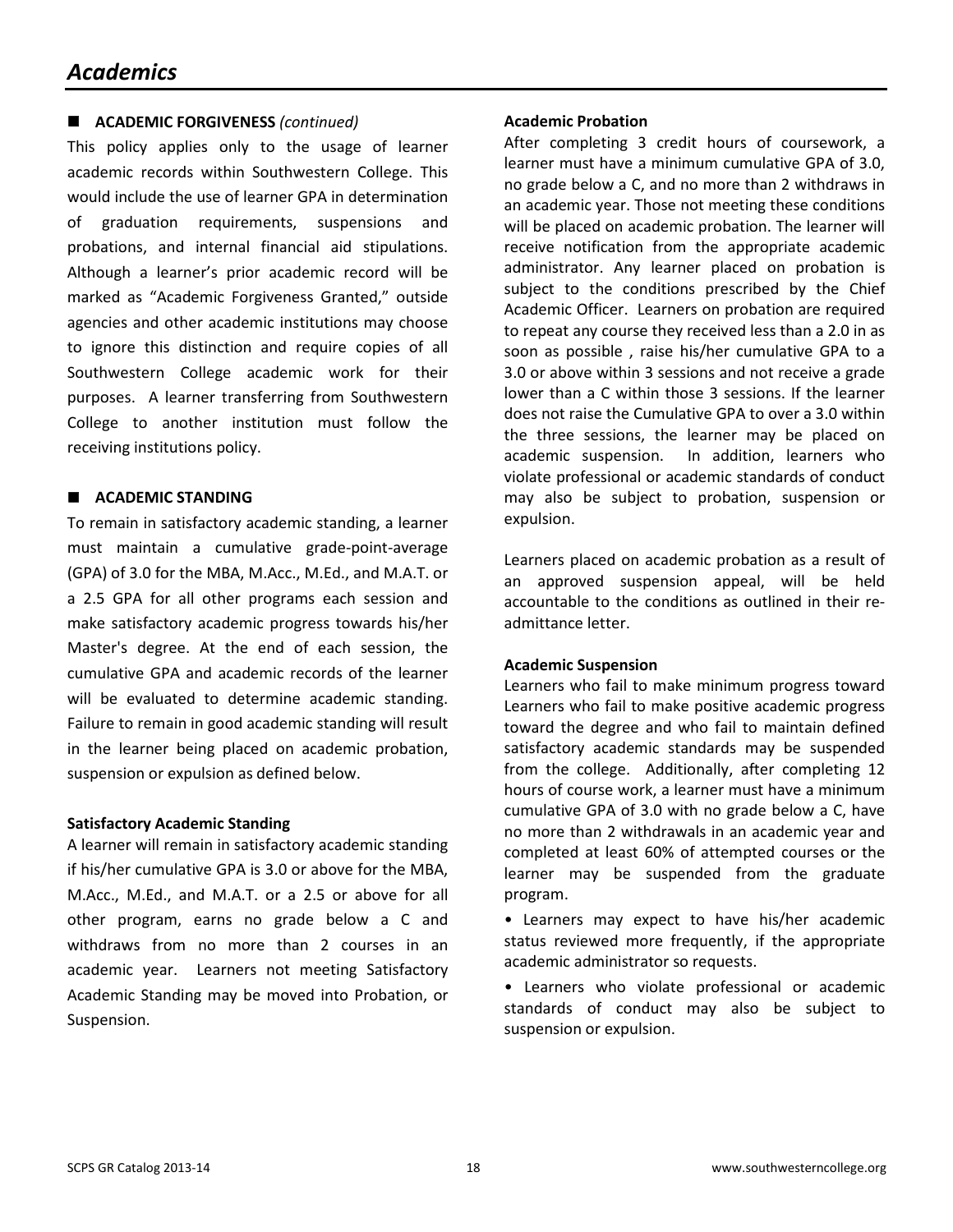# *Academics*

#### **Academic Suspension** *(continued)*

Learners who are suspended may appeal, but are required to sit out for 6 sessions and if re-admitted will come back on a probationary basis. See Appeal Process for further explanation.

Learners enrolled in the M.Ed. and M.A.T. programs should refer to the teacher education handbook for further clarification on suspension.

#### **Appeal**

Any learner who is academically suspended has the right to appeal and may request a one-time reinstatement after a period of 6 sessions. An appeal must be made in writing, should include any relevant information or documentation that supports the reason for the appeal and be addressed to the Chief Academic Officer and Professional Studies Academic Affairs Council (PSAAC). Appeals should be submitted in a Word document and attached to an email to the learner's Academic Success Coach. Appeals will be reviewed by PSAAC and the council's decision shall be final.

A learner, who has been suspended and granted an appeal, may be readmitted on a probationary basis and is subject to the stipulations as defined by the Chief Academic Officer and PSAAC.

Learner's not enrolled for 12 consecutive months or longer, will be required to submit a new application along with the appeal and will matriculate under the current catalog requirements.

#### **Expulsion**

A learner, who has previously been suspended and allowed to reenter under the appeal process, may be expelled if satisfactory academic progress is not maintained. No further reviews or appeals will be permitted. This includes withdrawing and/or receiving a grade of less than a B in any course.

Learners who violate professional or academic standards of conduct may also be expelled with no further review or appeal.

# **REQUIREMENTS FOR GRADUATION**

#### **Degree Requirements**

From the date of acceptance, learners have five consecutive years to complete the degree. If an extension is necessary, an application in writing must be made to the appropriate academic administrator stating information pertinent to the request.

- 1. Complete the specific program requirements for the master's program.
- 2. Have an overall grade point average of: 3.0 (B average) for the M.Acc., MBA and M.Ed. or a 2.5 (B- average) for all other graduate programs, with no single grade below a C (2.0).
- 3. Have Southwestern College graduate course credit of at least 30 hours per degree, or special permissions from the Chief Academic Officer for fewer credit hours.
- 4. Complete the Application for Degree by stated deadline.
- 5. Be elected to the degree by the faculty and the Board of Trustees.

#### **CONFERRING DEGREES**

Learners who have completed all degree requirements must complete and return an Application for Degree to the office of the registrar by the first day of the month preceding graduation to be considered for graduation.

Regardless of the point at which a learner completes coursework for a degree at Southwestern College, degrees are conferred in May, August, and December. Learners are considered May, August, or December graduates.

Learners who complete requirements in May, or the end of the summer semester immediately following, may participate in May Commencement ceremonies.

Learners who complete requirements in December may participate in Commencement ceremonies the following May. Commencement ceremonies are held annually in May on the main campus in Winfield, Kansas.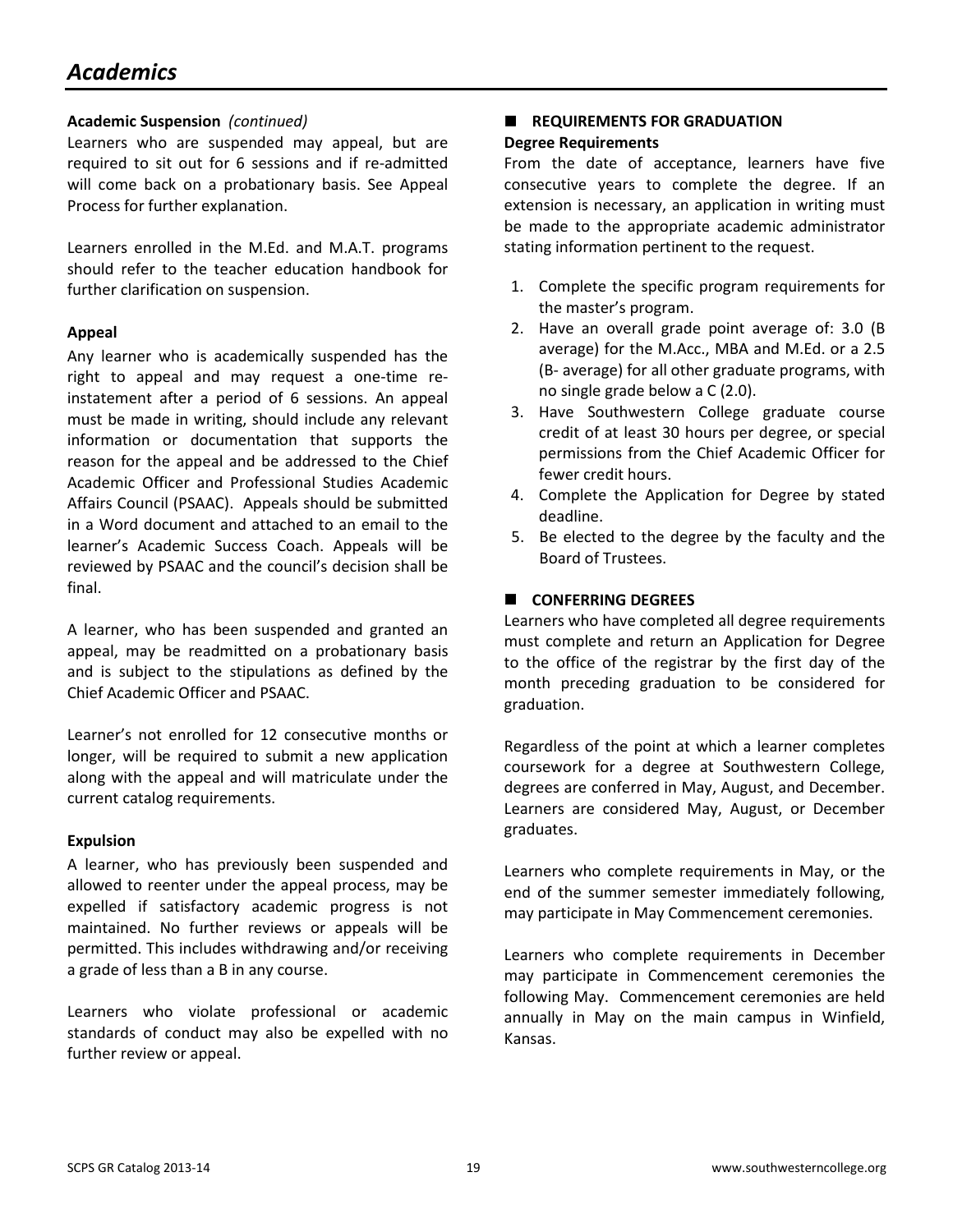#### **CHARGES and FEES**

The following changes apply to Professional Studies graduate programs. Military tuition discounts are available for active duty military and their spouses, reserve members, guard members, and DoD civilians.

#### **Tuition**\* *(per credit hour)*

- \$ 579 ..... Master of Accountancy
- \$ 416 ..... Master of Arts in Specialized Ministries
- \$417 ..... Master of Arts in Teaching
- \$ 416 ..... Master of Arts in Theological Studies
- \$ 579 ..... Master of Business Administration
- \$ 417 ..... Master of Education (C&I, Spec. Ed.)
- \$ 496 ..... Master of Science in Leadership
- \$ 496 ..... Master of Science in Management
- \$ 496 ..... Master of Science in Security Administration

#### **Fees**

- \$100 ..... Online materials fee
- \$ 7 ..... Official transcript fee *(per copy)*
- \$ 10 ..... Faxed official transcript *(per copy)*
- \$ 15 ..... Payment plan fee *(per semester; non-refundable)*
- *\* Military tuition discounts are available for active duty military and their spouses, reserve members, guard members, and DoD civilians.*

#### **CEFICIAL TRANSCRIPTS**

A transcript is a certified copy of a student's permanent academic record. It contains confidential information and cannot be released without the student's signed, specific request.

Learners may order as many transcripts as desired in one online transaction using any major credit card. Southwestern College offers electronic transcript delivery to other educational institutions (through the National Student Clearinghouse) as well as by mail, fax, and overnight delivery options.

**Learners may order their transcripts online** by selecting *Records Request* in PowerCAMPUS Self-Service or through [www.getmytranscript.com](http://www.getmytranscript.com/)**.**

#### **TEXTBOOKS**

If a textbook is required for a course, it is the learner's responsibility to obtain textbooks**.** In lieu of a textbook, some courses may have course materials provided for which there is a course material fee. The learner should consult the course syllabus for textbook or course materials requirements. Syllabi can be found in the online Enrollment Center at [www.SouthwesternCollege.org.](http://www.southwesterncollege.org/) Southwestern College has an agreement with its preferred textbook vendor that allows a learner to purchase through the enrollment center by debit or credit card. The college is in compliance with the Higher Education and Opportunity Act (HEOA) provision on course material information disclosure through their preferred vendor at [http://bookstore.mbsdirect.net/sckans.htm.](http://bookstore.mbsdirect.net/sckans.htm)

#### **PAYMENT OF ACOUNTS Payment Policy**

#### **Learners Payment Obligation**

All tuition and fees from each semester are due and payable before a learner may enroll in an additional semester. In order to finalize registration, payment arrangements must be made before classes begin. Any learner unable to make payment in full before the first day of classes (including those learners who have not completed the financial aid process) must make a payment arrangement. A \$15 per semester nonrefundable fee will be assessed.

#### **Failure to make Payment Arrangement**

Failure to pay in full or arrange for a payment plan by the final day for adding may result in future classes being dropped. Failure to make any payment as agreed in a payment plan may result in a mandatory administrative withdrawal from courses in which the learner is currently enrolled. Disagreement with an administrative decision may be presented for appeal through the Learner Complaint and Appeals process *(refer to page 23).*

#### **Change of Address**

To facilitate accurate record keeping it is necessary to keep the college apprised of current name, address and social security information. Change of address notification can be handled online, in- person, or through written correspondence.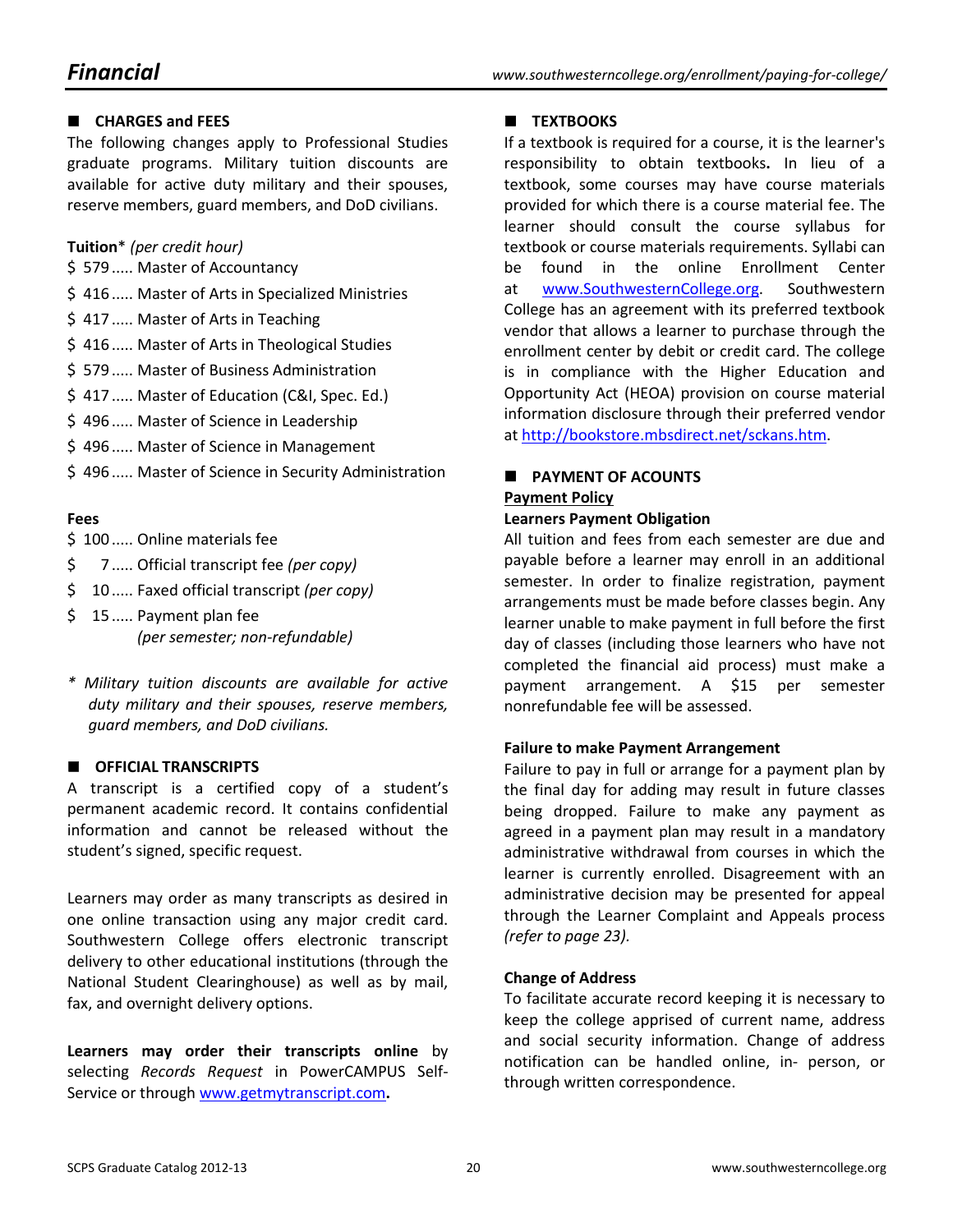# *Financial*

#### **Payments**

#### **Statements**

Billing statements will be available online through Self-Service by the first business day of the month for any learner with a balance due. Statements will reflect anticipated financial aid until the time of disbursement of funds to the learner's account. The balance due will be based on all charges less anticipated aid. Any miscellaneous charges will be included in the monthly billing and will be due and payable upon receipt of the statement.

#### **Payment Methods**

Payments to Southwestern College may be made online through Self-Service by ACH/electronic check, Visa, MasterCard, American Express or Discover. Payment may also be made through the Billing Office, in person, by mail or by phone.

#### **Returned Checks**

A \$25 fee will be assessed for each check returned by our bank and not paid for any reason. If a check returned for non-sufficient funds was intended as a payment on account, it will be considered a nonpayment and will be subject to the conditions in the Past Due Accounts section.

#### **Refunds**

Refunds will be credited first to the balance due on account in accordance with the published refund policy. Financial aid refunds will only be issued after funds are disbursed to the learner's account. They will be processed on a weekly basis.

#### **Payment Plans**

#### **Standard Payment Plan**

For those who are unable to pay tuition in full prior to class start date, Southwestern offers a payment plan option. A \$15/semester nonrefundable fee will be assessed for all payment plans. The standard payment plan allows payment over 5 months in the fall and spring semesters, and over 3 months in the summer semester. (Aug-Dec for Fall, Jan-May for Spring, and May-Jul for Summer). Failure to pay according to the payment plan agreement will result in a stop on the learner account until it has been brought to current status. Missed or late payments will be subject to a finance charge based on the unpaid balance for the semester.

#### **MILITARY**

#### **Active Duty Air Force**

After registering for courses with Southwestern College, all active duty Air Force who wish to use tuition assistance (TA) as payment for their course(s) and fee(s) will need to log into the AI Portal and request tuition assistance. Once learners have been notified of TA approval, they will then need to fill out a TA form and return to the billing office.

#### **All Active Duty Navy, Marines, Coast Guard, and DoD**

After registering for courses with Southwestern College, all Navy, Marines, Coast Guard, and DoD learners who wish to use Tuition Assistance (TA) as payment for their course(s) and fee(s) will need to submit their approved TA form to the billing office.

#### **All Active Duty Army**

Army learners must register through the portal. Southwestern College works directly with the Army for payment of accounts (some exceptions may apply).

#### **Reserve Members**

Please contact the billing office details on tuition assistance, contact accounts@sckans.edu.

#### **VA Education Benefits**

A Veterans Affairs certifying official is on staff at Southwestern College. If a learner wishes to activate VA education benefits for use at Southwestern College, contact VA@sckans.edu.

#### **Company Reimbursement**

For tuition reimbursed by an employer, the learner must provide the billing office a copy of the employer's tuition reimbursement letter or voucher authorizing tuition and fee reimbursement. Payment will be deferred for 60 days from the end of the semester on tuition and fees covered by your employer. Payment for all tuition and fees not covered by the employer is due by the first day of class. A \$15 nonrefundable fee will be assessed unless the full amount of tuition and fees is paid in full by the first day of class. The letter should be printed on company letterhead and must specify the following:

- The name of the agency
- The appropriate contact person
- The learners name
- The course and/or fees that have been pre-approved for payment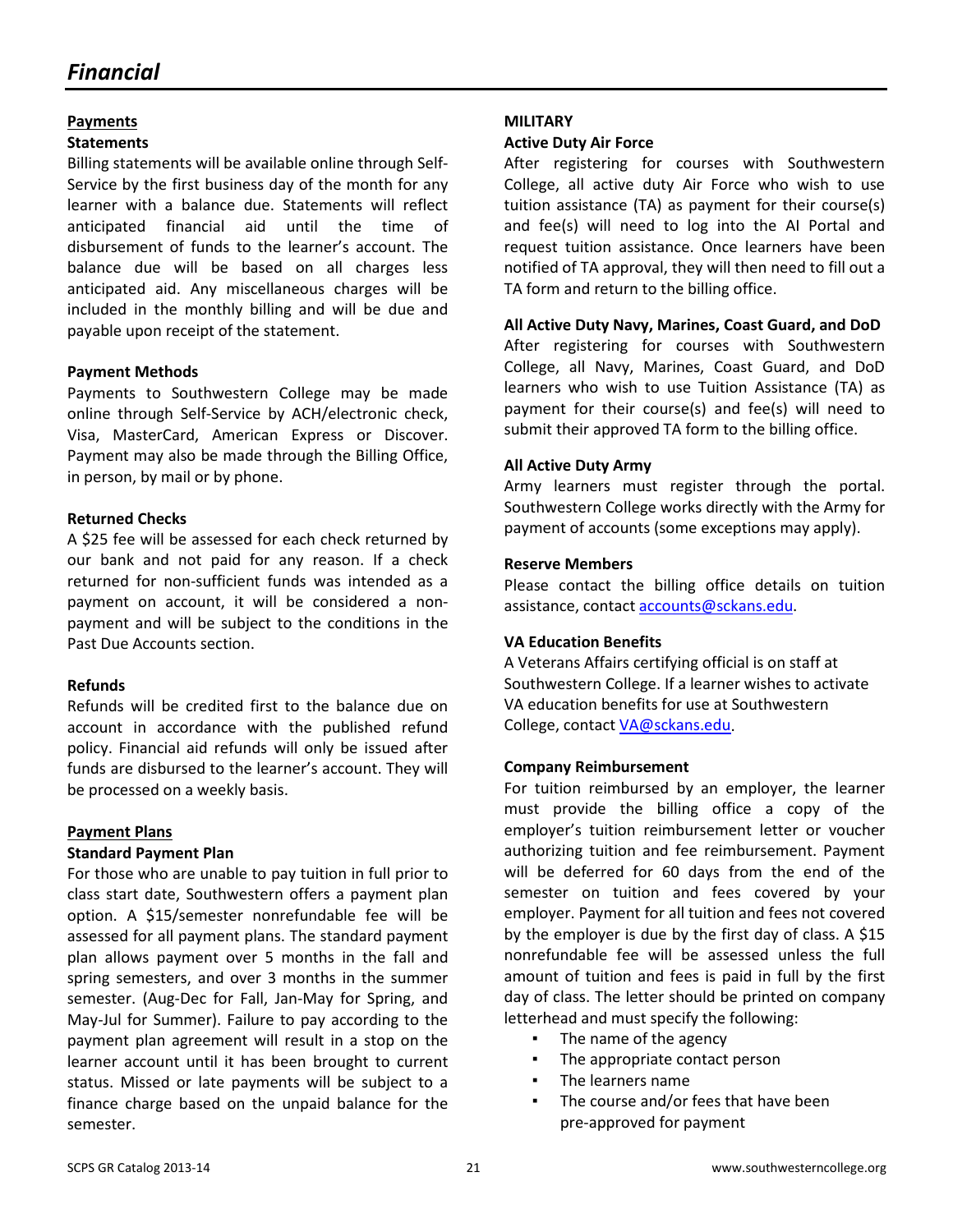#### **Direct Company Billing**

If a learner's organization has authorized Southwestern College for direct billing to the organization, a voucher or letter authorizing the direct billing must be submitted to the Billing Office at Southwestern College, 2040 S. Rock Road, Wichita, KS 67207. Learners will be responsible for paying the Third-Party Billing fee if not paid by their sponsor. The letter should be printed on company letterhead and must specify the following:

- The name of the agency
- The appropriate contact person
- The invoice mailing address
- The learners name
- The course and/or fees that have been pre-approved for payment

#### **Past Due Accounts**

#### **Prior balances**

A person who has outstanding indebtedness to the college will not be allowed to register for additional classes, receive a transcript or record, have academic credits certified, or receive a diploma until the indebtedness has been satisfactorily cleared. Prior balances must be paid before setting up a new payment plan. Registration for the current semester will not be complete until all outstanding indebtedness has been cleared.

#### **Finance Charges**

A monthly finance charge of 1.5 percent (annual rate, 18 percent) is assessed on the unpaid balance of an account. The finance charge will be waived if on-time payment is received based on an agreed-to payment plan.

#### **Final Payment Notices**

Any account with a balance at the end of a semester will receive a 30 day letter. If payment is not made upon receiving a final notice, the account is subject to being sent to collections.

**Collections:** If a learner does not make full payment of tuition, fees, and other college bills and the account is sent to a collection agency, the learner is responsible for all collection costs, including agency fees, attorney fees and court costs, plus whatever amounts the learner owes the college. In addition, non-payment or a default judgment against the learner's account may be reported to a credit bureau and reflected in a credit report.

#### **ADMNISTRATIVE WITHDRAWAL**

If a learner does not demonstrate participation in a course by the end of the third week of class and cannot be reached by phone or e-mail, a grade of AW (Administrative Withdrawal) may be recorded for the course and tuition will be assessed according to normal withdrawal fees.

#### **CANCELLATION OF CHARGES**

Learners who officially withdraw from courses will have fees cancelled based upon the date of written notification of withdrawal by the learner. An official withdraw request must be submitted in writing to one of the following:

- Online:<http://w3.sckans.edu/ps/withdraw>
- E-mail: withdraw@sckans.edu
- Fax: 316-688-5218
- Mail: Learner Support (DLSAS) 2040 S. Rock Rd.

#### Wichita, KS 67207

Military Learners who wish to inquire about the impact of mobilization, activation, and temporary duty assignments on financial responsibilities associated with adding, dropping, or withdrawing from a course should speak with a staff member in the billing office at (888) 684-5335.

#### **For courses lasting six weeks**

- Full tuition will be reimbursed when withdrawal notice is given before midnight Sunday the end of the first week of class.
- Seventy percent of tuition will be reimbursed when notice is given before midnight Sunday of the second week of class.
- Tuition is not reimbursed when notice is given after midnight Sunday of the second week of class.
- Withdrawal is not permitted after the fifth week of class.

#### **For courses lasting twelve weeks or longer**

- Full tuition will be reimbursed when withdrawal notice is given before midnight Sunday the end of the first week of class.
- Seventy percent of tuition will be reimbursed when notice is given before midnight Sunday of the fourth week of class.
- Tuition is not reimbursed when notice is given after midnight Sunday of the fourth week of class.

A week starts on Monday and ends Sunday before midnight central time.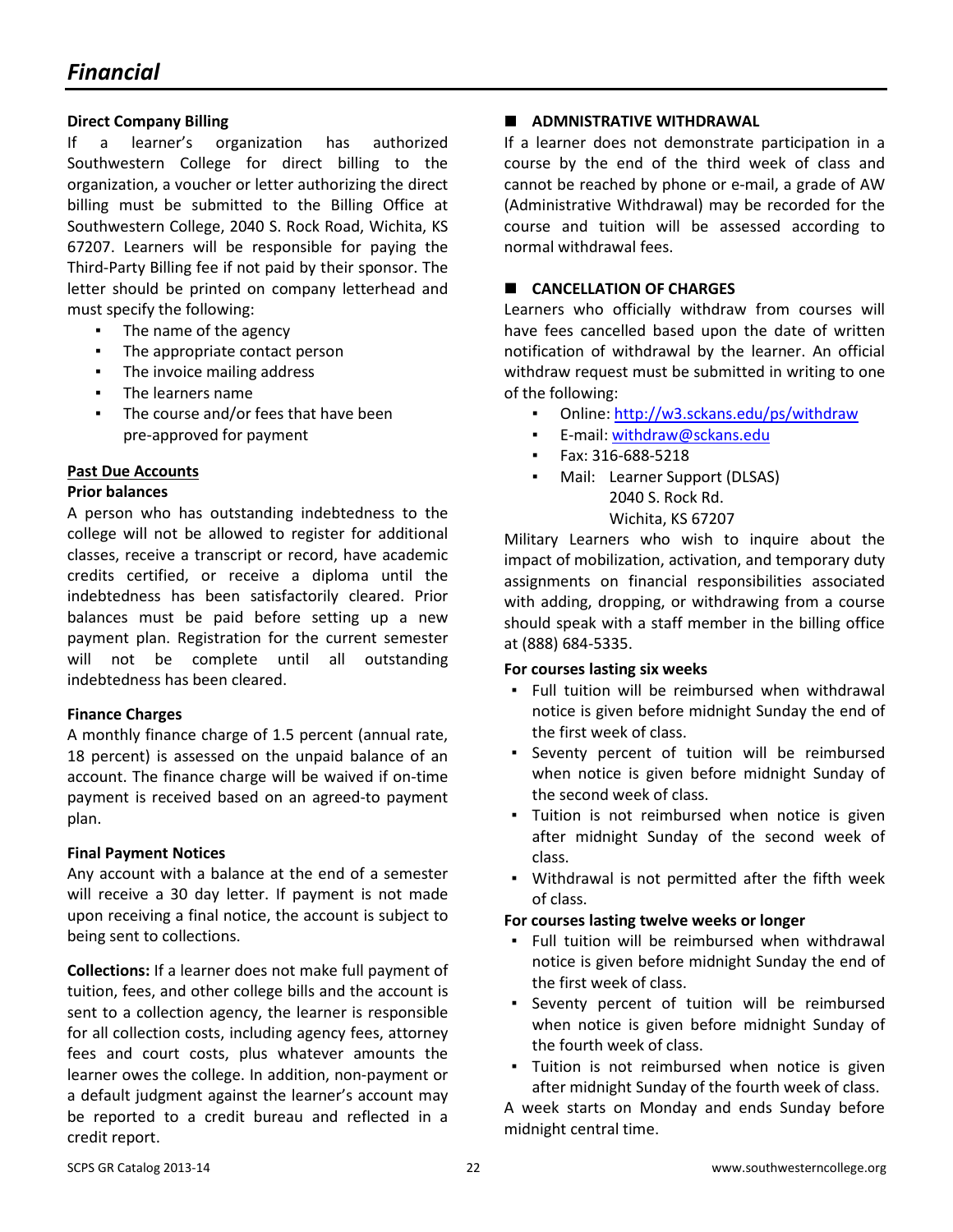#### **CANCELLATION OF FINANCIAL AID**

Withdrawing learners who have received financial aid are required to return a portion of their aid to those sources that assisted in enrollment.

For federal aid, a calculation is made of "earned" and "unearned" aid based on the days of attendance. Unearned aid is returned first to loans (in this order: unsubsidized, subsidized, Perkins, PLUS), then to a Pell grant, SEOG, and other Title IV programs.

For Southwestern aid, the amount returned is the same percentage as the amount of charges cancelled. For state and other aid, all funds are usable until the learner's account balance reaches zero. Any excess is returned.

#### **Refunds**

After calculation of charges cancelled and financial aid cancelled, any excess remaining on the account is refundable to the learner.

#### **FINANCIAL AID AND FELLOWSHIPS**

Some graduate learners are eligible for federal financial aid, primarily loans. For information, inquire at the financial aid office on the main campus or see a financial aid counselor at the Wichita East Branch Campus.

Two graduate fellowships are awarded on a competitive basis. Tuition waivers depend on the terms of the fellowship. Please obtain information about these fellowships directly from the Associate Vice President of Professional Studies.

#### **How to Apply for Financial Aid**

Learners must have been granted admission to Southwestern College. Before financial aid can be applied to an account, these steps should be followed to apply for financial aid:

1. Complete the confidential Free Application for Federal Student Aid (FAFSA), indicating Southwestern College (School Code Number 001940) on the form. Application forms may be obtained online at www.fafsa.gov. Priority application receipt date for financial aid for all returning learners is April 1.

- 2. The learner must complete the Student Data Form.
- 3. If a learner's application is selected for verification, submit requested supporting documents.

#### **Financial Aid Regulations**

The following regulations govern all scholarships and grants:

- 1. Southwestern College Scholarships and grants are awarded by application.
- 2. Southwestern College is federally obligated to adjust the financial aid awards of learners who withdraw prior to the end of the semester or who reduce the number of hours enrolled in during a semester. Southwestern College Scholarships and grants are adjusted according to the college's policies on cancellations and refunds. Federal and state aid is adjusted according to federal regulation
- 3. For learners receiving state or federal aid, Southwestern College is required by law not to offer institutional aid that would exceed the financial need of the student.
- 4. Financial aid awards are credited to student accounts according to federal regulation and divided among the student's total number of terms (maximum of three within a 12 months period – summer, fall, spring).
- 5. Learners in the Professional Studies and graduate programs are not eligible for main campus institutional aid programs.
- 6. The entire financial aid award may be voided if incorrect or false information is provided on the Free Application for Federal Student Aid (FAFSA). Intentional false statements or misrepresentation on any of the student's financial aid application materials may subject the filer to a fine or imprisonment, or both, under provisions of the U.S. Criminal Code.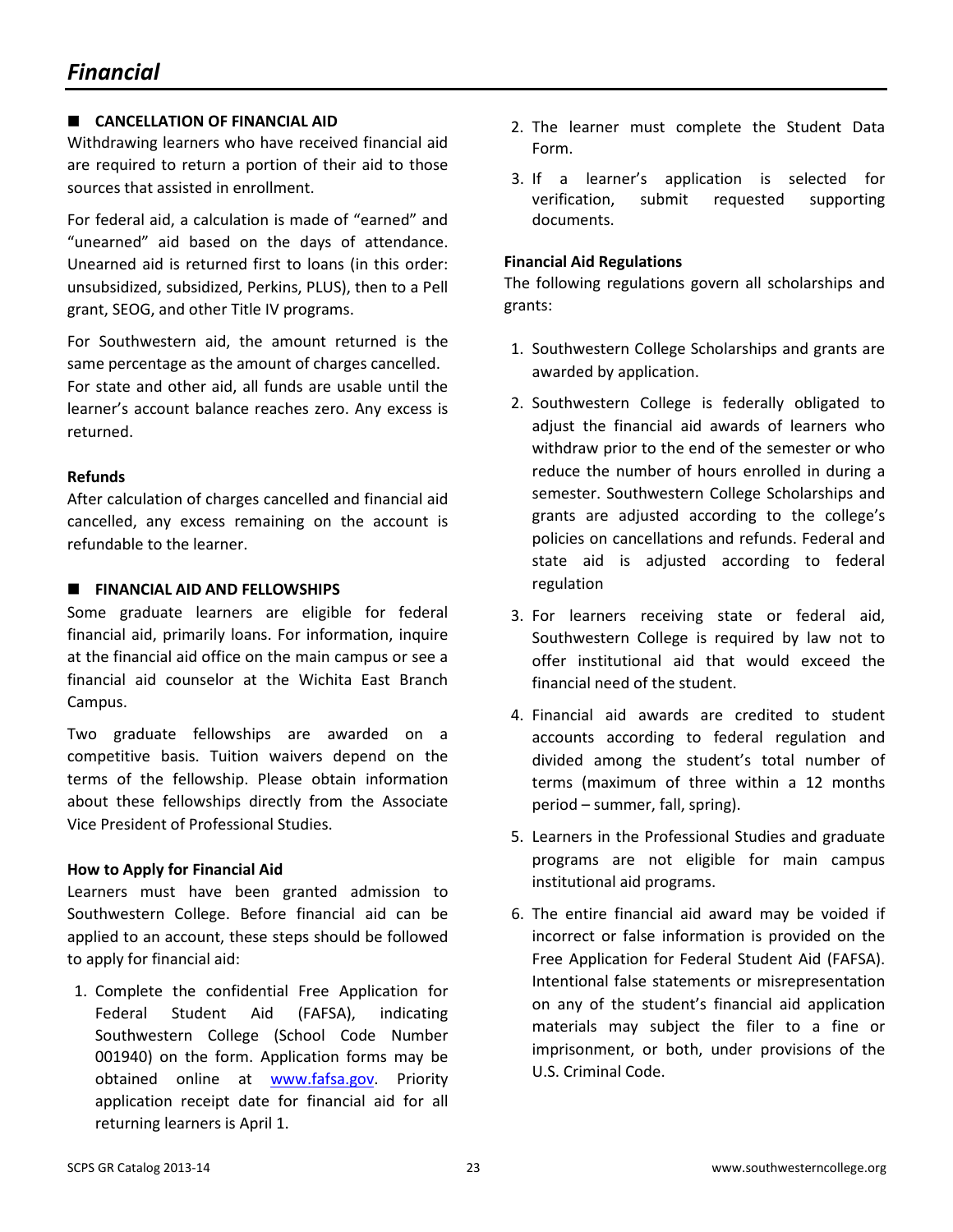# *Financial*

#### **Satisfactory Academic Progress**

Southwestern College is required by federal regulation to monitor satisfactory academic progress for financial aid recipients. These standards ensure that only those learners demonstrating satisfactory progress toward the completion of their educational program will continue to receive financial aid. Southwestern College's policy measures a learner's performance in the following four areas: 1) successful completion of courses (credit hours), 2) cumulative grade point average (GPA), 3) maximum time to degree completion, and 4) overall pace toward degree.

#### 1. **Successful Completion of Courses**

At the end of the fall, spring, and summer semesters, learner progress is measured by comparing the number of attempted credit hours with the number of earned credit hours (i.e., receipt of a grade of A, B, C, D, or S). In any given year, learners must have earned at least 70 percent of the credits they attempted to remain in good standing for financial aid purposes only. The following letter grades do not count toward earned hours, but do count toward the completion of attempted hours:

- F- Failure
- I- Incomplete
- WD Withdrawal
- WF- Withdraw Failure
- WM Military Withdrawal
- AM Administrative Withdrawal

#### 2. **Cumulative Grade Point Average**

Learners whose work is below level described in the academic suspension policy are failing to make minimum progress toward their degree (see Academic Policies).

#### 3. **Maximum Time to Degree.**

Graduate learners are eligible to receive federal and state financial aid up to 54 attempted credit hours. Once a student has exceeded the maximum attempted hours, all financial aid will be suspended for subsequent semesters.

#### 4. **Overall Pace toward Degree.**

At the end of the fall, spring, and summer semesters, learner progress is measured by comparing the number of cumulative attempted hours with the number of cumulative earned hours (i.e., receipt of a grade of A, B, C, D, or S). Learners must have earned at least 70 percent of the overall credits they have attempted to remain in good standing. The following letter grades do not count toward earned hours, but do count toward the completion of attempted hours:

- F Failure
- I- Incomplete
- WD Withdrawal
- WF Withdraw Failure
- WM Military Withdrawal
- AM Administrative Withdrawal

#### **Financial Aid Warning/Suspension/Probation**

At the end of the fall, spring, and summer semesters, all aid recipients will be evaluated for satisfactory academic progress. Financial aid recipients who do not meet one of the four requirements for progress will be placed on financial aid warning for one semester. A learner on financial aid warning is eligible to receive financial aid for the next semester of attendance. If the learner does not meet one of the four conditions imposed upon him/her during the warning period, the learner will be placed on financial aid suspension. Suspension prevents the learner from receiving any federal or state financial assistance for future semesters until such time as the learner again meets all four satisfactory academic progress standards. Learners who have reached the maximum hour limit and have yet to receive a degree are immediately sent to suspension without a warning period. Learners on suspension have the right to appeal the decision.

#### **Conditions for Appeal Reinstatement**

Learners may appeal their financial aid suspension by submitting an appeal form to the financial aid office for consideration by a committee of student services officials Appeal forms are available from the financial aid office.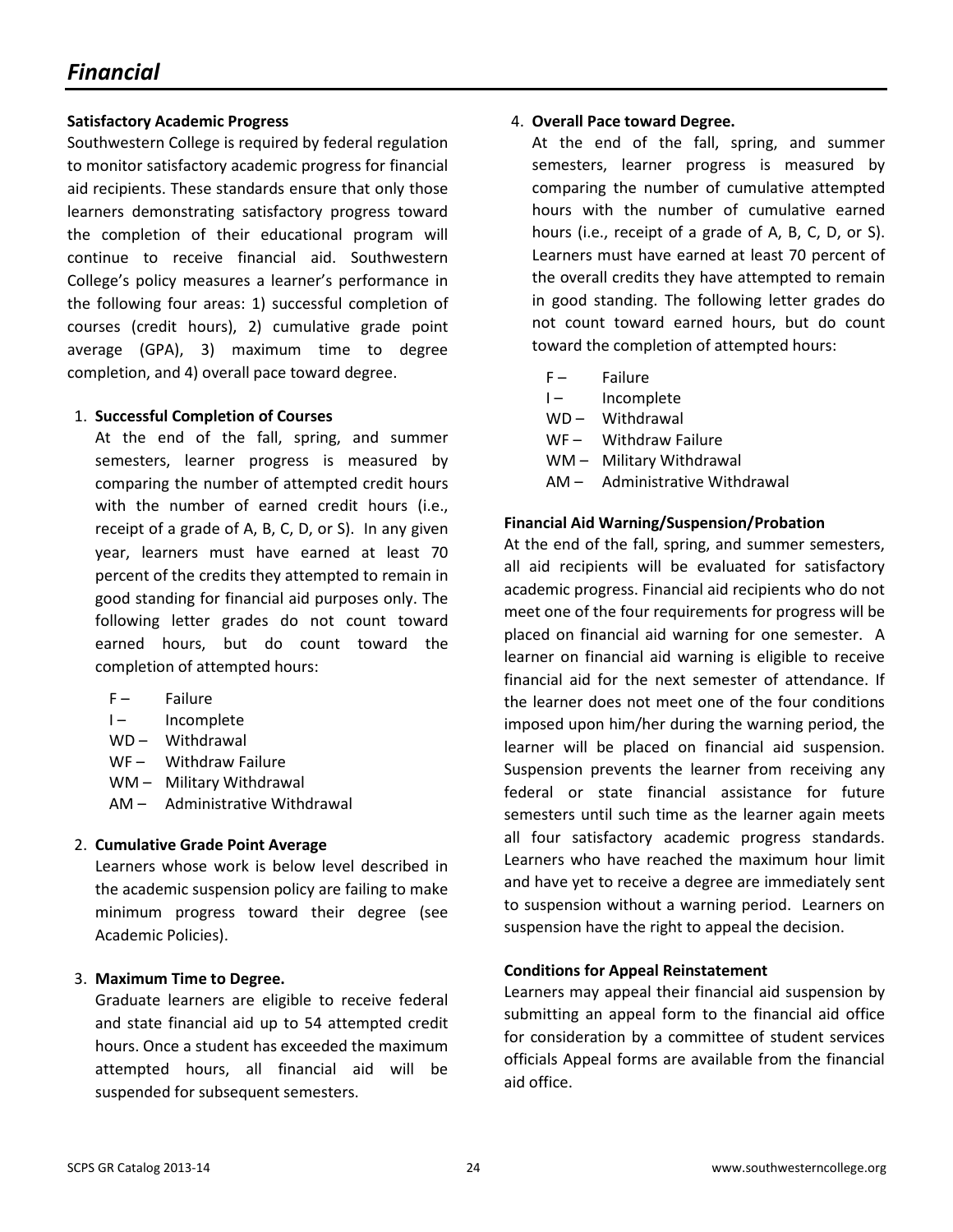### *Financial*

#### **FINANCIAL AID AND FELLOWSHIPS** *(continued)*

Some circumstances, such as medical problems, illness, death in the family, relocation, or employment changes can be considered for an appeal. The committee will review the appeal and contact the learner by a reasonable date. Learners who are approved will be placed on financial aid probation and required to submit to a prescribed academic plan. Learners must meet the goals on the academic plan to be removed from probation. The committee's decision is final and may not be appealed further.

Learners who choose to pay for their expenses using private resources may continue to enroll in subsequent semesters without appealing. Learners may have their financial aid reinstated and may be removed from suspension or probationary status once all satisfactory academic progress standards are met.

#### **Consortium Agreements**

Occasionally, it is in the learner's best interest to round out a semester schedule using coursework from one or more different colleges. Under certain circumstances and on a case-by-case basis, Southwestern may enter into a consortium agreement with these other colleges in order to qualify to receive federal aid that is based on total enrollment – particularly the Pell grant. Learners interested in this option should speak with their academic success coach and then notify the financial aid office of their plans. In such cases, proration of institutional financial aid may apply.

#### **FEDERAL AID**

#### **Teacher Assistance for College and Higher Education (TEACH)**

This federal grant program is offered to learners who intend to teach full-time in high-need subject areas for at least 4 years at schools that serve learners from low-income families. The grant provides full-time undergraduates and graduates with up to \$4,000 per year. Learners interested in this grant must be admitted to the teacher education program, meet the academic requirements, and sign an annual Agreement to Serve with the Federal Government. Should the learners not fulfill their part of the contract in the Agreement to Serve, the grant will turn into a Federal Unsubsidized Direct Loan.

#### **Federal loans**

The Department of Education offers a variety of learner loans. The learner is under full obligation to repay the loans.

#### **Federal Subsidized Direct Loans**

Subsidized loans are for learners demonstrating financial need. The federal government pays the interest for the learner while the learner is enrolled. Maximums vary, according to the learner's grade level.

#### **Federal Unsubsidized Direct Loans**

Unsubsidized loans are available to learners who do not demonstrate financial need. The loan is the same as the Subsidized Stafford Loan except the learner is responsible for the interest while enrolled.

#### **More information**

Additional financial aid information is available online at www.sckans.edu/finaid.

#### **LEARNER COMPLAINT AND APPEALS PROCESS**

Learners with complaints about their account balances, student records, or other non-academic matters should seek resolution with the appropriate administrator. If satisfactory resolution is not achieved at this level within 30 days of the complaint, the learner may file a formal appeal with the Associate Vice President for Professional Studies, whose decision will be issued within 30 days and is final.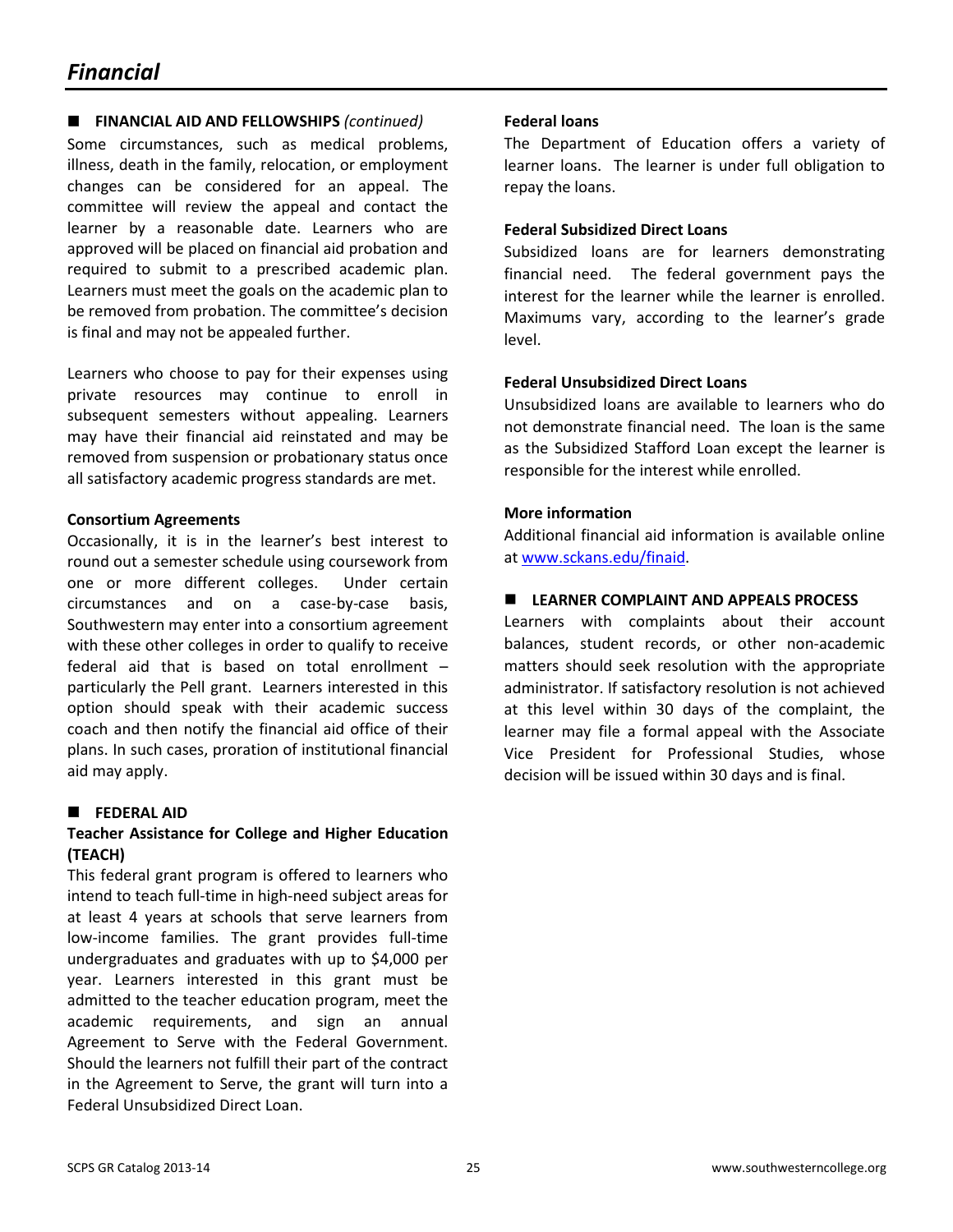#### **MASTER OF ACCOUNTANCY (M.Acc.)**

The career path of the Master of Accountancy (M.Acc.) learner may be in various specialty areas for a CPA of forensic accounting, auditing, taxes, preparing financial information for public and private companies, or, they may be working toward a Controller or Chief Financial Officer position. A learner could also choose to pursue a M.Acc. for personal or professional growth and development outside of these areas. The M.Acc. learner enters the program with considerable accounting, finance, and economics coursework, or equivalent accounting work experience.

The M.Acc. curriculum is mapped to the four areas of the Uniform CPA Exam\*: Auditing and Attestation, Financial Accounting and Reporting, Regulation, and Business Environment and Concepts. Essential skills for successfully completing the program include attention to detail, knowledge in word processing and spreadsheets, business procedures, mathematics, and organizational communication skills. Learners develop skills in organizational budgeting, financial decisionmaking, and ethical reasoning.

#### **Required Courses**

- MGMT510 Financial Accounting
- MGMT515 Managerial Accounting
- MACC511 Legal Aspects of Financial and Commercial Transactions
- MACC518 Governmental and Not-for-Profit Accounting Theory and Application
- MACC521 Ethics and Regulatory Compliance
- MACC531 Federal Income Tax: Planning and Decision Making
- MACC541 Accounting Systems and Analysis
- MACC551 Managing International Standards
- MACC561 Auditing and Forensics Accounting
- CAPS600 Graduate Capstone

*\* The Uniform CPA Examination prepared by the American Institute of Certified Public Accountants (AICPA) is rigorous. Less than one-half of those who take it each year pass every part on the first try. Southwestern College can make no guarantee that successful completion of the M.Acc. program will make a graduate eligible to sit for a licensure exam or to obtain state licensure. In each state, there are specific policies that must be followed when an individual is seeking to become a licensed accountant. For information on the educational requirements for your state, refer to the state's Board of Accountancy or related agency. Even after completing the M.Acc. graduate program, additional self-study and/or coursework may be necessary to realize success.*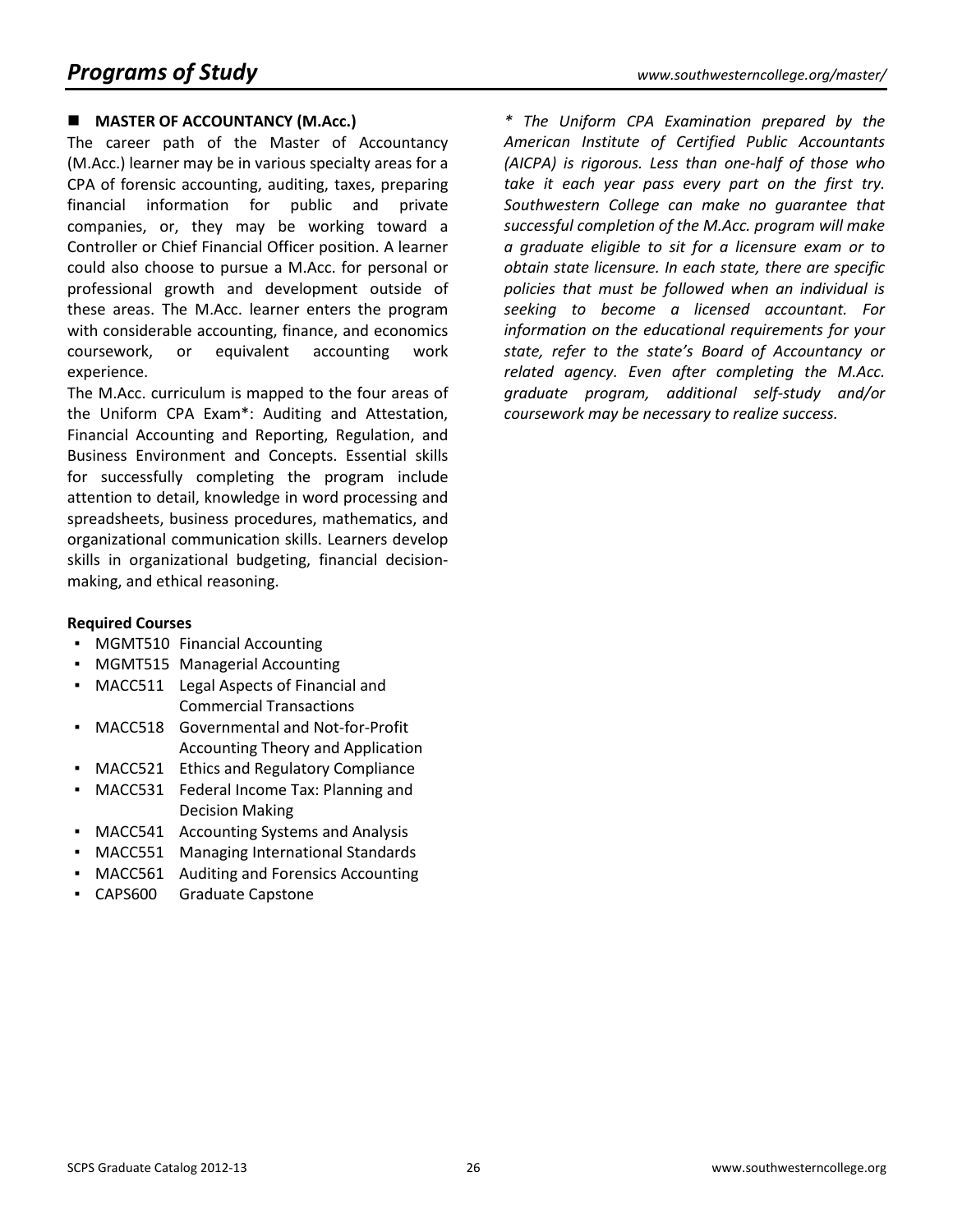#### **MASTER OF ARTS IN SPECIALIZED MINISTRIES (M.A.S.M.)**

The Southwestern College Professional Studies Master of Arts in Specialized Ministries program is designed for those who want to enhance their understanding of, and hone their skills in, working with youth and young adults. This nondenominational program is ideal for working or aspiring youth ministers who are called to lead others through the doctrines of the Christian faith. The Master of Arts in Specialized Ministry uses non-traditional formats that are well adapted to the needs of contemporary learners.

#### **Core Required Courses** *(21 credit hours)*

- SMIN501 Introduction to Ministry
- SMIN503 Studies of the Old Testament
- SMIN505 Studies of the New Testament
- SMIN507 Theology
- SMIN509 Survey of Church History
- SMIN596 Practicum in Specialized Ministry Part 1
- SMIN597 Practicum in Specialized Ministry Part 2

All requirements of area of emphasis below:

#### **Emphasis in Youth and Young Adult Ministry Emphasis Required Courses** *(15 credit hours)*

- SMIN530 Theology of Youth Ministry
- SMIN531 Ethical Issues in Youth Ministry
- SMIN532 Faith and Formation in Developing Adults
- SMIN533 Program Design and Development in the Local Church
- LEAD570 Leadership for the Future

#### **MASTER OF ARTS IN THEOLOGICAL STUDIES (M.A.T.S.)**

Southwestern College Professional Studies' Master of Arts in Theological Studies (M.A.T.S.) program is designed for those who want to pursue graduate work in theology and biblical studies. It is also suitable for those who want to minister more effectively in the church or in a church-related ministry. The M.A.T.S. uses non-traditional formats that are well adapted to the needs of contemporary learners.

#### **Required Courses**

- SMIN503 Studies of the Old Testament
- SMIN505 Studies of the New Testament
- **THEO510 Theological Research Methodology**
- THEO511 History of Christianity 1
- THEO512 History of Christianity 2
- THEO521 Systematic Theology 1
- THEO522 Systematic Theology 2
- THEO523 Systematic Theology 3
- THEO530 Spiritual Theology
- THEO540 Philosophy of Religion
- THEO545 Theological Ethics
- **THEO550 Science and Religion**
- THEO565 Studies in Theologians
- THEO595 Thesis

#### **Elective Courses**

- THEO 595B Continuing Thesis
- **THEO 596 Workshop in Theological Research** and Careers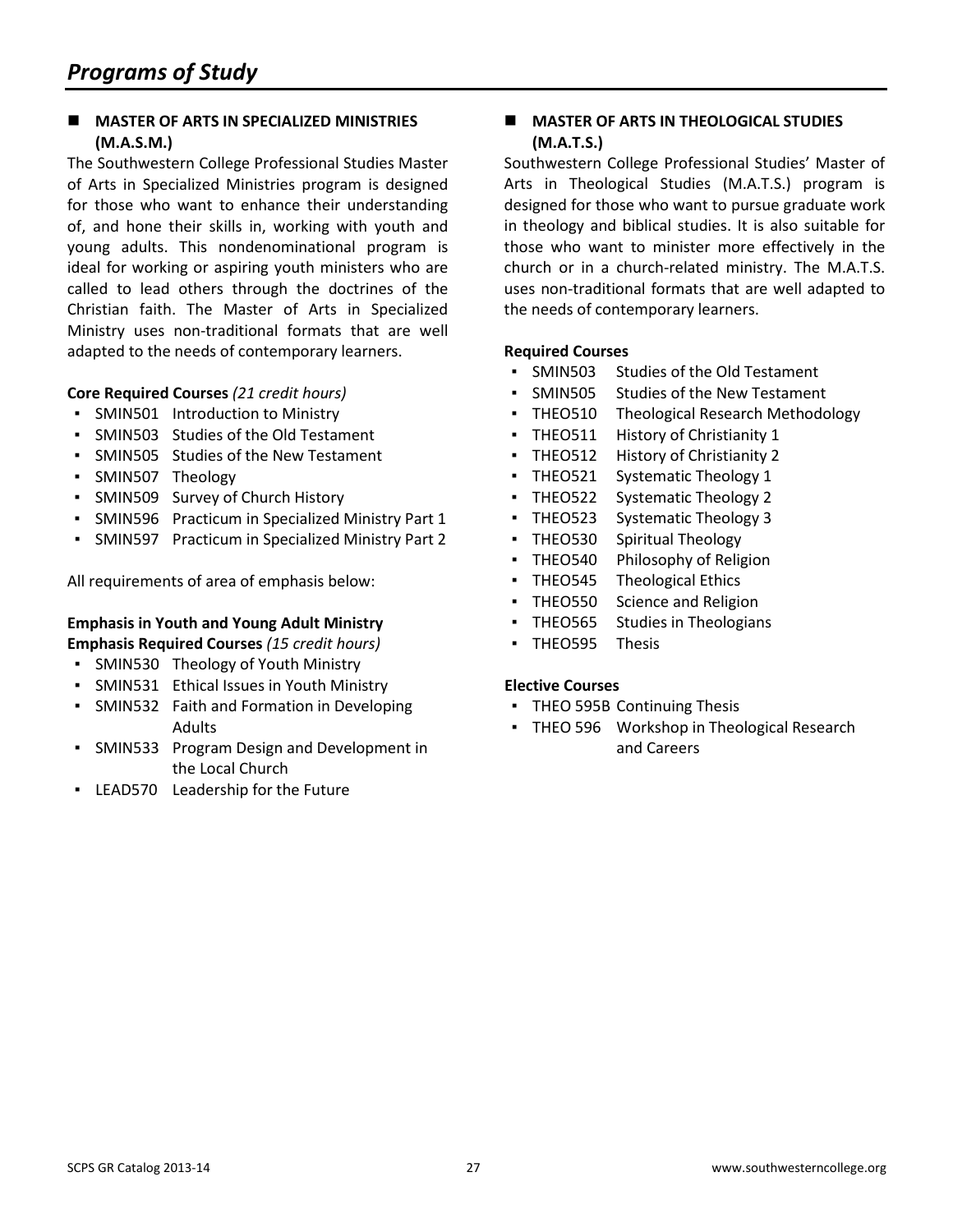#### **MASTER OF ARTS IN TEACHING (M.A.T.)**

The on ground (main campus) or online (professional studies) Master of Arts in teaching degree at Southwestern College provides graduate courses toward Kansas teacher licensure for grades 6-12 for graduates who have received baccalaureate or higher degrees in the following areas: biology, English, social sciences, mathematics, physics, and speech/theatre. The program can enable licensure for grades K-12 for graduates who have received baccalaureate or higher degrees in music as well as physical education. The graduate program does not include a pathway to early childhood or elementary licensure. A transcript review is conducted to determine if additional undergraduate courses are needed to meet all Kansas State Department of Education (KSDE) content standards associated with a teaching license. A content area deficiency plan is developed if additional courses are needed. Successful completion of the MAT does not ensure teacher licensure. In addition to KSDE approved teacher education course work, the agency also requires successful completion of the Praxis II content exam as well as the Principles of Learning and Teaching exam to receive a teaching license. See [http://www.ets.org.](http://www.ets.org/)

To accommodate the needs of candidates, graduate classes are scheduled on-line in six and 12-week sessions. Field experiences in high schools as well as practica/student teaching are required. Kansas licensure is accepted in other states. Anyone interested in the program who resides in a state other than Kansas must check with that state's department of education to determine specific licensure requirements for teaching within that state and the acceptability of an out of state license.

- EDUC512 Action Research
- EDUC524 Introduction to Special Education\*
- EDUC549 Race, Class, and Power in Schools\*
- EDUC601 Seminar\*
- EDUC602 Education Foundations\*
- EDUC603 Educational Psychological/ Learning Theories\*
- EDUC604 Content Area Literacy\*
- EDUC605 Teaching in the Content Areas\*
- EDUC606 Teaching Methods\*
- EDUC607 Student Teaching Practicum\* *OR*
- EDUC608 Restricted Licensure Practicum\*/\*\*
- EDUC609 Teacher Portfolio\*
- EDUC610 Developmental Psychology\* *OR*
- EDUC526 Classroom Management *OR*
- EDUC518 Educational Practice and Innovation
- *\* Course required for licensure. Equivalent undergraduate courses will substitute for licensure but will not be included toward the master's degree. If developmental psychology is not on the undergraduate transcript, EDUC 610 is required. Otherwise, EDUC 518 and/or 526 can be included in the program to complete the degree*
- *\*\* EDUC608 may be repeated for credit-see course description*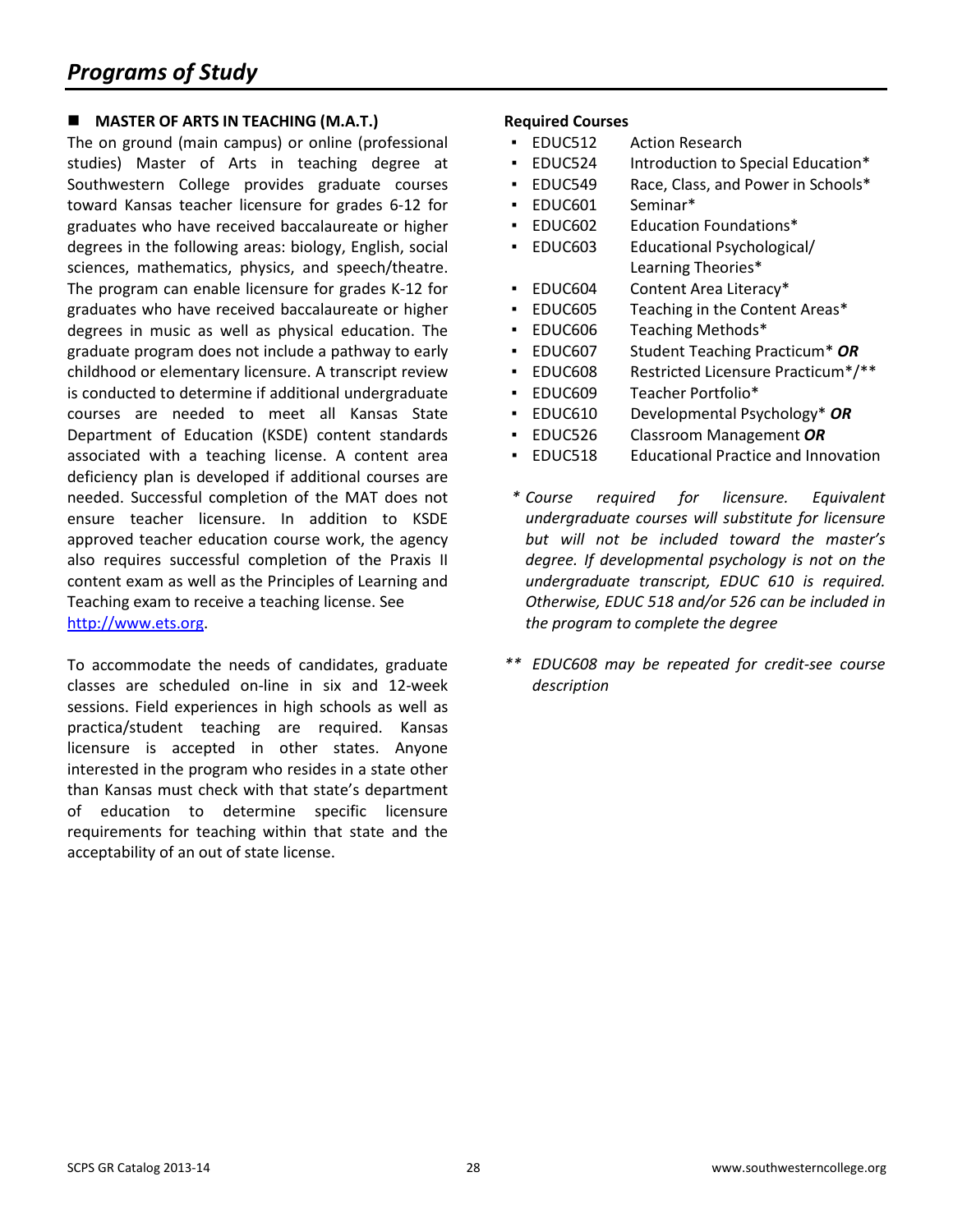#### **MASTER OF BUSINESS ADMINISTRATION (MBA)**

The Southwestern College Professional Studies Master of Business Administration program prepares the learner to manage various aspects of an organization with real world applications of cutting-edge concepts and theories. Contemporary management practices and foundational theories in multiple business areas are emphasized in order to prepare learners for strategic planning and adapting in today's global environment. Participants also learn from resources provided throughout the program. The MBA graduate exhibits technical capabilities in key business operations, verbal and written communication competency, an appreciation and demonstrated understanding of ethical reasoning, and leadership skills. Designed by experienced professionals, the program encourages learners to apply concepts of project management, accounting, finance, human resources, marketing, and quality management to relevant projects that they can use to immediately contribute to their organizations. These experiences can inspire learners to continue in additional graduate degree programs.

#### **Required Courses**

- MGMT500 Organizational Behavior and Human Resource Management
- MGMT505 Project Management Fundamentals
- MGMT510 Financial Accounting
- MGMT515 Managerial Accounting
- **MGMT520** Managing Organizational Change and Conflict
- MGMT525 Business Law
- MGMT530 Marketing Strategies
- MGMT560 Ethics in the Global Marketplace
- MGMT565 Financial Analysis and Management 1
- MGMT575 Financial Analysis and Management 2
- MGMT580 Quality Management and Statistical Analysis
- MGMT585 Strategic Management
- CAPS600 Graduate Project

#### **MASTER OF EDUCATION (M.Ed.)**

The Master of Education degree at Southwestern College meets the needs of area teachers as well as provides assistance for those seeking national certification through the National Board for Professional Teaching Standards (NBPTS). Majors in curriculum and instruction or special education are offered. Most Southwestern graduate learners are professionals employed in education or other fields. To accommodate the needs of these learners, graduate classes are scheduled evenings and weekends in six and 12-week sessions. Some courses and programs are available online.

#### **M.Ed. Majors**

Curriculum and Instruction (C&I) Adaptive Endorsement in Special Education Functional Endorsement in Special Education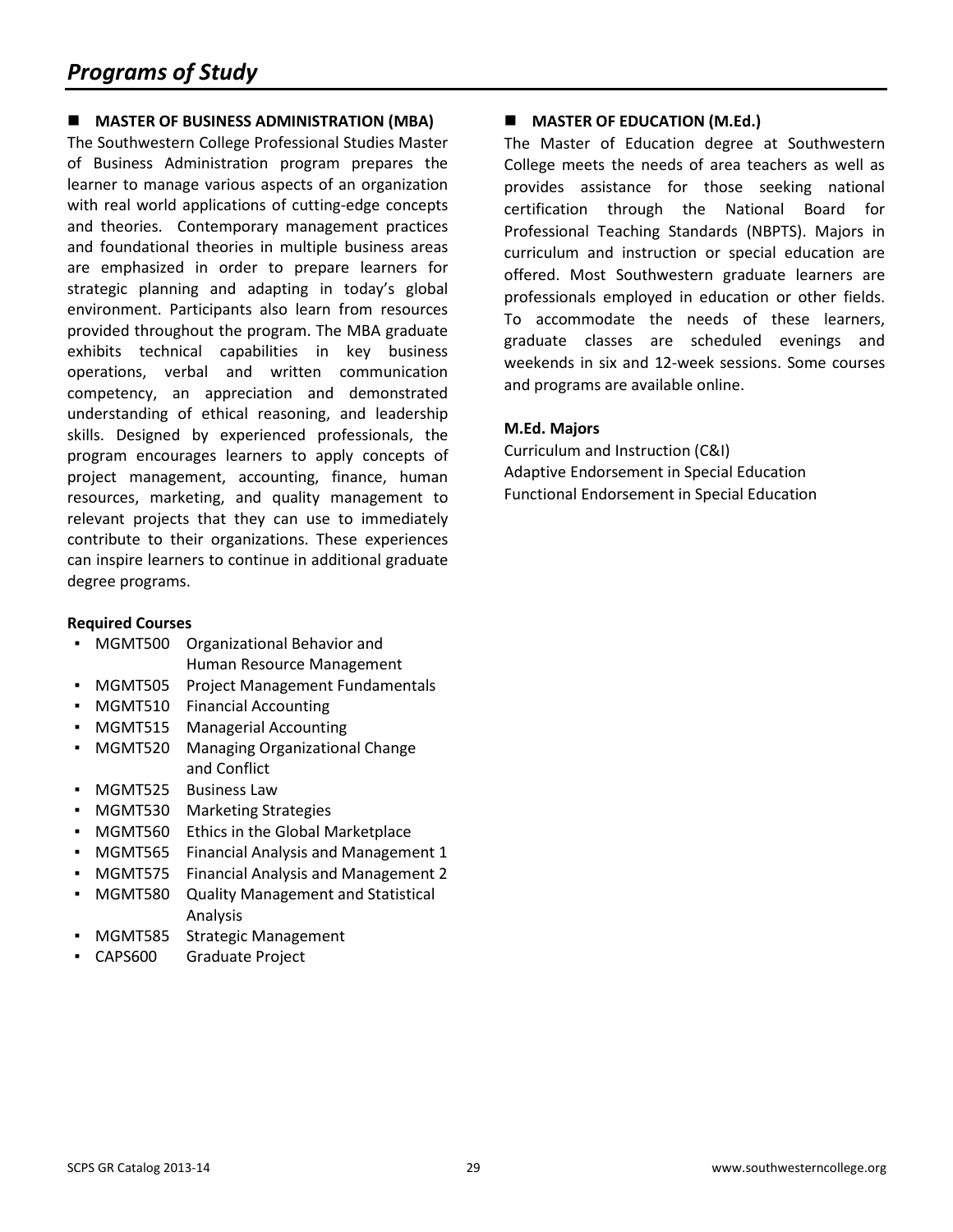#### **M.Ed., Major in Curriculum and Instruction**

The online Master of Education with a major in Curriculum and Instruction (M.Ed. in C&I) includes 33 semester-hours of courses, for P-12 grade teachers and other professionals seeking to enhance their knowledge and skills in curriculum, teaching, and assessment. Enrollment in the program requires a minimum 2.75 GPA, an application and degreebearing official transcripts from a Higher Learning Commission or equivalently accredited college or university. Once admitted, dispositions will be assessed and such information is aggregated across all learners to establish baseline information for the program.

The M.Ed. in C&I is organized through a fourdimensional approach to preparing educators for the 21st century and is grounded in the five core propositions of the National Board for Professional Teaching Standards (NBPTS). Those propositions are that teachers:

- are committed to learners and their learning
- know the subjects they teach and how to teach those subjects to learners,
- are responsible for managing and monitoring learner learning,
- think systematically about their practice and learn from experience, and
- are members of learning communities.

This program is consistent with the conceptual framework of The Dole Center for Teacher Education, which specifies that we build professional educators who have the abilities of wisdom, interaction, facilitation, and reflection. Each of these abilities can be seen in all of the dimensions of the program.

The first dimension of the program, the Professional Core, is a series of courses in the theoretical, philosophical, cultural, and historical processes of curriculum and teacher leadership. These courses assist candidates in using their knowledge of what learners know, how they think, who they are, where they come from, and what motivates them. The courses that accomplish this active understanding and demonstration of skills are: EDUC501, 518, 530, 542, and 549.

The second dimension, the Area of Emphasis, provides for content focus in instruction. Graduate learners will have a specified curricular strand that includes: EDUC520, 540, and 560. The content area focus promotes critical thinking skills and helps graduate learners use prior knowledge to gain confidence and independence in posing, exploring, and solving new problems.

Three English for Speakers of Other Languages (ESOL) courses can be included in the program as part of the program and these courses are substituted in place of courses from either the Professional Core and/or Area of Emphasis. Work with your advisor to ensure program expectations are met.

The third dimension, Research and Assessment, provides teachers with the tools to become effective and perceptive educators in their schools and classrooms. Through a series of courses in action research and assessments, tests, and measurements, graduate learners learn to gauge learner progress through the on-going processes of action research, multiple evaluation methods, and the interpretation of research literature, which serves as a guide for improving their practice. Considered crucial, the mastery of these tools connects teacher-leaders to their daily practice through a systematic, scientific framework that validates their work and brings about positive curricular, instructional, and evaluative changes in their individual classrooms. This dimension is accomplished through the following courses: EDUC512, and 543.

The last dimension is the Pathway (Portfolio) Experience. The M.Ed. in C&I degree is a standardsbased program grounded in the precepts of the National Boards of Professional Teaching Standards (NBPTS). The program promotes that assessment as a course of action will provide demonstrated evidence of the graduate learner's growth and development. The vehicle for this assessment is the portfolio. The portfolio will be a purposeful collection of educational artifacts developed throughout the program which are designed to provide tangible evidence of the candidate's academic growth, skill development, and professional dispositions that improve instruction and assessment to enhance learner learning.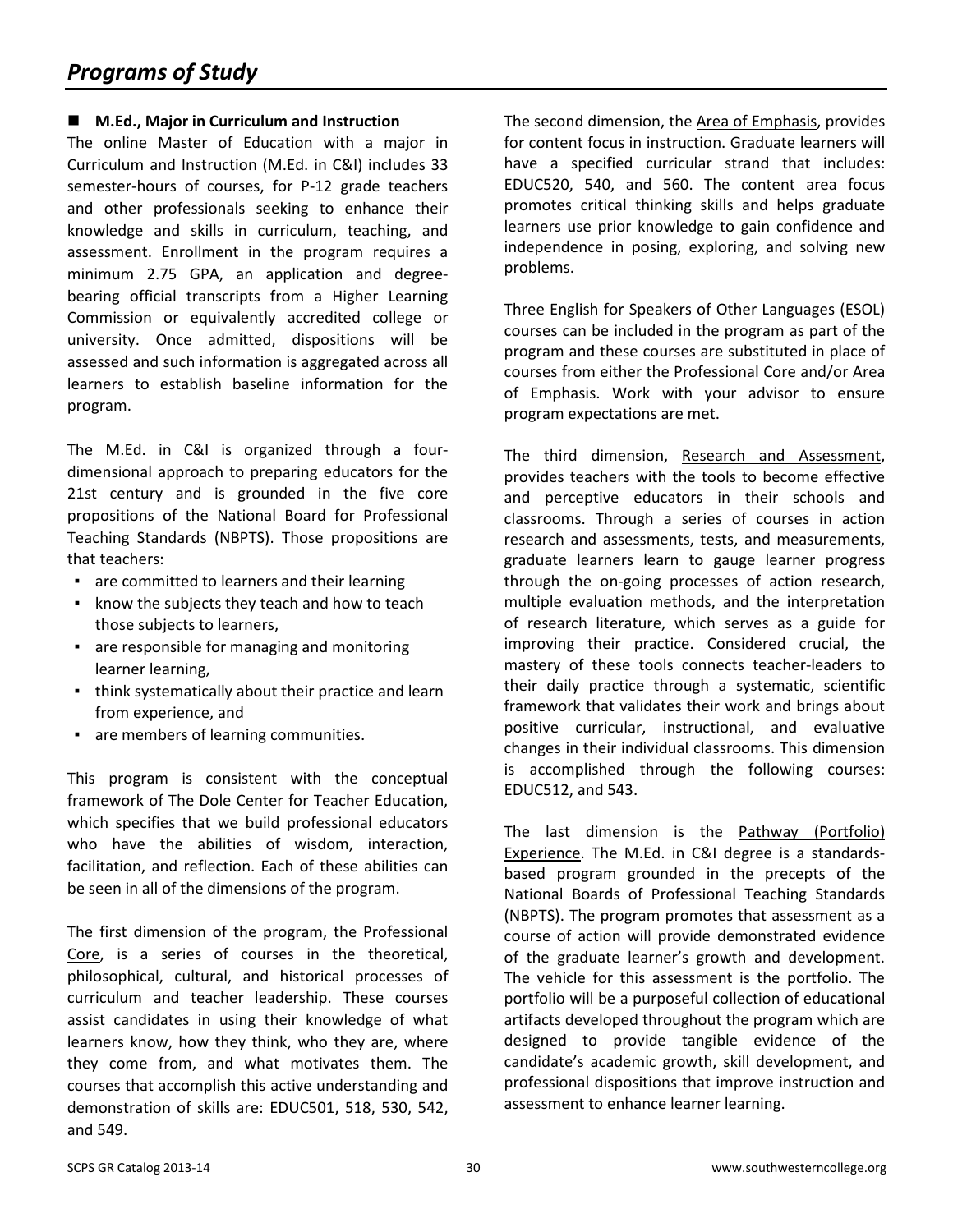#### **M.Ed., in C&I** *(continued)*

#### EDUC562 Portfolio

The contents of the portfolio provide evidence of the candidate's competence in:

- Thoroughly knowing the subjects taught and how to effectively teach those subjects to learners
- Effectively managing and monitoring learner learning
- Thinking systematically about practice and learning from that experience
- Demonstrating competencies in critical and reflective thinking, and scholarly writing
- Demonstrating commitment to learners and their learning
- Demonstrating growth and transformation through the establishment of new professional goals
- Disseminating knowledge and appropriate practice to the professional community

Reflective statements similar to those in NBPTS licensure processes will connect themes of experiences in the candidate's graduate program to understanding of theory, research, knowledge, skills and dispositions learned.

The electronic presentation of the portfolio to the teacher education faculty has as its main goal an assessment process that incorporates work completed during the program and requires the candidate to engage in critical dialogue on how her/his current selfevaluation processes reflect the thoughtful consideration of knowledge gained through the completion of the program presented in her/his role as a teacher/scholar.

The Master of Education with a major in Curriculum and Instruction incorporates the ideals of the National Board and empowers teachers to become reflective practitioners who will be able to meet the challenge of providing quality educational programs for all learners.

Students pursuing a M.Ed. must earn a grade of "C" or better in each course required for the program.

#### **Required Courses:**

#### **In the Professional Core**: *Select Five Courses*

- EDUC501 Current Educational Trends
- EDUC518 Educational Practice and Innovation
- EDUC530 Curriculum Development
- EDUC542 Instructional Design
- EDUC549 Race, Class, and Power in Schools
- EDUC615 Reading Assessment and Intervention

#### **Area of Emphasis:** *OR* Courses in ESOL

- EDUC520 Instruction and English Language **Students**
- **EDUC540 Creating Community in the Classroom**
- EDUC560 Investigating Learner Work *OR*
- EDUC550 Introduction to Language and **Linguistics**
- EDUC580 Second Language Acquisition and Cultural Identity in Language
- EDUC590 Teaching English as a second Language and Assessing Language Competency

#### **In Research and Assessment:**

- **EDUC512 Action Research**
- EDUC543 Assessments, Tests, and Measurements

#### **Portfolio Experience:**

▪ EDUC562 Portfolio

*All courses are three semester hours unless otherwise indicated.*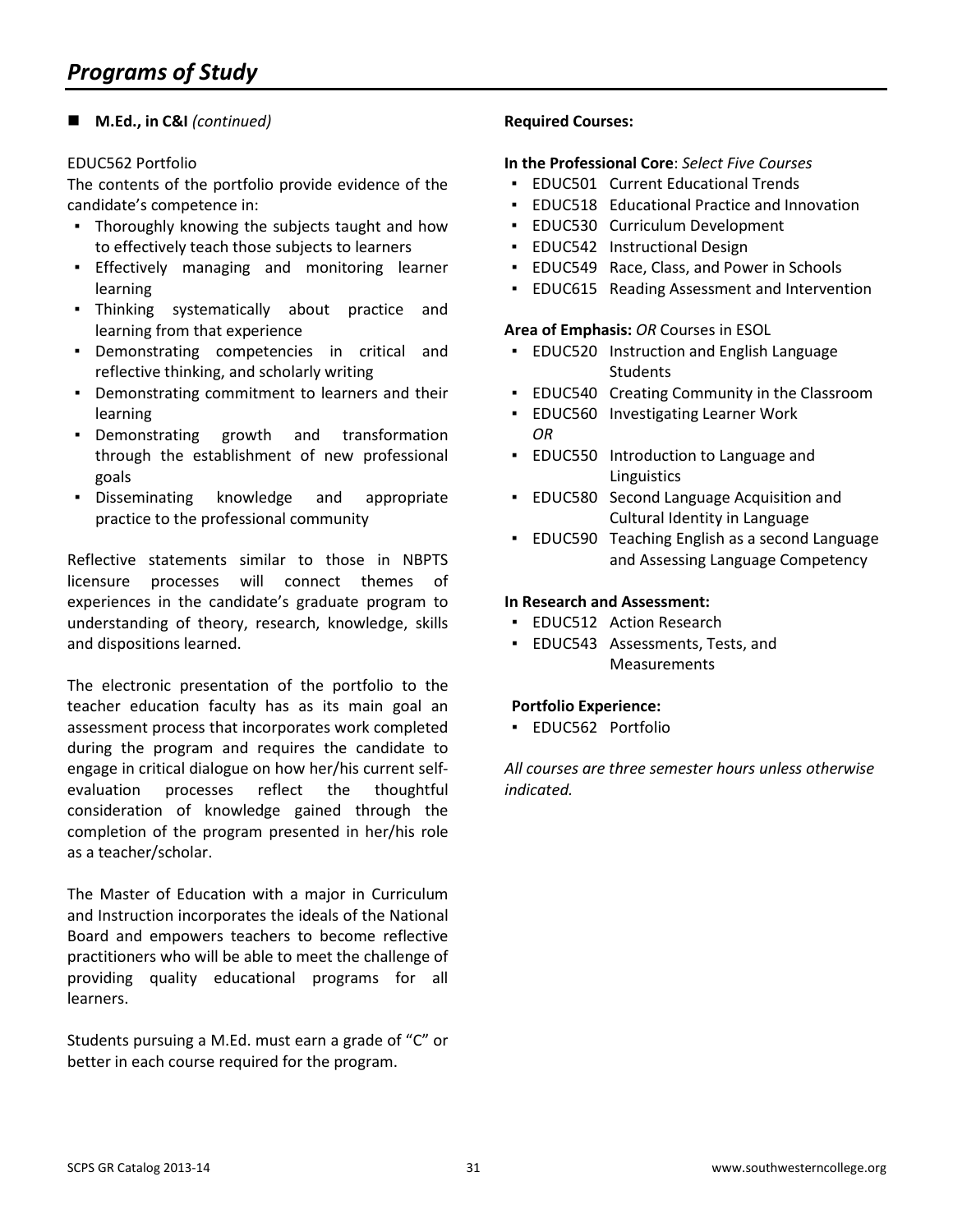#### **M.Ed., Adaptive Endorsement in Special Education**

The master of education with a major in special education is designed for those who wish to earn a license in teaching special education as part of their graduate degree programs. A core of 30 hours followed by additional courses to total a minimum of 36 hours is required for the graduate degree. Licensure in adaptive disabilities (learning disabilities, intellectual disabilities, emotionally disturbed, autism spectrum disorders, developmental delay, and other health impairments) may be earned with 33 credit hours. A minimum of 9 credit hours is required for a provisional license.

Successful completion of two or three practica courses is required depending on the program of study. In the program for adaptive grades K-6 two practica courses, EDUC 558 and 658 are required. In adaptive grades 6- 12 two practica courses, EDUC 559 and 659 are required. In the adaptive PreK-12 program, three practica courses, EDUC 557, 559 and 658 are required. Each practicum requires 100 hours of instructional services with students with adaptive-level disabilities. Within each practicum, a case study is developed to demonstrate mastery of the standards required for licensure.

Successful completion of a program portfolio equivalent to that of the Pathway Portfolio (described above) will be required for this major. The portfolio will demonstrate that the learner has met the state and national standards (Common Core of Knowledge and Skills Essential for All Beginning Special Education Teachers from the Council for Exceptional Children) for special education teaching. Additionally, those desiring to be licensed in Kansas must pass the Praxis II assessments #5543 or #0543 Special Education: Core Knowledge and Mild to Moderate Applications

ETS Praxis II assessments as defined by the Kansas State Department of Education. Passing Praxis exam #543 is a licensure requirement and it is necessary for a learner to be recommended to receive an endorsement to the teaching license in Special Education Adaptive.

Students pursuing a M.Ed. must earn a grade of "C" or better in each course required for the program.

#### **Required Courses:**

#### **Phase I: Provisional Endorsement**

- EDUC514 Introduction to Special Education: Individual Educational Plan Development
- EDUC523 Instructional Strategies: Learning **Difficulties**
- **EDUC524 Introduction to Special Education**
- **EDUC558 Practicum in Adaptive Special** Education *(initial)*

#### **Phase II: Full Endorsement**

- EDUC522 Instructional Strategies: Behavior **Difficulties**
- EDUC525 Collaboration with Families and **Communities**
- EDUC 526 Classroom Management
- **EDUC 529 Legal Issues in Special Education**
- EDUC 535 Assessment Strategies
- EDUC559 Practicum in Adaptive Special Education *(capstone)*

#### **Electives** *(choose a total of three hours, completed prior to EDUC559):*

- **EDUC532 Technology in Special Education**
- EDUC533 Language Development and Disorders
- EDUC534 Transitions in Education
- EDUC549 Race, Class and Power in Schools
- **EDUC555 Topics in Education**

#### **Phase III: Research Requirements**

**• EDUC512 Action Research**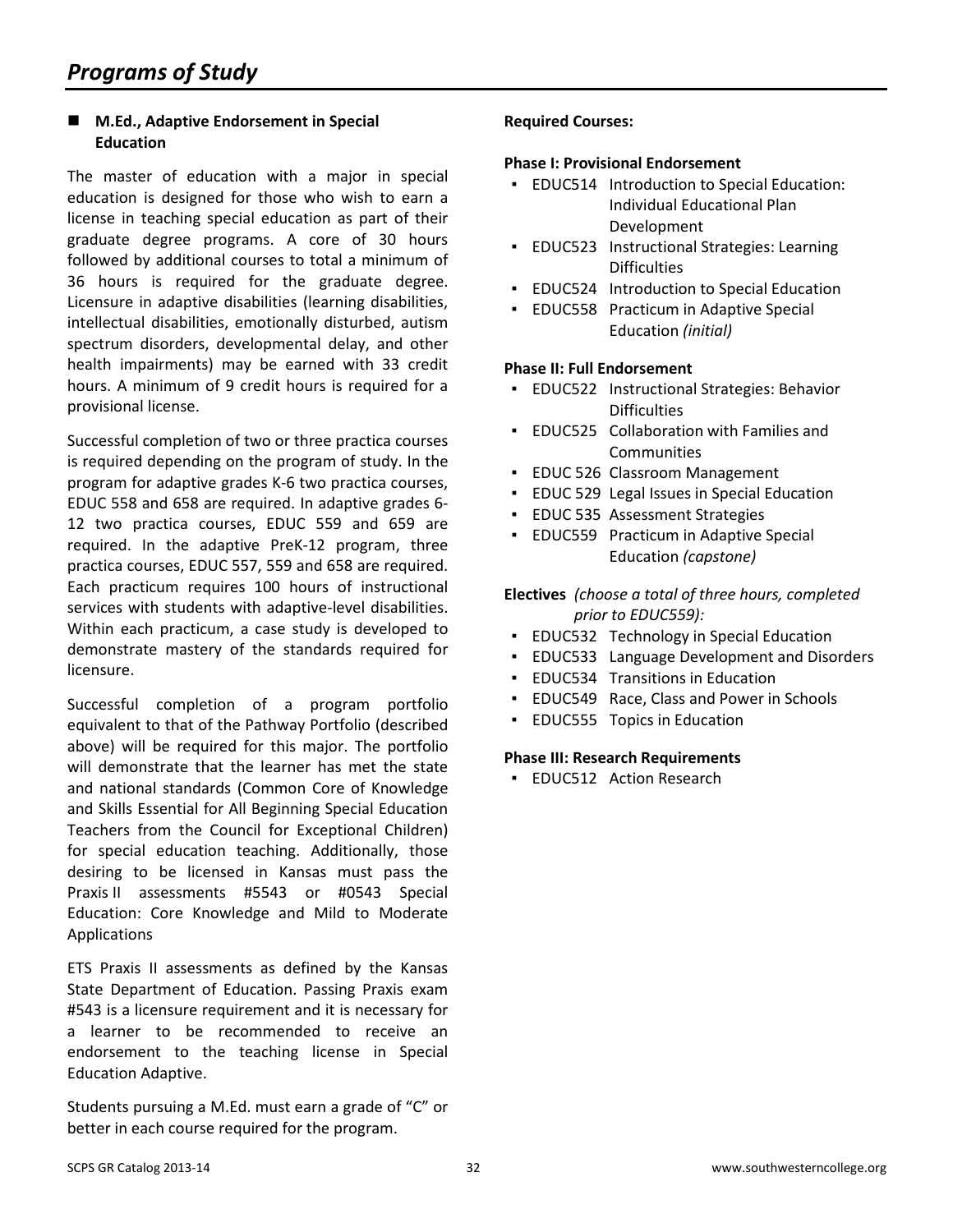#### **M.Ed., Functional Endorsement in Special Education**

The master of education with a major in special education is designed for those who wish to earn a license in teaching special education as part of their graduate degree programs. A core of 33 hours followed by additional courses to total a minimum of 36 hours is required for the graduate degree. Licensure in functional disabilities, (Severe and Profound Cognitive Disability, Medically Fragile, Deafblind) may be earned with 33 hours. A minimum of 9 hours is required for a provisional license. EDUC512 must be completed within the first 15 hours of the program of study.

Successful completion of two practica courses is required: EDUC 758 Initial Practicum in Functional Special Education and EDUC 759 Advanced Practicum in Functional Special Education. Each practicum requires 100 hours of instructional services with students with functional-level disabilities. Within each practicum, a case study is developed to demonstrate mastery of the standards required for licensure.

Successful completion of a program portfolio will be required for this major. The portfolio will demonstrate that the learner has met the state and national standards (Common Core of Knowledge and Skills Essential for All Beginning Special Education Teachers from the Council for Exceptional Children) for special education teaching. Additionally, those desiring to be licensed in Kansas must pass the Praxis II assessment #5545 or #0545 Special Education: Core Knowledge and Severe Profound Applications.

Students pursuing an M.Ed. must earn a grade of "C" or better in each course.

#### **Required Courses:**

#### **Phase I: Provisional Endorsement**

- EDUC514 Introduction to Special Education: Individual Educational Plan Development
- **EDUC524 Introduction to Special Education**
- EDUC718 Methods: Life Skills and Communitybased Instruction
- EDUC758 Initial Practicum in Functional Special **Education**

#### **Phase II: Full Endorsement**

- EDUC525 Collaboration with Families and Communities
- **EDUC534 Transitions in Education**
- EDUC714 Characteristics of Children & Youth with Low-Incidence Disabilities
- EDUC722 Methods: Functional Behavior Assessment, Positive Behavior Support and Classroom Management
- EDUC724 Advanced Methods: Strategies for Students with Significant Sensory, Motor and Health Needs
- EDUC735 Assessment, Diagnosis and Evaluation
- EDUC757 Principles of Communication with Literacy for Students with Low-Incidence Disabilities
- **EDUC759 Capstone Practicum in Functional** Special Education

#### **Phase III: Research Requirements**

**• EDUC512 Action Research**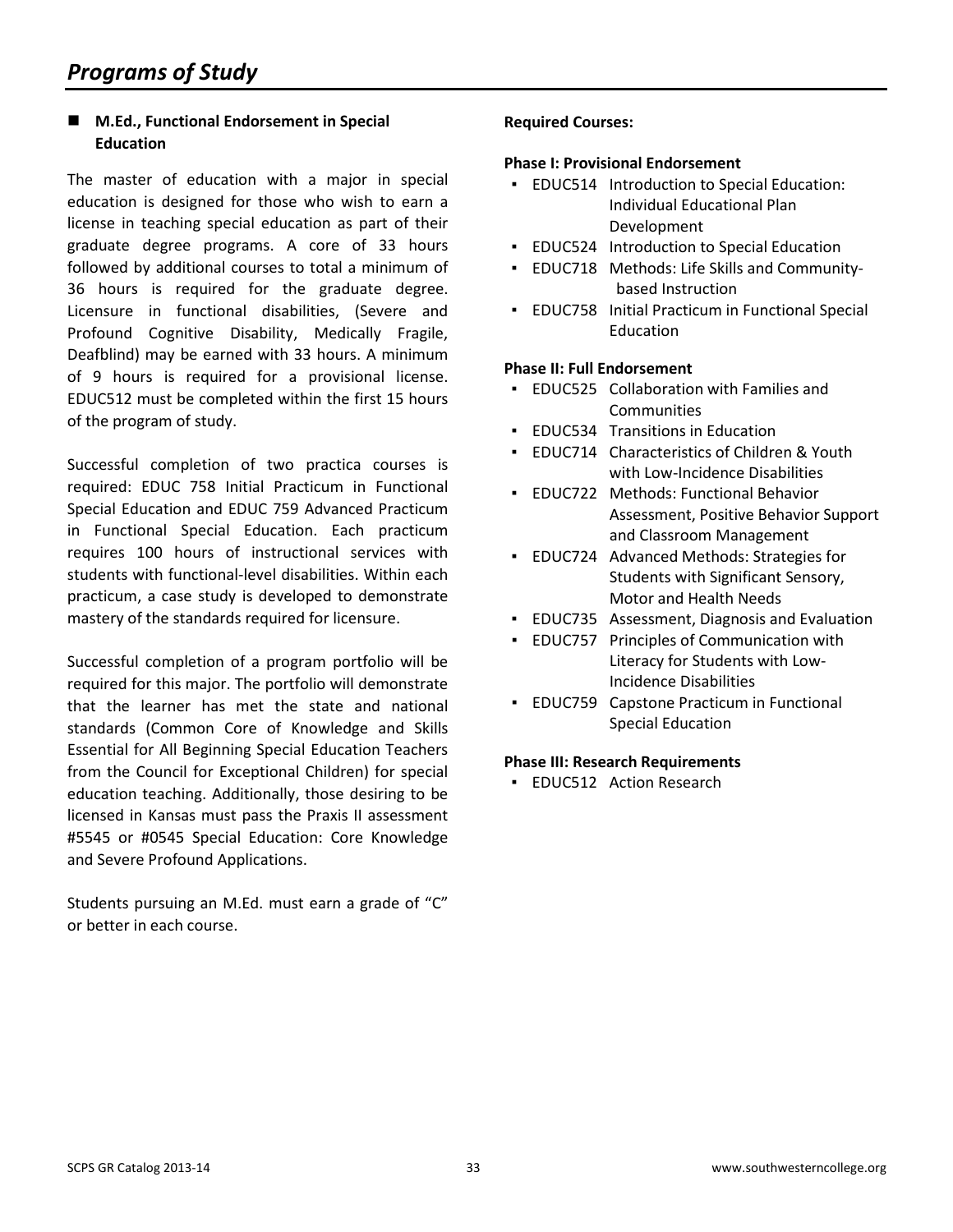# *Programs of Study*

#### **MASTER OF SCIENCE IN MANAGEMENT (M.S.M.)**

The Southwestern College Professional Studies Master of Science in Management program (M.S.M.) prepares leaders of today's complex and diverse business environment to manage key business operations and lead their organizations to success. The learner will develop skills in areas that support the management functions of planning, organizing, leading, and measuring the performance of the organization. Topics include project management, human resource management, finance, organizational ethics and statistical analysis. The program not only introduces the learner to strategic, tactical, and operational areas, but also to a variety of leadership theories and styles necessary for leading successful organizations. The M.S.M. graduate has demonstrated competence in interpersonal and written communication, ethical reasoning through complex practical application activities, as well as the ability to utilize resources to continue learning about best practices in management in order to prepare him for advancement in his field. The strong foundational concepts taught by professionals support the learners in the completion of projects that make a positive difference in their workplaces, churches, communities, or personal lives, and also may inspire them to continue in additional graduate degree programs.

#### **Required Courses** *(39 credit hours)*

#### **Core** *(24 credit hours)*

**In Leadership** (6 credit hours)

- LEAD500 Leadership Styles and Theories
- LEAD565 Knowledge Based Leadership

#### **In Management** *(18 credit hours)*

- MGMT500 Organizational Behavior and Human Resource Management
- MGMT505 Project Management Fundamentals
- MGMT560 Ethics in the Global Marketplace
- MGMT565 Financial Analysis and Management 1
- MGMT580 Quality Management and Statistical Analysis
- CAPS600 Graduate Project

#### **In Leadership** *OR* **Management** *(3 total credit hours from this section)*

*Note: Additional courses taken from this section do not count as electives.*

- LEAD560 Leading Change in Organizations *OR*
- MGMT520 Managing Organizational Change and **Conflict**

#### **Electives** *(choose 12 credit hours total)*

- LEAD510 Leadership in Context
- LEAD515 Leadership Communication and Conflict Resolution
- LEAD520 Leadership Coaching
- LEAD570 Leadership For the Future
- LEAD580 Practical Problem Solving for Today's **Organizations**
- MGMT510 Financial Accounting
- MGMT515 Managerial Accounting
- MGMT525 Business Law
- MGMT530 Marketing Strategies
- MGMT575 Financial Analysis and Management 2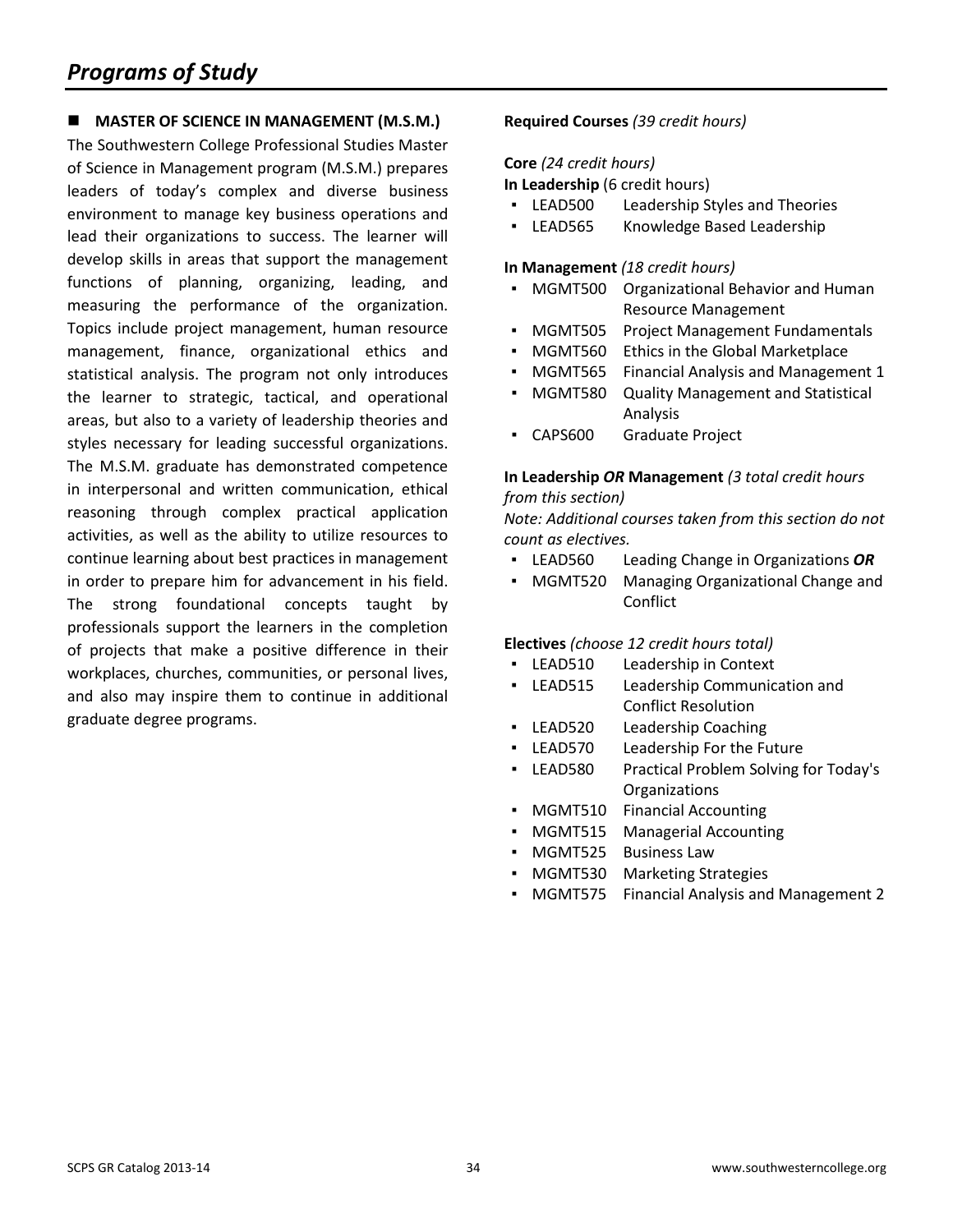#### **MASTER OF SCIENCE IN LEADERSHIP (M.S.L.)**

The Southwestern College Professional Studies Master of Science in Leadership program prepares the learner for leadership positions in various organizations. The learner develops skills required to become a more effective leader in military, government, health care, and education organizations, as well as small business, non-profit, or corporate environments. The emphasis is on practical application of relationship management; best leadership practices, which are strongly supported by research; and successful examples of leadership styles and organizational structures with a global and ethical perspective. The M.S.L. graduate exhibits competency in interpersonal and written communication, and also demonstrates the essential leadership practices of inspiring a vision, encouraging others to act, data driven strategic planning, and ethical reasoning, which are all necessary for leaders in today's society. The program is designed so that learners can use resources provided throughout the program to apply their leadership skills to leading change and quality initiatives. Students learn practical problem solving and how to evaluate the most effective ways to lead their organizations. The Master of Science in Leadership program also may inspire learners to continue in additional graduate degree programs.

#### **Required Courses**

- LEAD500 Leadership Styles and Theories
- MGMT560 Ethics in the Global Marketplace
- LEAD510 Leadership in Context
- LEAD515 Leadership Communication and Conflict Resolution
- LEAD520 Leadership Coaching
- LEAD560 Leading Change in Organizations
- LEAD565 Knowledge Based Leadership
- LEAD570 Leadership for the Future
- LEAD575 Organizational Structures and Behavior
- LEAD580 Practical Problem Solving for Today's **Organizations**
- LEAD585 Leading Quality Improvement Initiatives
- CAPS600 Graduate Project

#### **MASTER OF SCIENCE IN SECURITY ADMINISTRATION (M.S.S.A.)**

Southwestern College's Master of Science in Security Administration (M.S.S.A.) program prepares learners to take on increasing levels of responsibility and leadership positions as mid-to-upper level managers in the security industry. In addition to knowledge in security-related subject matter, individuals will learn problem solving techniques, leadership skills, critical thinking, and how to apply theory to practice. The program is directed toward those not only entering into, but advancing in the growing security industry in private or government security fields such as physical security, vulnerability assessment, information security, homeland security, emergency management, risk management, contingency and continuity planning, and crime prevention. Courses concentrate on business strategies, risk management, planning, assessment, best practices, and security concepts and practices.

- **MSA 500 Contemporary Security Administration**
- **MSA 505 Security Administration Business Strategies**
- MSA 510 Enterprise Risk Management
- MSA 515 Physical Security Planning and Vulnerability Assessment
- MSA 520 Administration of Information Security
- MSA 560 Security Law
- **MSA 565** Organizational Security Investigations
- MSA 570 Homeland Security Defense and Administration
- MSA 575 Best Practices and Special Issues in Homeland Security
- MSA 580 Terrorism: Perspectives and Consequence Mgmt
- MSA 585 Emergency, Disaster, and Contingency Management
- CAPS600 Graduate Capstone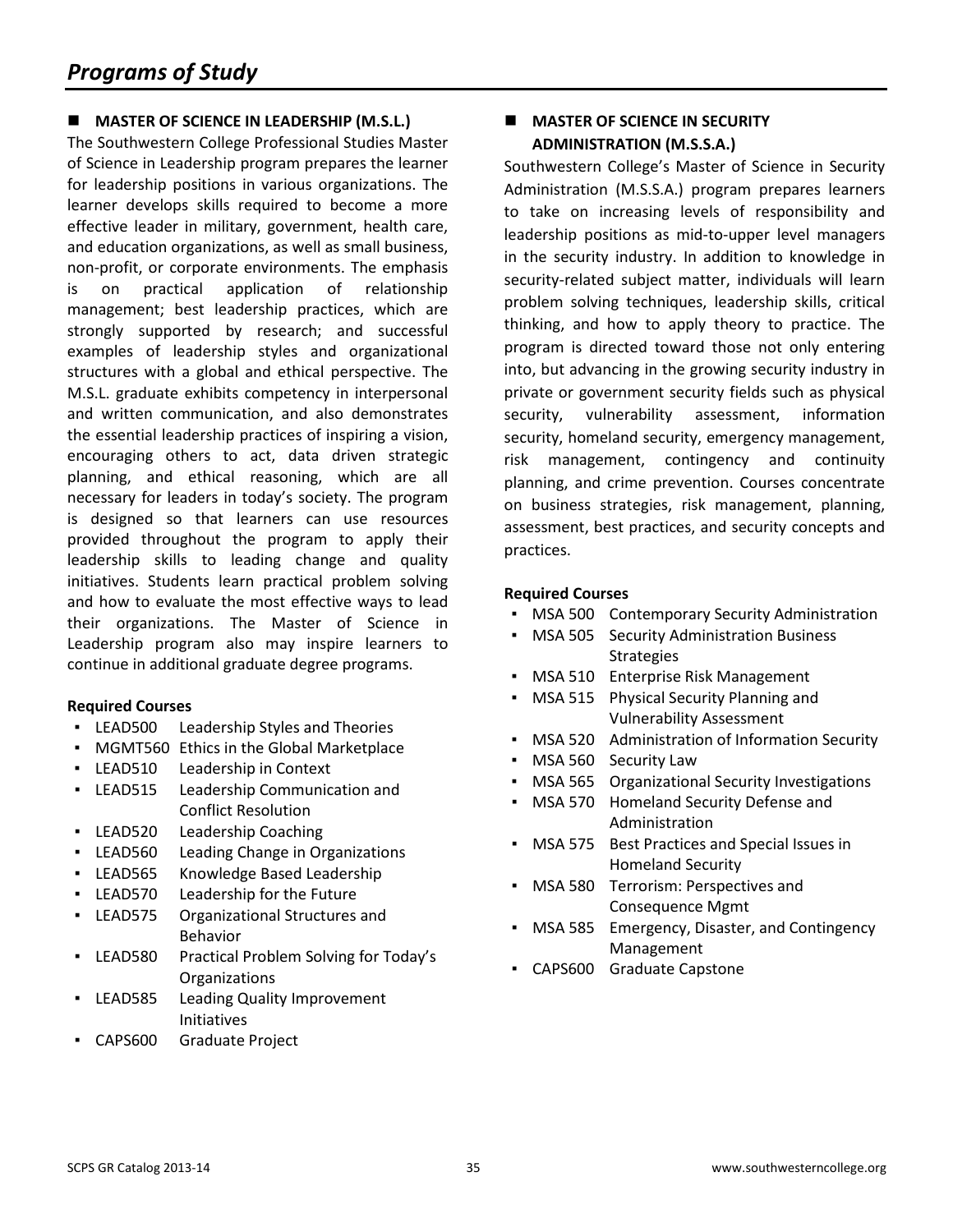#### **GRADUATE CERTIFICATE IN EMERGENCY PLANNING**

Southwestern College's Emergency Planning graduate level certificate is designed to prepare the executive security professional for assessing and designing contingencies for public and private security measures in a global society. Threats to safety and systems are examined and emphasis is given to the analysis of models and practices. Learners will examine the costbenefit comparisons of contemporary, theoretical, and practical models.

Individuals completing the Emergency Planning Certificate at Southwestern College may apply all of these 15 credit hours earned toward a Master of Science degree in Security Administration.

#### **Required Courses**

- MSA 515 Physical Security Planning and Vulnerability Assessment
- MSA 570 Homeland Security Defense and Administration
- MSA 575 Best Practices and Special Issues in Homeland Security
- MSA 580 Terrorism: Perspectives and Consequence Mgmt
- MSA 585 Emergency, Disaster, and Contingency Management

#### **GRADUATE CERTIFICATE IN ENTERPRISE RISK MANAGEMENT**

Southwestern College's Enterprise Risk Management graduate level certificate emphasizes the executive analysis and assessment of organizations' security vulnerability. It is designed to prepare the manager with security administration responsibilities for contingency planning and investigation in addition to systematic assessment of organizational risk. Learners will have an opportunity to examine various models and practices that help the security management professional balance the costs and risks facing today's organizations.

Individuals completing the Enterprise Risk Management Certificate at Southwestern College may apply all of these 15 credit hours earned toward a Master of Science degree in Security Administration.

- MSA 510 Enterprise Risk Management
- MSA 515 Phys Security Planning and Vulnerability Assessment
- MSA 520 Administration of Information Security
- MSA 565 Organizational Security Investigations
- MSA 585 Emergency, Disaster, and Contingency Management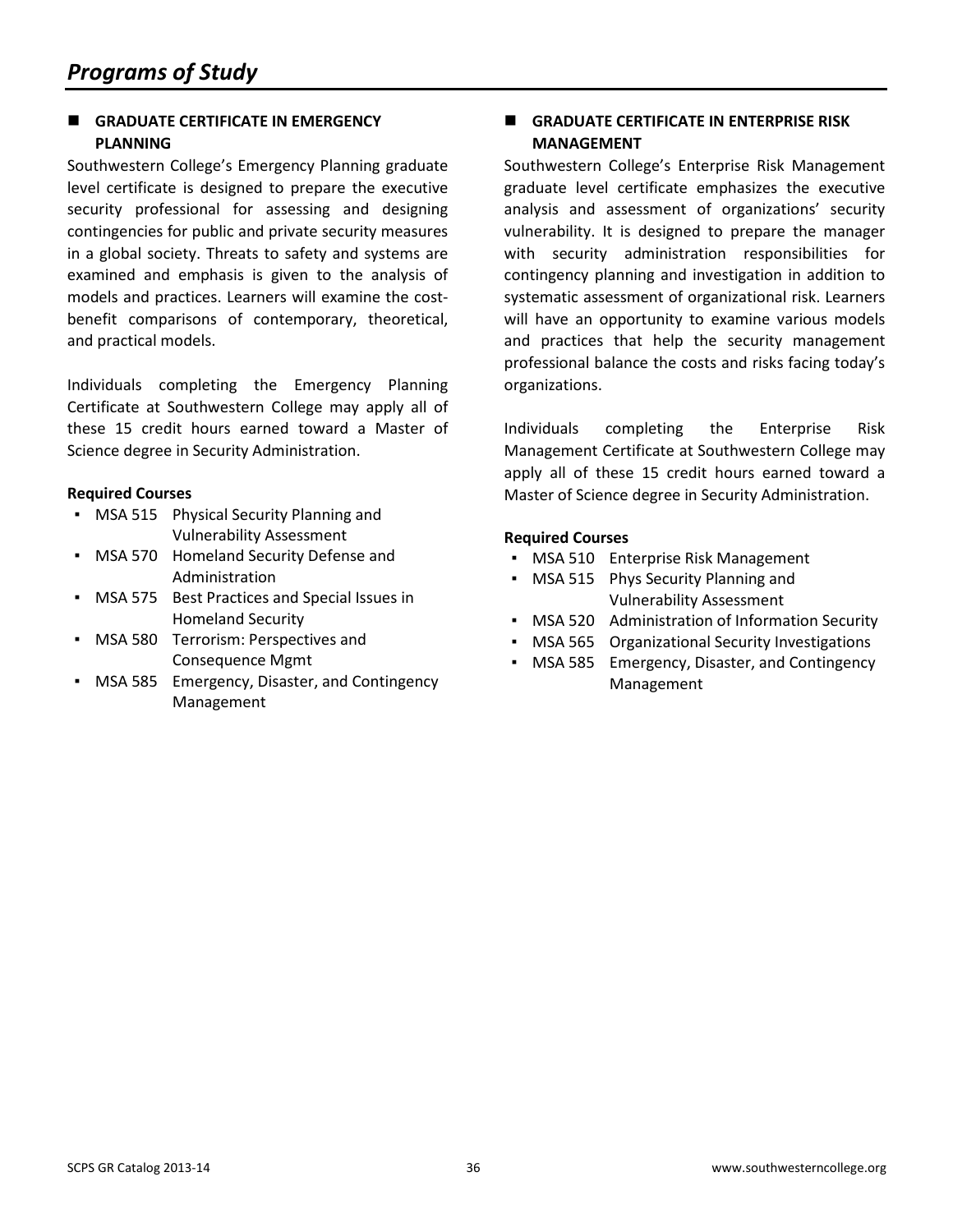#### **GRADUATE CERTIFICATE IN EXECUTIVE ACCOUNTING**

The Southwestern College Professional Studies Graduate Certificate in Executive Accounting provides an opportunity for graduate learners to add an area of emphasis to their non-accounting business degrees. Learners pursuing the Master of Accountancy graduate degree could also earn the certificate to demonstrate a progression of success in their program. The courses emphasize awareness of multiple types of organizations that rely on ethical accounting practices along with planning and decisionmaking based on various financial and non-financial transactions. Learners examine the integration of accounting reporting systems into business processes and develop skills to evaluate computerized accounting methods and controls.

#### **Required Courses**

- MGMT510 Financial Accounting
- MGMT515 Managerial Accounting
- MACC518 Government and Non for Profit Accounting Theory and Application
- MACC531 Federal Income Tax: Planning and Decision Making
- MACC541 Accounting Systems and Analysis

#### **GRADUATE CERTIFICATE IN EXECUTIVE LEADERSHIP**

Southwestern College's Executive Leadership graduate level certificate will help prepare managers or future managers to be effective leaders in today's contemporary, global organizations. Emphasis is placed on applied, practical projects while focusing on topics facing today's leaders in human resources management, change management, decision making, communication, and diversity issues that include generational differences.

Individuals completing the Executive Leadership Certificate at Southwestern College may apply all of these 15 credit hours earned toward a Master of Science degree in Management or a portion of the credit hours towards a Master of Business Administration or a Master of Science in Leadership.

- MGMT500 Organizational Behavior and Human Resource Management
- LEAD520 Leadership Coaching
- LEAD565 Knowledge-Based Leadership
- LEAD560 Leading Change in Organizations
- MGMT505 Project Management Fundamentals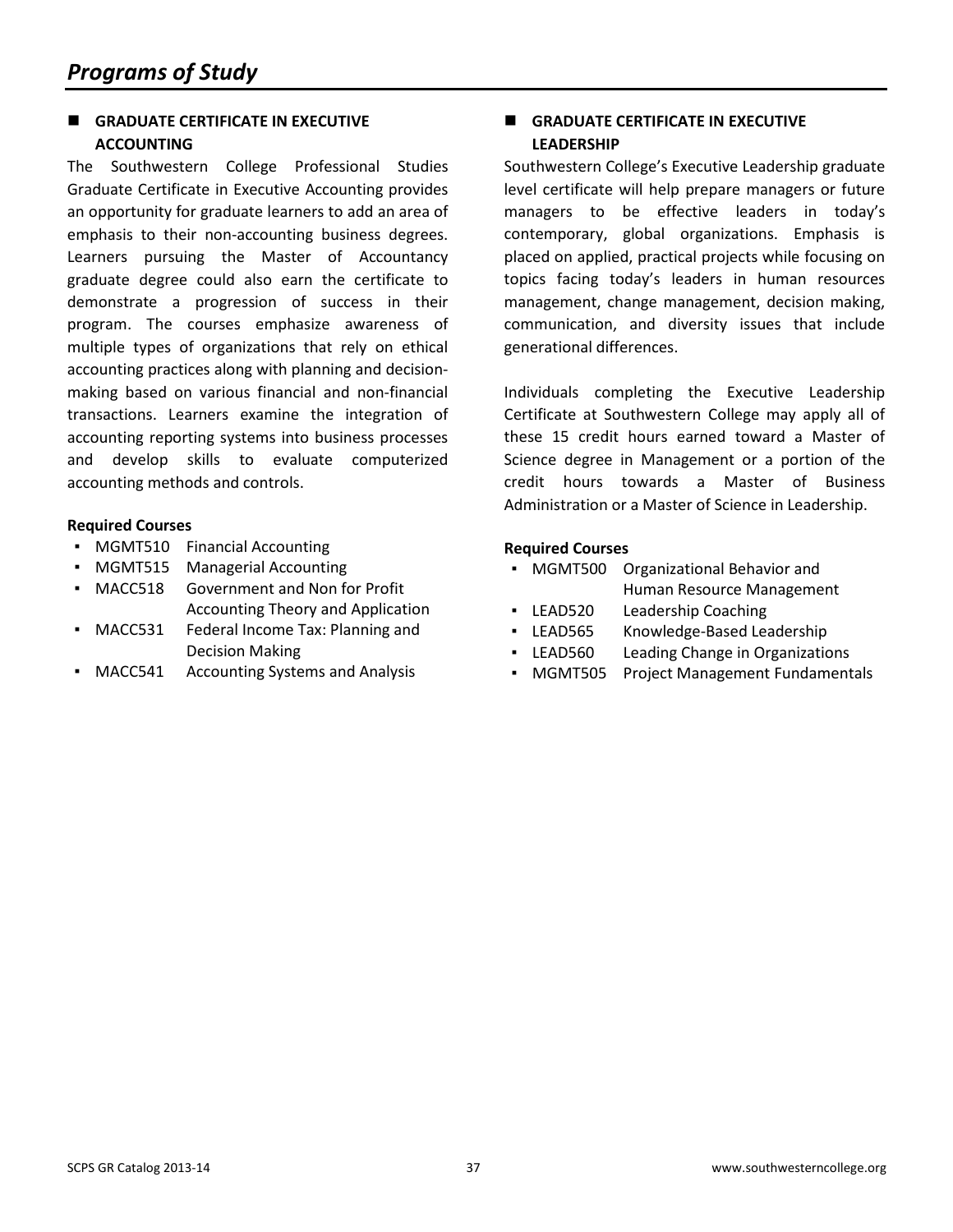#### **GRADUATE CERTIFICATE IN EXECUTIVE QUALITY MANAGEMENT**

Southwestern College's Executive Quality Management graduate level certificate is designed to prepare the leader in an organization to manage an existing quality program or establish a new quality initiative. Emphasis is given to the behavioral and organizational culture issues that impact quality initiatives. Learners will gain experience with the measurements and processes that can support quality programs in a real-world project. In addition, the certificate is designed to support the efforts of managers to lead through the necessary changes for establishing quality initiatives.

Individuals completing the Graduate Certificate in Executive Quality Management at Southwestern College may apply all of these 15 credit hours earned toward a Master of Science degree in Management or a portion of the credit hours towards a Master of Business Administration or a Master of Science in Leadership.

#### **Required Courses**

- MGMT500 Organizational Behavior and Human Resource Mgmt
- MGMT505 Project Management Fundamentals
- MGMT580 Quality Management and Statistical Analysis
- LEAD570 Leadership for the Future
- LEAD585 Leading Quality Improvement Initiatives

#### **GRADUATE CERTIFICATE IN RURAL HEALTHCARE ADMINISTRATION**

The Graduate Certificate in Rural Healthcare Administration is designed to not only prepare people for leadership positions in hospitals, critical access facilities, healthcare facilities, and nursing facilities, but also to help promote networks among learners, reducing the isolation that can be part of the rural healthcare administration job. Learners may be preparing for a promotion to a leadership position, or may already be in a leadership position looking to enhance his/her skills.

Individuals completing the Rural Healthcare Certificate at Southwestern College may apply all of these 18 credit hours earned toward a Master of Science in Leadership or a Master of Science in Management.

| RHC 510 | Leadership in Healthcare |
|---------|--------------------------|
|         | Administration           |

- RHC 565 Leading for Quality in a Rural Context
- RHC 575 Financial Decisions in the Changing Healthcare Landscape
- RHC 580 Organizational Development and **Culture**
- RHC 585 Information Technology to Lead
- RHC 590 Rural Hospital Administration for the Medical Perspective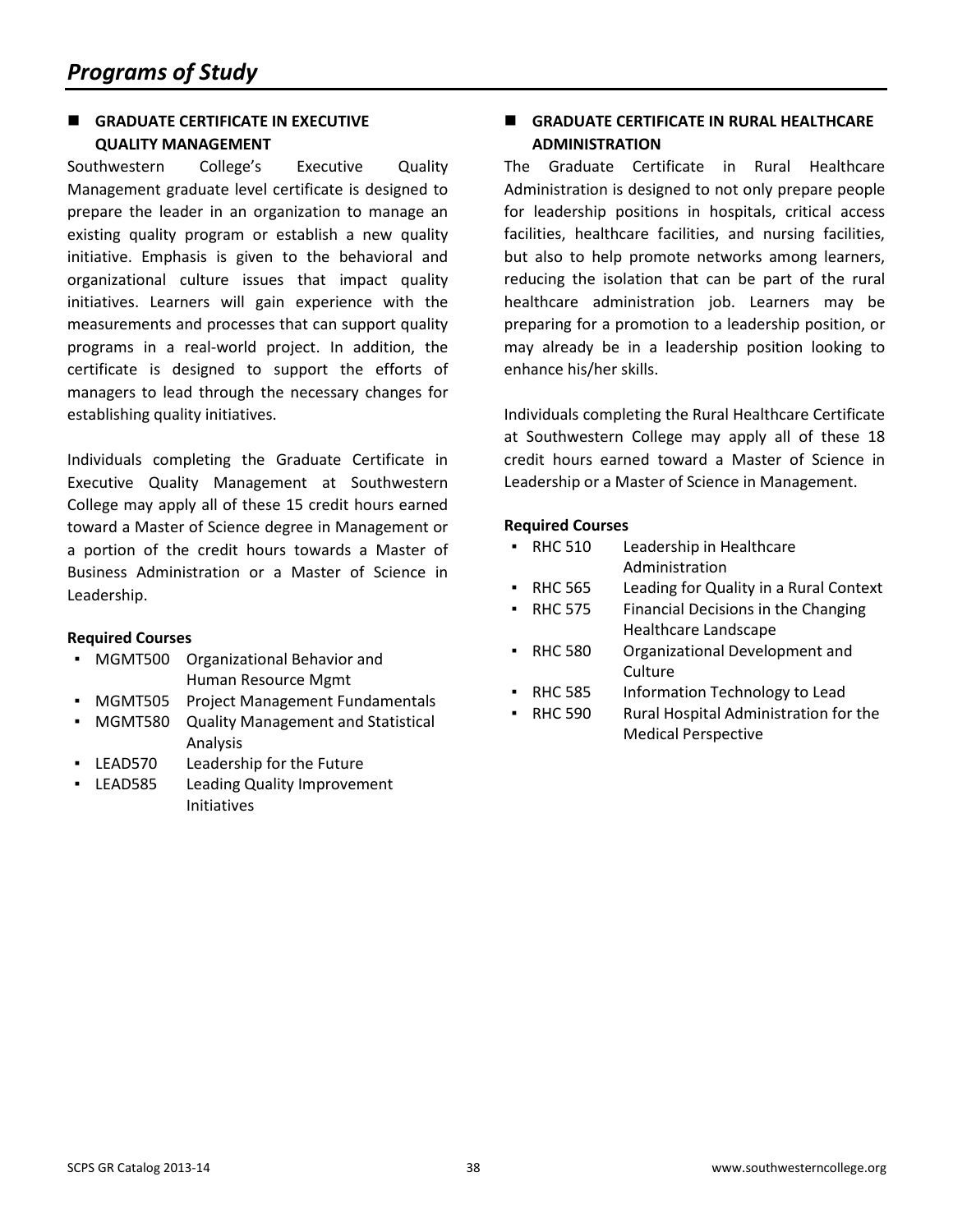#### **CAPS600: Graduate Project** (3 cr hrs)

All learners will prepare and submit a professional electronic capstone portfolio as a graduate requirement in this course. The portfolio serves as an opportunity for the learners to demonstrate their achievement of their respective degree program outcomes through their degree program coursework, and their commitment to lifelong learning through the identification of specific future learning goals. All learners will be required to prepare, conduct, and report on an applied learning project relevant to their degree program as a second graduate requirement in this course. This project will cover theory, concepts, practices, knowledge, and skills covered across the respective degree program courses, and their application to a real-life or simulated situation. Learners' projects from this course are also included in the final professional portfolio submitted at the end of the course. *Prerequisite: Successful completion of all major courses.*

**EDUC501: Current Educational Trends** (3 cr hrs) Analysis of issues and trends in terms of their applications to current educational structures and implications for educators and their professional development.

**EDUC512: Action Research** (3 cr hrs) This course will introduce students to action research, a form of self-reflective systematic inquiry by practitioners on their own practice. The primary objective of the course is to prepare students to do action research in schools. There are three other goals: 1) the development of professional community; 2) the illumination of power relationships; and 3) students' recognition of their own expertise.

### **EDUC514: Introduction to Special Education: Individual Educational Plan**

**Development** (1 cr hr) Course will provide training in the procedures for developing high quality individual education plans for students with disabilities, based on state curriculum standards and meeting all of the requirements of state and federal special education laws and regulations. *This course can be taken in conjunction with EDUC524.*

# **EDUC518: Educational Practice and**

**Innovation** (3 cr hrs) Develops an understanding of the context and nature of educational practice and innovation in schools and classrooms; identifies different forms of innovation in learning and teaching and enables teachers to take a critical approach to integrating innovative practices; enables informed judgments and critical thinking in the context of educational practice.

### **EDUC520: Instruction and English Language Learners** (3 cr hrs)

Students will investigate different educational models for language minority learners, and the instructional methods that work for ELL students.

### **EDUC522: Instructional Strategies: Behavior Difficulties** (3 cr hrs)

The purpose of this course is to study the theories, content, methods, and materials for delivery of instruction to students with behavior disorders, to utilize evaluation procedures to deliver individualized instruction to students, to modify curriculum materials, and to develop instructional materials for use with students with behavioral disorders.

# **EDUC523: Instructional Strategies:**

**Learning Difficulties** (3 cr hrs) The purpose of this course is to study the theories, content, methods, and materials for delivery of instruction to students with academic problems, to utilize evaluation procedures to deliver individualized instruction to students, to modify curriculum materials, and to develop instructional materials for use with students with academic difficulties.

#### **EDUC524: Introduction to Special Education** (2 cr hrs)

Designed to provide an overview of the fields of behavior disorders, learning disabilities, and mental retardation for present and future teachers, school psychologists, administrators, counselors, and other professionals preparing to work with students with mild disabilities. Emphasis on causes, identification, classification, characteristics, and recent trends and issues.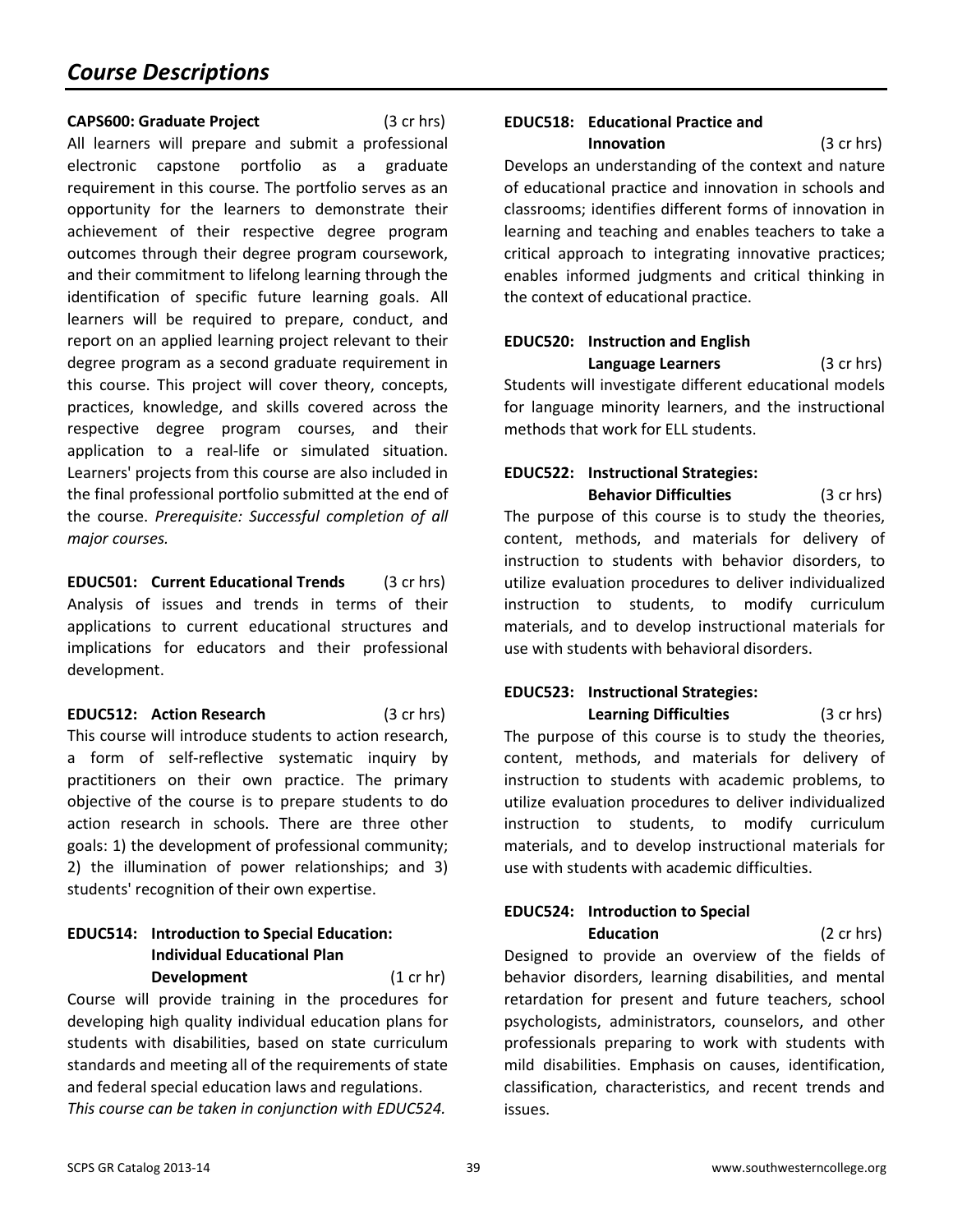#### **EDUC525: Collaboration with Families**

**and Communities** (3 cr hrs) This course develops an understanding and valuing process relative to the importance and complexity of characteristics of young children's families and communities through respectful, reciprocal relationships, and involve families and communities in their children's development and learning.

**EDUC526: Classroom Management** (3 cr hrs) A study of behavior of children and youth with emphasis on the diagnosis and modification of problematic behaviors.

#### **EDUC529: Legal Issues in Special Education** (3 cr hrs)

The focus of this course is on the legal and professional issues in special education. It will include an in-depth study of special education laws and their impact on programs for exceptional children and youth.

**EDUC530: Curriculum Development** (3 cr hrs) Focus of the course is on the development and implementation of performance-based learning activities throughout the curriculum.

#### **EDUC532: Technology in Special Education** (3 cr hrs)

This course will provide an overview of the technology available for students with special needs. Included will be low-tech devices, augmentative devices, and using technology to adapt instruction.

### **EDUC533: Language Development and Disorders** (3 cr hrs)

This course is designed to provide an introduction to language disorders. Designed for classroom teachers, it provides an overview of language development and language disorders, the development of literacy, the relationship between language disorders and learning disabilities, and language as it affects academic areas.

**EDUC534: Transitions in Education** (3 cr hrs) The focus of this course is on the theoretical constructs and practical considerations in programming for students with disabilities from the preschool through the secondary and post-secondary level.

**EDUC535: Assessment Strategies** (3 cr hrs) Focus on the use of observation techniques and the administration and interpretation of test instruments including screening tests, formal and informal tests, norm and criterion-referenced skills, academic achievement, adaptive behavior and processes will be included. Tests will be evaluated for their usefulness in diagnosis, placement, and intervention in special education and remedial programs.

#### **EDUC540: Creating Community in the Classroom** (3 cr hrs)

Students will discuss topics such as the structure and management of the classroom. The curriculum includes: interdependence, cooperation, trust, responsibility, and active participation. Teaching strategies include techniques, and activities that emphasize decision-making, critical thinking, cooperation, responsibility, and empowerment.

**EDUC542: Instructional Design** (3 cr hrs) Students will cover typical instructional design models and learning theories. Students will complete an entire instructional design unit including curriculum, instruction, and assessment of student learning.

#### **EDUC543: Assessment, Tests and Measurement** (3 cr hrs)

Provides classroom educators with the knowledge and skills necessary to effectively measure student achievement and the reflective skills necessary to examine and improve upon practice.

# **EDUC549: Race, Class and Power in Schools** (3 cr hrs) Students will explore theoretical frameworks for

understanding cultural difference as it impacts teaching and learning in the classroom. They will examine ways to provide equity in education for all students.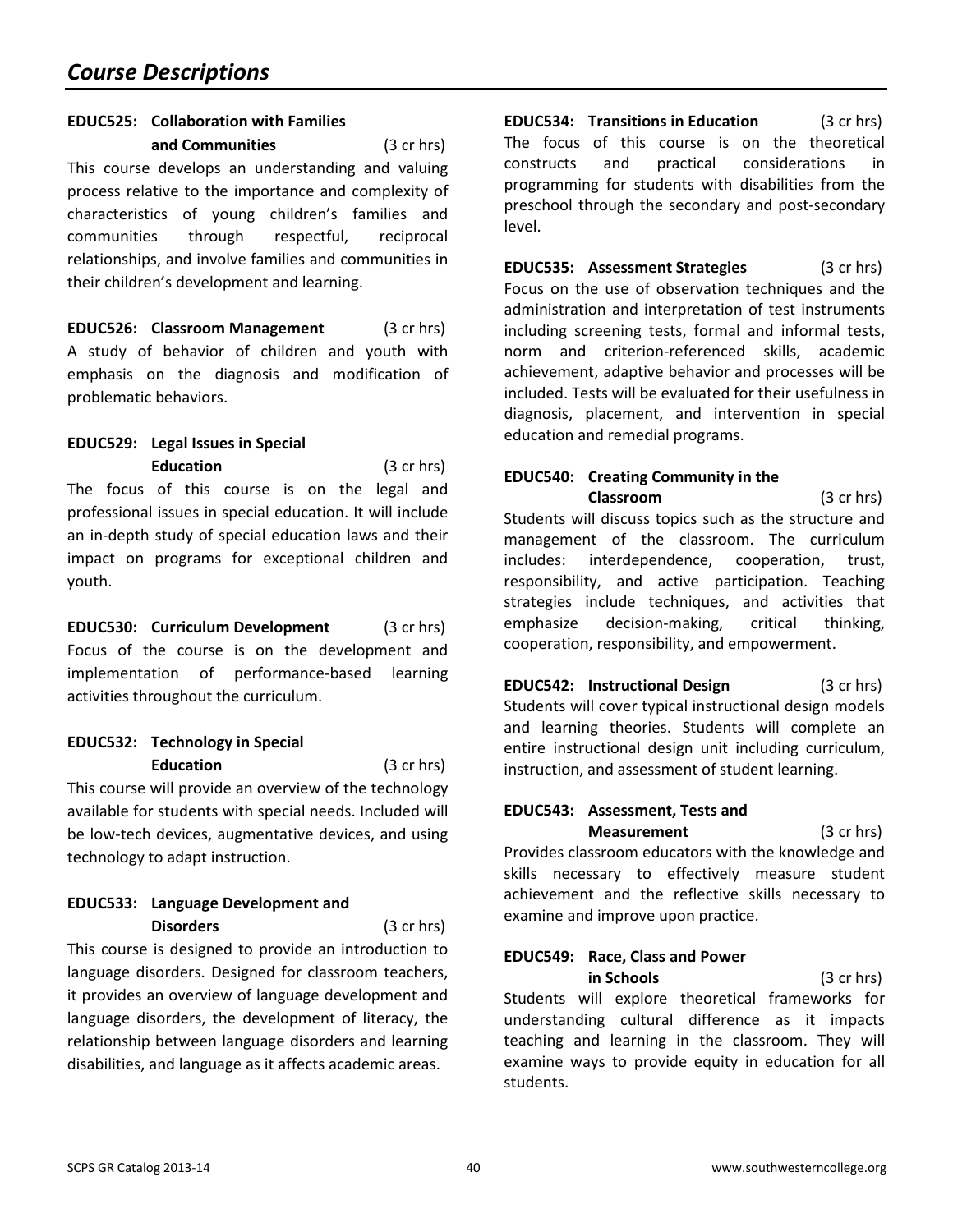#### **EDUC550: Introduction to Language and Linguistics** (3 cr hrs)

This is an introductory course in language and linguistics, which explores the nature, structure and diversity of language, emphasizing the phonological, syntactic and semantic patterns of English. Prospective teachers will explore the principles of linguistic systems and major theorists and schools of linguistic thought in anticipation of working with communities of nonnative English-speakers. This course is designed as one in a series of three courses to enable the learner to successfully pass the ESOL praxis.

**EDUC555: Topics in Education** (1 cr hr) The 555x courses will be available in the summer primarily as topics of special interest or independent study courses with approval of the coordinator of the special education program.

*May be repeated for credit.*

#### **EDUC558: Practicum in Adaptive Special Education (initial)** (1.5 cr hrs)

This is a field-based course relating theory to application. Students will be placed in settings where they will obtain experiences working with students with mild disabilities.

### **EDUC559: Practicum in Adaptive**

**Special Education (capstone)** (1.5 cr hrs) This is a field-based course relating theory to application. Students will be placed in settings where they will obtain experiences working with students with learning disabilities, mental retardation, or behavior disorders.

**EDUC560: Investigating Student Work** (3 cr hrs) Students will investigate ways in which the things students make in and for school can be studied as evidence of teaching and learning.

**EDUC562: Portfolio** (3 cr hrs) The focus of this course will be the development of a purposeful collections of educational artifacts designed to provide tangible evidence of the candidate's ability to reflect on and critically examine educational practices that improve instruction and enhance student learning. It is a capstone experience in the major.

#### **EDUC580: Second Language Acquisition and**

**Cultural Identity in Language** (3 cr hrs) This course explores the theories and research of second language acquisition in order for the teacher to facilitate ESOL students' acquisition of a new language. In addition, this class will examine the complex relationship among communication, culture and identity as it relates to language learning. This course is designed as one in a series of three courses to enable the learner to successfully pass the ESOL praxis.

### **EDUC590: Teaching English as a Second Language and Assessing**

**Language Competency** (3 cr hrs) This course provides the foundation for second language instruction by examining a broad range of methodologies to provide academic experiences for English Language Learners. (SIOP model included.) Application of these "best practice" concepts will be used to plan, implement, and evaluate instruction for ESOL students. An opportunity to volunteer with ESOL students for 8 hours during the course will be included.

**EDUC601: Seminar** (1 cr hr) An introductory and exploratory course for those considering education as a career. The course is designed to assist each prospective teacher in gaining a valid and comprehensive knowledge of what is involved in a teaching career. Emphasis is placed upon use of Blackboard, IQ Web, program assessments, field experiences, Praxis II exams, and personal involvement in planning an effective and successful career in education.

**EDUC602: Education Foundations** (3 cr hrs) This course explores the historical, philosophical, and social foundations of education to guide interaction with all students, colleagues, parents, and community members in a manner that demonstrates respect for them as persons as well as guide instruction, educational practices, and decision making to support policies, practices, and legal requirements that promote student welfare and development.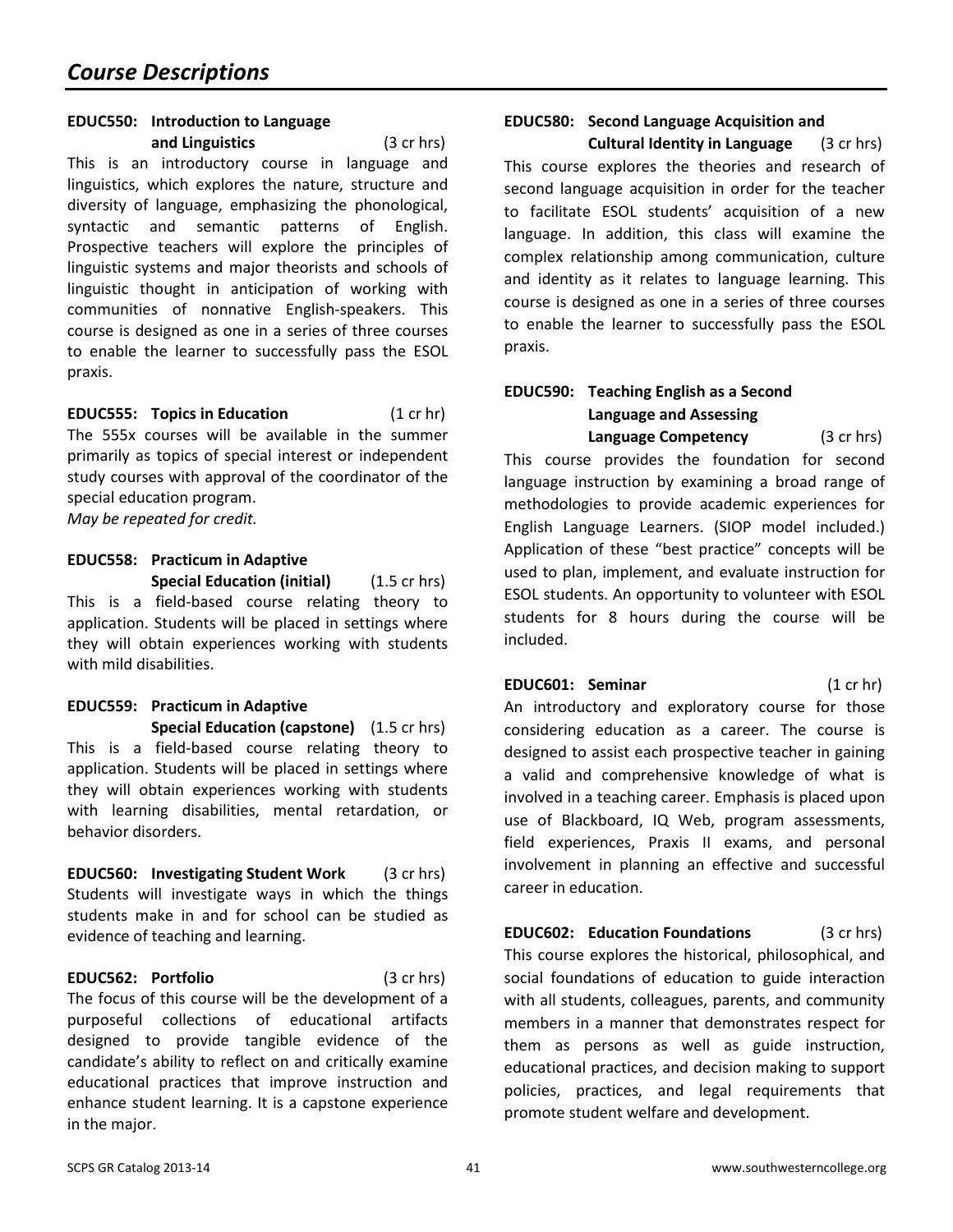#### **EDUC603: Educational Psychology/ Learning Theories** (3 cr hrs)

This course explores concepts and distinctions imperative to apply learning theories from theory to practical application. Each theory is uniquely derived from a time period and vision of the theorist. Each learning theory will allow students to explore how to properly implement the theory and use it as an instructional process. Through the in depth analysis, students will have a better understanding on how to improve classroom practice and student learning.

**EDUC604: Content Area Literacy** (3 cr hrs) A course on content-based literacy designated to encompass study skills, concept development, reading comprehension strategies, and critical thinking. This course presents the area of reading demands of content subjects and the need shown by a diverse population of students. This course will serve as a basis for new teachers to demonstrate their knowledge and enable higher-order thinking to be present in schools today. This course focuses on each aspect of reading, but more specifically on comprehension. Reading, interpretation, and visualization will be key components to have cohesion exist among content areas within education.

**EDUC605: Teaching in the Content Areas** (3 cr hrs) Course will assist prospective teachers in developing the skills necessary for utilizing teaching strategies in the middle and secondary school environment. Students will study new and traditional methods in teaching middle and secondary education. Special attention will be given to research in selecting materials, use of proper strategies, assessment, delineating information, and cooperative learning.

**EDUC606: Teaching Methods** (3 cr hrs) Course focuses on the development of professional teaching skills for the secondary and middle school teacher, including: a personal philosophy of education; classroom management procedures; a discipline plan; instructional methods and strategies; program, course, unit, and lesson planning; awareness of current trends in education; and

assessment/evaluation strategies. During this semester, students complete their professional portfolio and make application for student teaching placement. This course is taken immediately prior to student teaching.

**EDUC607: Student Teaching** (3 cr hrs) Clinical experiences in the public schools for teacher licensure candidates .Student teaching is a 14-week full time teaching experience. *Concurrent enrollment with EDUC 609*

### **EDUC608: Restricted Licensure Practicum** (1 cr hr) This course provides restricted licensures students with supervised practica throughout the teacher

education program until they obtain their initial

license. *May be repeated for credit six times.*

**EDUC609: Teacher Portfolio** (3 cr hrs) Course is a collection of candidate assignments over the program aligned with the 13 professional standards. The course also requires candidates to complete a Kansas Performance Assessment during student teaching. Restricted licensure candidates complete this course during their last semester of courses.

# **EDUC610: Lifespan Developmental**

**Psychology** (3 cr hrs) Course focuses on human development throughout the lifespan, from birth to death. Students will examine central concepts related to parameters of human development, individual and social, which arise throughout the life span, as well as continuity and change within the developing individual.

# **EDUC615: Reading Assessment and**

**Intervention** (3 cr hrs) The course develops an overview of the varied pathways of reading development and prepares learners to analyze reading achievement as well as administer and interpret diagnostic measures of reading. Through case studies, learners will use progress-monitoring data processes to analyze specific instructional strategies and interventions.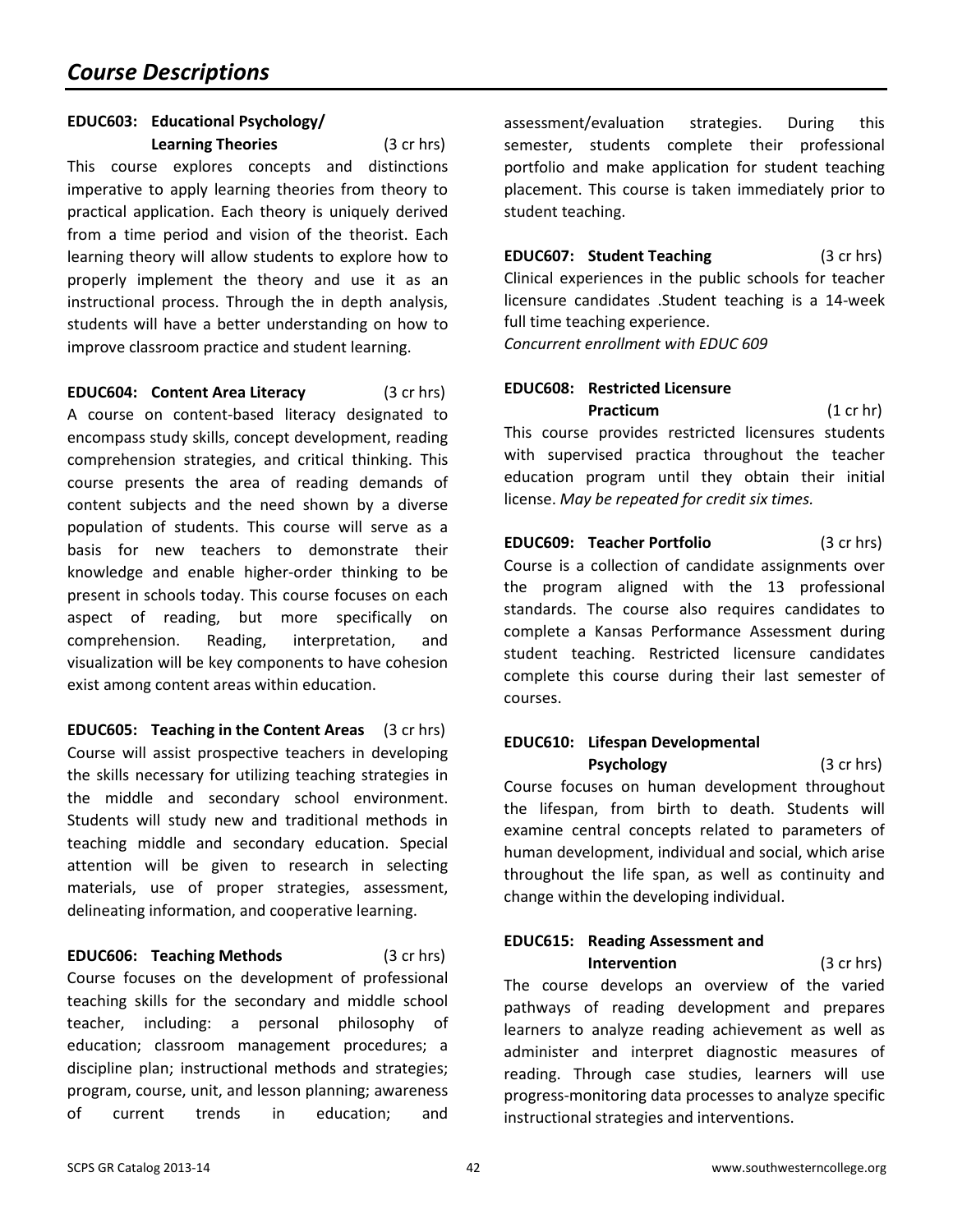#### **EDUC714: Characteristics of Children & Youth with Low-Incidence Disabilities** (3 cr hrs)

This introductory course provides an overview of the characteristics of learners with significant needs for support. Learners will be introduced to the various classification systems and the implications of lowincidence disabilities, significant cognitive disability, various vision and/or hearing impairments, motor disabilities, and health impairments. The diversity of curriculum needs for students at the functional level will be addressed, including cognitive, physical, social, and emotional needs across the developmental spectrum. The course prepares learners for more advanced study in specific areas, such as assessment, instructional methodology, behavior management and transition.

### **EDUC718: Methods: Life Skills and**

**Community-based Instruction** (3 cr hrs) This course will provide an overview of instructional practices contributing to community-referenced planning, community-based and life skills instruction. Students design community-based instructional programs, ecologically valid and age-appropriate to facilitate mastery of skills essential for community and social inclusions including family and student involvement, transportation, and administrative and policy support.

### **EDUC722: Methods: Functional Behavioral Assessment, Positive Behavior Support and Classroom**

**Management** (3 cr hrs) This course provides a problem-solving approach and the framework for teaching and to develop pro-social behavior in students with functional disabilities in classrooms and school contexts. Students ascertain behaviors, discover the functions of behavior, and learn pro-social behaviors for home, school, and community settings.

#### **EDUC724: Advanced Methods: Strategies For Students with Significant Sensory, Motor and Health Needs** (3 cr hrs)

In this course students learn instructional strategies for teaching children and youth with sensory and/or motor impairments and complex medical needs. Students will learn use of residual and alternative senses: proper positioning and transfer for students with motor impairments, nutrition, hydration, medical monitoring, and seizure activity. Students will develop appropriate goals and objectives in the sensory and motor areas, incorporate related services into inclusive educational settings, embed sensory and motor skills training into the general education curriculum, adapt materials and apply assistive technologies.

# **EDUC735: Assessment, Diagnosis, and**

**Evaluation** (3 cr hrs) This course will develop the use of observation techniques and the administration and interpretation of test instruments and strategies including screening tests, formal and informal tests, norm and criterionreferenced tests, and diagnostic and achievement tests. Individual assessment of developmental skills, academic achievement, adaptive behavior and processes will be included. Tests will be evaluated for their usefulness in diagnosis, placement, and intervention in special education and remedial programs.

### **EDUC757: Principles of Communication and Literacy for Students with**

**Low-Incidence Disabilities** (3 cr hrs) This course will provide overall instructional practices in the area of effective communication and literacy for students with significant disabilities. Students will demonstrate the ability to collaborate with related service providers, community personnel, general education teachers, families and paraprofessionals in the pre-assessment, construction, implementation and reassessment of both high and low tech communication systems. Students will also demonstrate the ability to design literacy objectives that align to the Common Core state standards and create formative and summative assessments to support the objectives.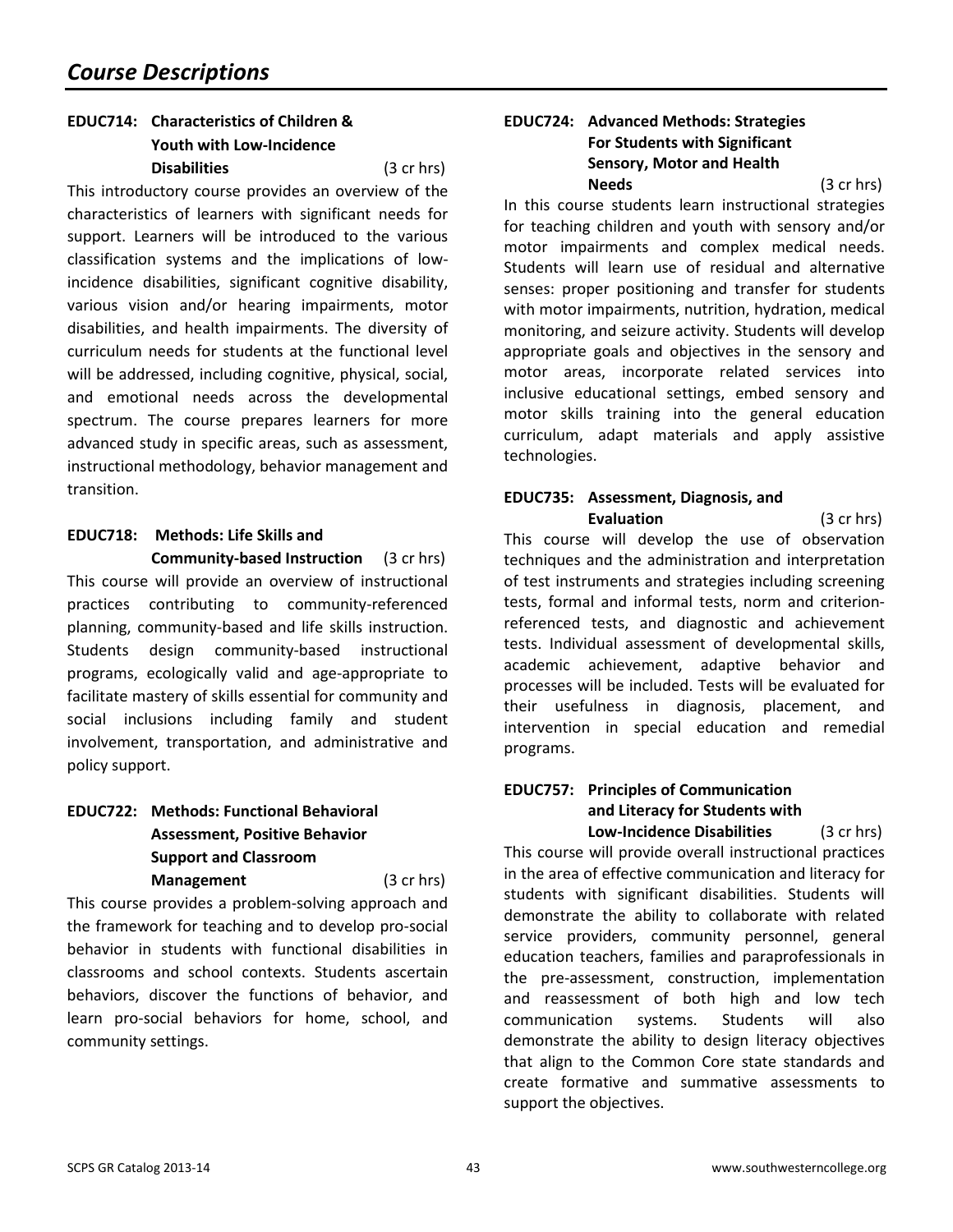#### **EDUC758: Initial Practicum in Functional**

**Special Education** (3 cr hrs) This is a field-based course relating theory to application. Students will be place in settings where they will obtain experiences working with students with functional disabilities.

# **EDUC759: Capstone Practicum in**

**Functional Special Education** (3 cr hrs) This is a field-based course relating theory to application. Students will be placed in settings where they will obtain experiences working with students with severe and profound cognitive disability, medically fragile, deaf/blind disabilities.

**LEAD500: Leadership Styles and Theories** (3 cr hrs) The course will cover fundamentals of leadership, definitions of leadership, and an introduction to the tools available for research in leadership. Emphasis is on the application of theoretical concepts to actual organizational settings and situations, culminating in the determination of participant's dominant leadership style and articulation of a personal leadership profile.

**LEAD510: Leadership in Context** (3 cr hrs) Participants will be able to demonstrate an understanding of how economic, social and/or political events and relationships--whether local, national or worldwide--affect organizations and impact culture and community. Participants will develop a plan of action for dealing with that impact.

#### **LEAD515: Leadership Communication and Conflict Resolution** (3 cr hrs)

The course will teach leaders to hone and refine important communication and conflict resolution skills including interpersonal and small group communication, persuasion, media communication, and crisis communication.

**LEAD520: Leadership Coaching** (3 cr hrs) The course will help students coach, mentor and empower future leaders. The course will review coaching theories and models as well as the theoretical and applied aspects of teamwork. Participants will focus on building the skills of collaboration. Participants will articulate a personal leadership development plan.

#### **LEAD560: Leading Change in Organizations** (3 cr hrs)

Participants will learn to navigate the world of needs assessment tools in order to build an organization's ability to operate on the consistent generation of information. Systems used to analyze information and implement change resulting from data will be covered through case studies, individual and group exercises. Participants will develop practical tools for engaging people at all levels of an organization through inevitable change.

**LEAD565: Knowledge Based Leadership** (3 cr hrs) The course will cover the integration and alignment of strategic planning, mission, vision with goals and objectives to position organizations to transition to a knowledge-based environment. Participants will develop a plan for capturing "tribal knowledge" and using that knowledge to create and communicate a shared vision.

**LEAD570: Leadership for the Future** (3 cr hrs) Participants will learn to identify trends, implement change initiatives, maximize resources, and develop a response to changing workforce dynamics. This course provides a thorough foundation in the methods used when leading project initiatives.

#### **LEAD575: Organizational Structures and Behavior** (3 cr hrs)

Participants will learn decision making models, principles of organizational hierarchy, and how organizations are impacted by leadership styles. Participants will analyze how their own leadership behavior impacts others through 360- degree feedback.

#### **LEAD580: Practical Problem Solving for Today's Organizations** (3 cr hrs)

Working from current and relevant case studies, students will develop the skills to make real-world, real-time decisions.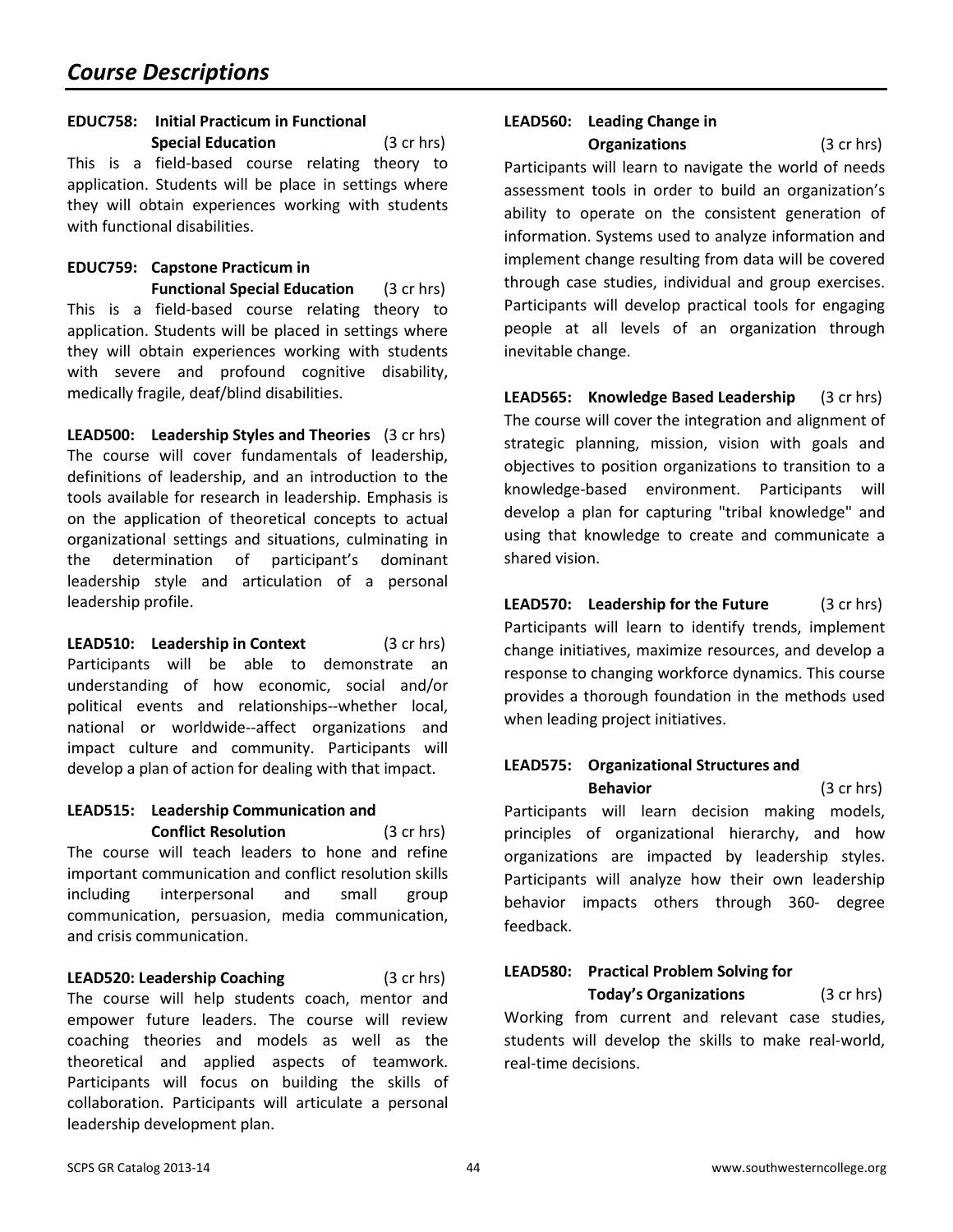### **LEAD585: Leading Quality Improvement**

**Initiatives** (3 cr hrs) The course will address the importance of implementing quality principles integral to leadership which will benefit stakeholders, provide an understanding of the philosophies underlying quality, emphasize the importance of employee empowerment, deal with issues surrounding teams and group dynamics, and develop an awareness of process improvement and its role in building solid effective organizations. Students will be qualified to earn the credential of Certified Quality Improvement Associate.

#### **MACC511: Legal Aspects of Financial and**

**Commercial Transactions** (3 cr hrs) This course is designed to provide learners with sufficient knowledge and understanding to identify and manage legal issues in financial and commercial transactions. This type of understanding requires a knowledge of the operation of business organizations, the various provisions in the Uniform Commercial Code that govern commercial transactions, federal securities regulations, and various other pertinent laws. Accordingly, learners examine the relation of the legal, regulatory, and ethical environment to commercial transactions. These topics are viewed in a real world application or case-study approach. *Prerequisites: MGMT510 and MGMT515*

### **MACC518: Governmental and Not-for-Profit Accounting Theory and**

**Application** (3 cr hrs) This course examines the foundations and applications of accounting theory, practice and reporting issues as they relate to governmental or not-for-profit organizations. Topics include the governmental accounting, accounting records in government, fund allocation, government-wide reporting, not-for-profit accounting, financial reporting, and governmental performance measures. An introduction to government and not-for-profit auditing is also provided.

*Prerequisites: MGMT510 and MGMT515*

#### **MACC521: Ethics and Regulatory**

**Compliance** (3 cr hrs) The role of professional ethics is explored in detail and considered in the context of laws, regulatory compliance, and the organization's culture. Current state, national and international regulatory developments are addressed. Analysis of situations of potential and actual ethical conflict, professional responsibility and values, legal requirements, and codes of professional conduct related to the accounting profession will be highlighted. *Prerequisites: MGMT510 and MGMT515*

#### **MACC531: Federal Income Tax: Planning and Decision Making** (3 cr hrs)

This course is a case study–based, problem-oriented examination of fundamental federal tax process, procedures, accounting and planning. Tax consequences of common business and property transactions, issues and controversies are explored indepth. The course will cover the topics of gift and estate transactions, taxation of property transactions, individuals and entities (which include sole proprietorships, partnerships, limited liability entities, C corporations, S corporations, joint ventures, trusts, estates, and tax exempt organizations). Emphasis is on applying tax laws with regards to taxation of entities and individuals, as opposed to learning individual tax rules.

*Prerequisites: MGMT510 and MGMT515*

### **MACC541: Accounting Systems and**

**Analysis** (3 cr hrs) Learners focus on the analytical tools necessary to evaluate users' accounting information needs and to design, implement and maintain an accounting information system to support business processes and cycles. This will include computerized accounting information or relational database management systems, management needs and reporting objectives, transaction trails, traditional flow charts and data-flow diagrams, documentation, application access controls, security and internal controls, internet-related controls particularly in e-commerce environments, and integration of accounting systems in software evaluation and selection.

*Prerequisites: MGMT510 and MGMT515*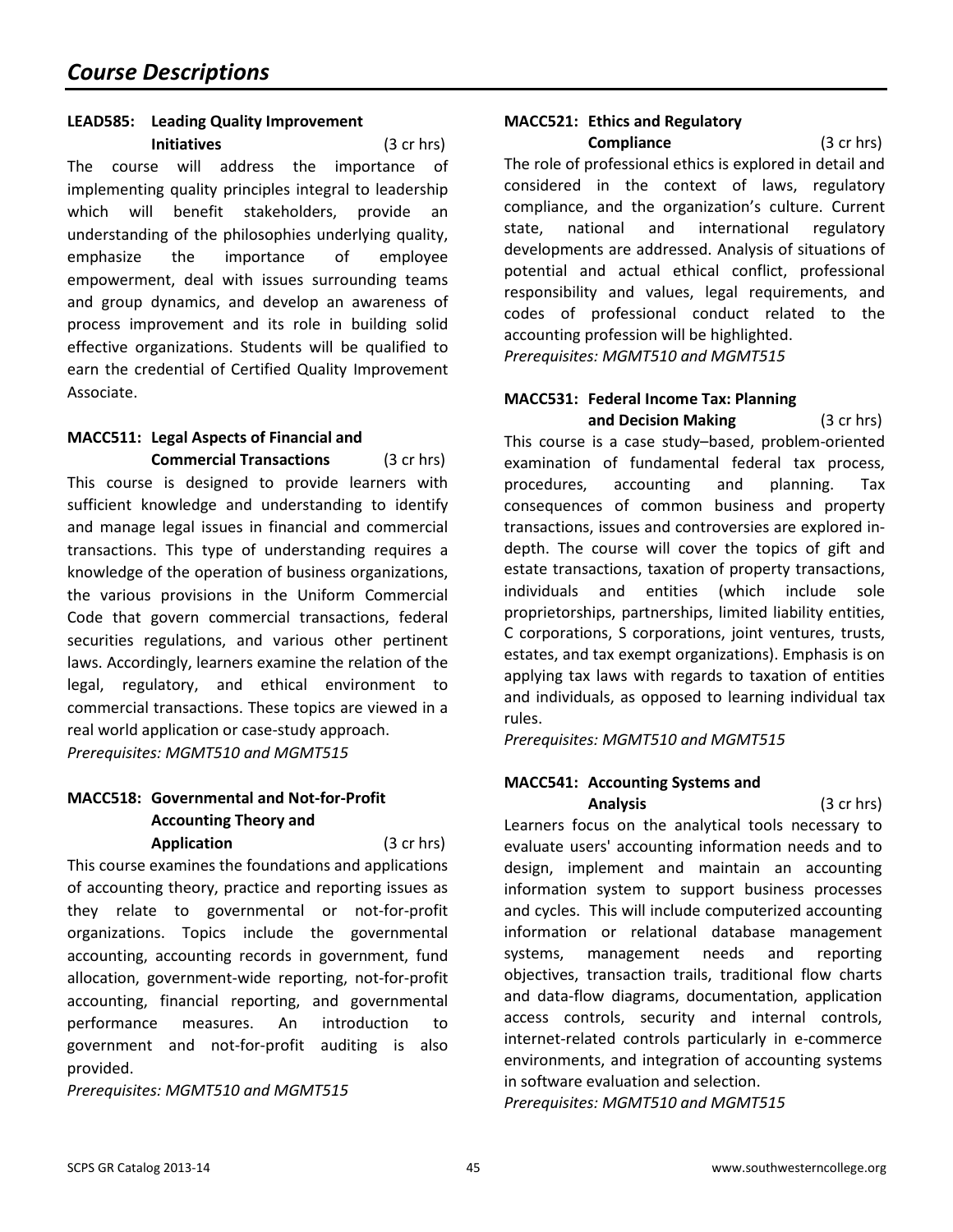#### **MACC551: Managing International**

**Standards** (3 cr hrs) This course examines the International Financial

Reporting Standards (IFRS) by leveraging comparisons between US GAAP and IFRS. Key to the course are the links between underlying transactions, the application of reporting standards for those transactions, and the financial reports prepared under IFRS. A theoretical and technical examination of the implications of IFRS adoption or convergence in the United States will be highlighted and consideration will be given to international organizations and the role of regulators. *Prerequisites: MGMT510 and MGMT515*

#### **MACC561: Auditing and Forensic**

**Accounting** (3 cr hrs) This course provides an in-depth examination of generally accepted auditing standards (GAAS), as well as standards for attestation and other review services. Professional ethical and legal responsibilities are examined as they relate to internal controls, audit risk, risk assessment and audit program planning. Emphasis is on the use of forensic accounting techniques to analyze what is behind the data generated by the accounting system, to detect internal control weaknesses and to map out a fraud investigation program.

*Prerequisites: MGMT510 and MGMT515*

# **MGMT500: Organizational Behavior and Human Resource**

**Management** (3 cr hrs)

This course covers models and theories of behavior, and human resources management concepts and processes as they apply to managing individual and work-group behavior in organizations. Organizational behavior topics include leadership, motivation, and teamwork. Human Resource management topics include human resources strategy, selection, performance evaluation, reward systems, and employee development. Heavy emphasis will be on the strategic implications of these topics.

# **MGMT505: Project Management**

**Fundamentals** (3 cr hrs) In this course, concepts, theories, principles and practical application of project management tools will be applied to real business situations. A critical analysis of tools and techniques that are available to aid project managers will be performed, with a view of the potential disconnect between these tools and real-world projects. Specific tools, including the Balanced Scorecard, Monte Carlo simulations, and stop-light charts, will be utilized.

**MGMT510: Financial Accounting** (3 cr hrs) Learners concentrate on interpreting financial statement information, using accounting information for decision making and evaluation, and examining current trends in accounting of importance to the manager.

**MGMT515: Managerial Accounting** (3 cr hrs) Learners examine the use of accounting information to assist management in planning, analyzing, and implementing business decisions and activities. The course focuses on strategic and operational performance analysis and evaluation.

# **MGMT520: Managing Organizational**

**Change and Conflict** (3 cr hrs) Participants learn techniques for successfully managing and communicating change and conflict in complex organizations. Individual personality, preference and style assessment, interpersonal interaction, and group dynamics will be included. Also covered are implementation strategies for change in organizations as they respond to socioeconomic, technological, ethical and environmental factors, and how to adapt to new competitive conditions.

**MGMT525: Business Law** (3 cr hrs) This course is a study of legal concepts applicable to business, including forms of business organization, legal aspects of organizing and operating a business, the Uniform Commercial Code, contracts, commercial paper, secured transactions, bankruptcy, securities regulations, antitrust law, consumer protection, torts, criminal business law, social and political influences, management rights, powers and responsibilities, ethical considerations, and a brief overview of the structure of the judicial system.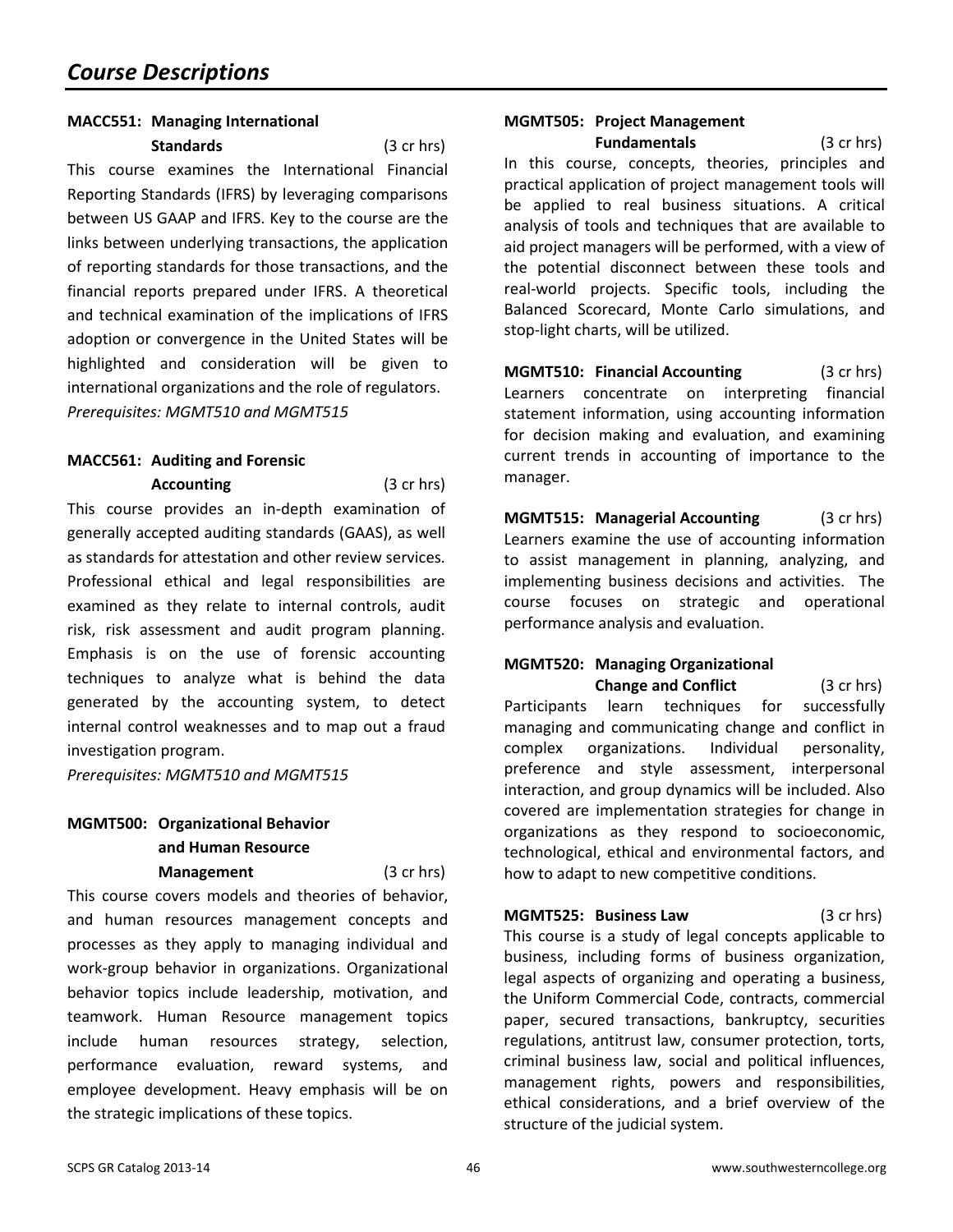**MGMT530: Marketing Strategies** (3 cr hrs) Learners explore various marketing concepts of importance to managers, including product development and brand management, price determination, distribution strategy, and advertising/promotion management. Emphasis will be on strategic implications of these topics, rather than the theories themselves. Learners will be required to exhibit mastery of the topics through the development of a complete, case-based integrated marketing strategy.

#### **MGMT560: Ethics in the Global**

**Marketplace** (3 cr hrs) What are the challenges for an organization to be considered an ethical corporate citizen, locally and globally? How can an organization effectively address those challenges in a diverse global society, economy, and marketplace while also pursuing profitability? Learners explore ethical leadership and the organization, and the triple bottom line, evaluating the means and potential strategies for ethically balancing profit, corporate social responsibility, and environmental sustainability. Learners also examine the local and global impact of those strategies, inclusive of the impact on societies, cultures, economies, and stakeholder constituencies.

# **MGMT565: Financial Analysis and**

**Management 1** (3 cr hrs) This course introduces and covers a broad range of financial topics of interest to managers. Differentiation between accounting and finance; time value of money; macroeconomics, including supply and demand; forecasting techniques, capital budgeting and investment decisions are included.

# **MGMT575: Financial Analysis and**

**Management 2** (3 cr hrs) Learners study complex financial analysis tools and their role in managerial decision-making. The learner will utilize the techniques learned in Financial Analysis I in practical case studies. Risk measurement, opportunity cost of capital, short and long-term financial decisions, corporate financing alternatives, and financial analysis and planning are covered. Learners will be expected to perform hands-on modeling projects in Excel. This course will assume prior familiarity with spreadsheet software such as Excel or Lotus.

*Prerequisite: MGMT565.*

# **MGMT580: Quality Management and**

**Statistical Analysis** (3 cr hrs) This course explores foundations of quality management. Tools and methods for analytic study including basic probability and statistics are discussed. Models of quality management are utilized through practical case study application. Learners will have the opportunity to apply quality management and statistical analysis to a real-world project of their choice.

**MGMT585: Strategic Management** (3 cr hrs) Learners will be expected to synthesize material learned in several previous MBA courses. Projects are based on computer simulations in which teams compete.

*Prerequisite: successful completion of at least 27 credit hours in the MBA program.*

#### **MSA 500: Contemporary Security Administration** (3 cr hrs)

This course provides leading-edge concepts for Chief Security Officers (CSO) as well as middle to upper-level security management professionals. The principal focus is emerging criminal and terrorist threats that pose serious challenges to professionals throughout the security industry. Core areas of security are also comprehensively covered as well as business management and leadership competencies.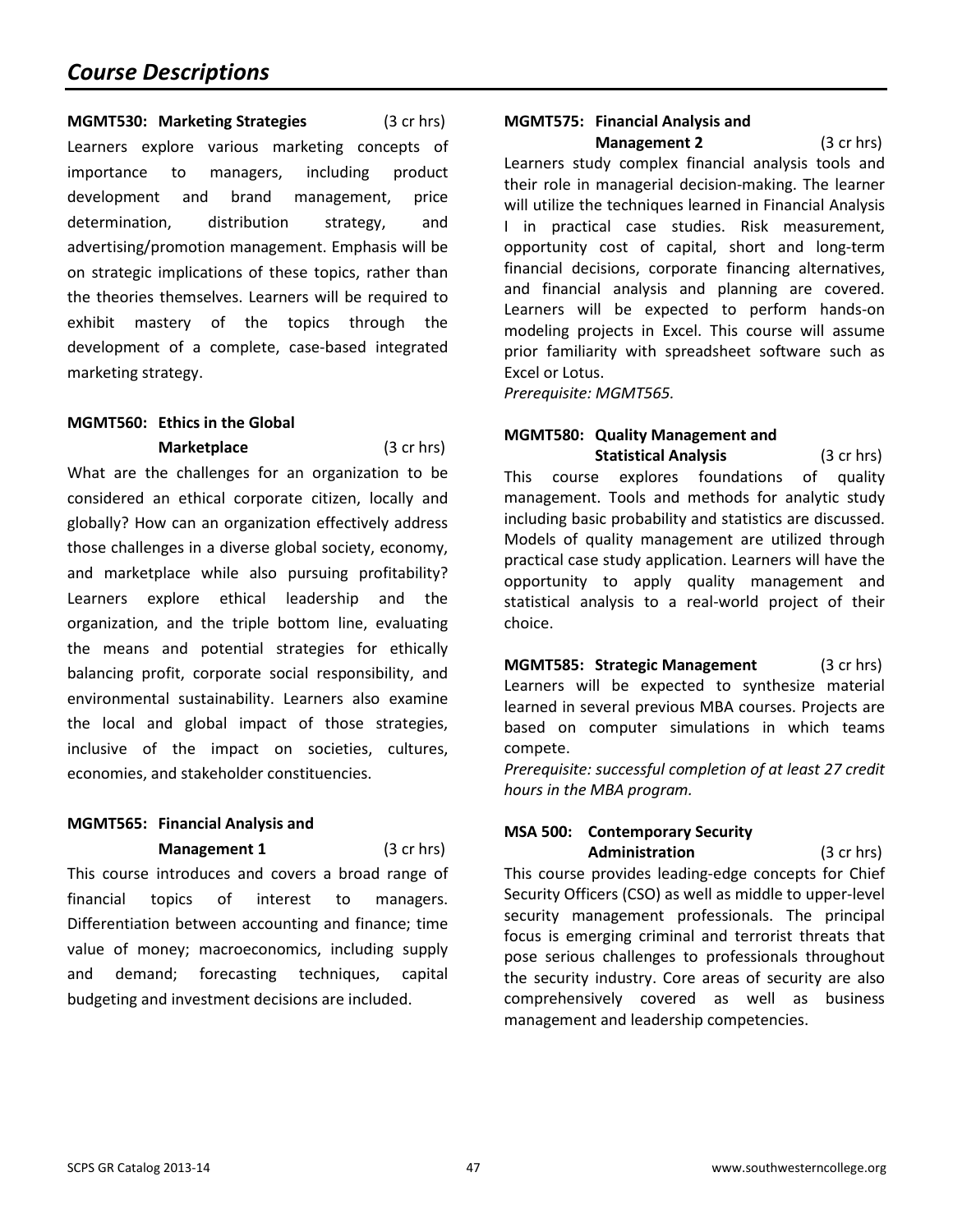#### **MSA 505: Security Administration Business Strategies** (3 cr hrs)

The primary focus of this course is to direct learners through the entire continuum of management strategies aimed at achieving personal and professional success. Real world concepts and their application to asset protection are illustrated via situational case presentations. The learner is exposed to concepts of advocacy, continuous quality improvement strategies, and a plethora of helpful suggestions designed to deliver organizational results. Measurable metrics, business needs, effective communication, and how to receive the necessary resources for success are also examined. New risk assessment models and proven strategic planning concepts are discussed. A blueprint for business executives and security managers that shows where they are and where they need to be in order to drive their security program to maximize its contribution to their organization is also discussed.

**MSA 510**: **Enterprise Risk Management** (3 cr hrs) Learners in this course will focus on all risks in which an organization may be exposed. A systematic approach to acquiring and analyzing the information necessary to support decision-makers in the protection of assets and the allocation of security resources is reviewed. The risk management process, asset identification, threat identification, threat assessments, vulnerability identification and assessment, risk management, and cost benefit analysis are also examined.

# **MSA 515: Physical Security Planning and**

**Vulnerability Assessment** (3 cr hrs) This course emphasizes real-world concepts, principles, and processes for building security and safety design, including assessing needs and working with security consultants. Security design concepts, security evaluation and planning, building hardening, security technology, and biochemical and radiological protection are covered. Conducting vulnerability assessments of physical protection systems from start of planning through final analysis, including senior management briefing, is examined.

#### **MSA 520: Administration of Information**

**Security** (3 cr hrs) This course provides a management review of information security issues and a thorough treatment of the administration of information security. Topics such as planning for contingencies, policy and programs, models and practices, risk management, threats, protection mechanisms, personnel security, law and ethics, and project management are studied.

**MSA 560: Security Law** (3 cr hrs) Learners in this course will review the legal rights available to security officers, corporations, partnerships, and individually owned businesses for the protection of their property from employee and customer theft. It also discusses the legal rights of and responsibilities of security personnel and merchants as they pertain to theft and lawful arrest. Negligence, intentional torts, agency, contracts, alarms, damages, authority of private citizens, probable cause, arrest, search and seizure, interrogation, use of force by the private citizen, deprivation of rights, and entrapment are also examined.

# **MSA 565: Organizational Security**

**Investigations** (3 cr hrs)

The primary concentration for this course covers the essentials of private and public investigations with the comprehensive study of the investigative process, tools of investigations, and types of investigations. A thorough examination of fraud detection, employee theft, embezzlement, accounting improprieties, compliance investigations, internal controls and safeguards to prevent fraud, information access and control strategies, and legal issues in corporate investigations are also reviewed. Other covered areas include surveillance and undercover, violent crimes, property crimes, controlled substances and drug offenses, terrorist activities, computer crime, and private sector investigations.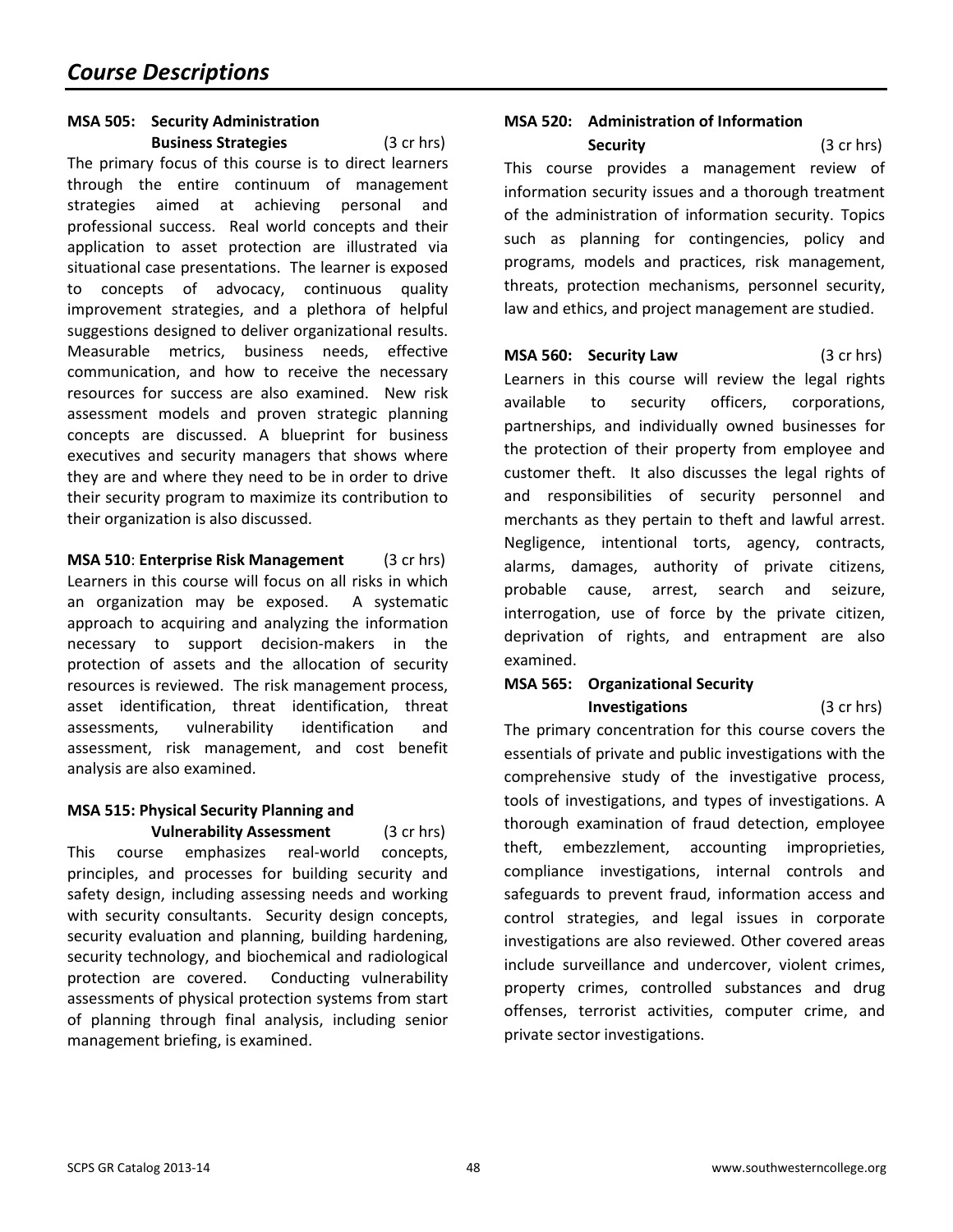#### **MSA 570: Homeland Security Defense and Administration** (3 cr hrs)

This course provides a comprehensive overview of America's homeland security system, including key federal, state, local, and private organizations. Policy issues, technologies, legislation, preparedness recommendations, and trends are analyzed. Threat assessments, critical infrastructure protection, weapons of mass destruction, cyber-terrorism, business preparedness, and emergency response and public protection are covered as well.

#### **MSA 575: Best Practices and Special Issues in Homeland Security** (3 cr hrs)

Learners in this course will examine the current ability of national, state, and local agencies to respond to terrorism. Lessons learned and best practices from past emergencies and terrorist events are reviewed to identify preparedness and mitigation methods. Individual and local government preparedness, response, and practices are covered.

#### **MSA 580: Terrorism: Perspectives and Consequence Management** (3 cr hrs)

Learners in this course will thoroughly examine the complex issues surrounding terrorism via a discussion of theories, domestic and international threats of terrorism, motivations for terrorism, and a review of the various religious, ideological, nationalistic, and ethnic movements taking place around the world. Consequence management is studied with a review of the incident management system, federal response plan, weapons of mass destruction effects, mass casualty decontamination, crime scene operations, and technology and emergency response.

# **MSA 585: Emergency, Disaster, and**

**Contingency Management** (3 cr hrs) This course outlines the essential roles of corporate and municipal managers and demonstrates the importance of their relationships with federal, state, and local government agencies as well as public and private community sectors. The emergency response plan, hazards, personnel training, and hazard and risk reduction strategies are covered. Contingency planning to protect vital facilities and critical operations is discussed via an implementation strategy, guidelines for minimizing development costs, and proven plan development methodology.

# **RHC 510: Leadership in Healthcare**

**Administration** (3 cr hrs)

This course studies a range of issues and related problems faced by CEOs in the rapidly changing healthcare/health services delivery system. The course offers an introduction to various leadership styles and traits with application to working in the modern healthcare industry. Challenges to leadership include managed care, the ethics of healthcare, the aging population, technology integration, and compliance issues.

### **RHC 565: Leading for Quality in a Rural Context** (3 cr hrs)

The rewards and challenges of urban hospital administration are different from those of rural hospital administration. This course explores the barriers to quality innovation and how to dismantle them. Topics include limited resources to achieve great need; high performance leadership; the multiple roles and responsibilities for a rural hospital CEO; community outreach and relationship building; the outsider status in an insular environment; and stability, credibility, entrenchment, and trust, internal and external.

### **RHC 575: Financial Decisions in the Changing**

**Healthcare Landscape** (3 cr hrs) This course prepares current and future hospital administrators with a full understanding of financial planning, control measures and financial management to effectively examine and address the complex financial challenges within the healthcare sector. The courses focuses on concepts to include demand (from physicians, patients, and families), supply distribution, utilization of resources, and cost-benefit analysis as they apply to the healthcare industry. Analysis and identification of healthcare financial trends, finance sources and reimbursement models, including current and future payment systems for healthcare, such as Medicare and Medicaid, are addressed.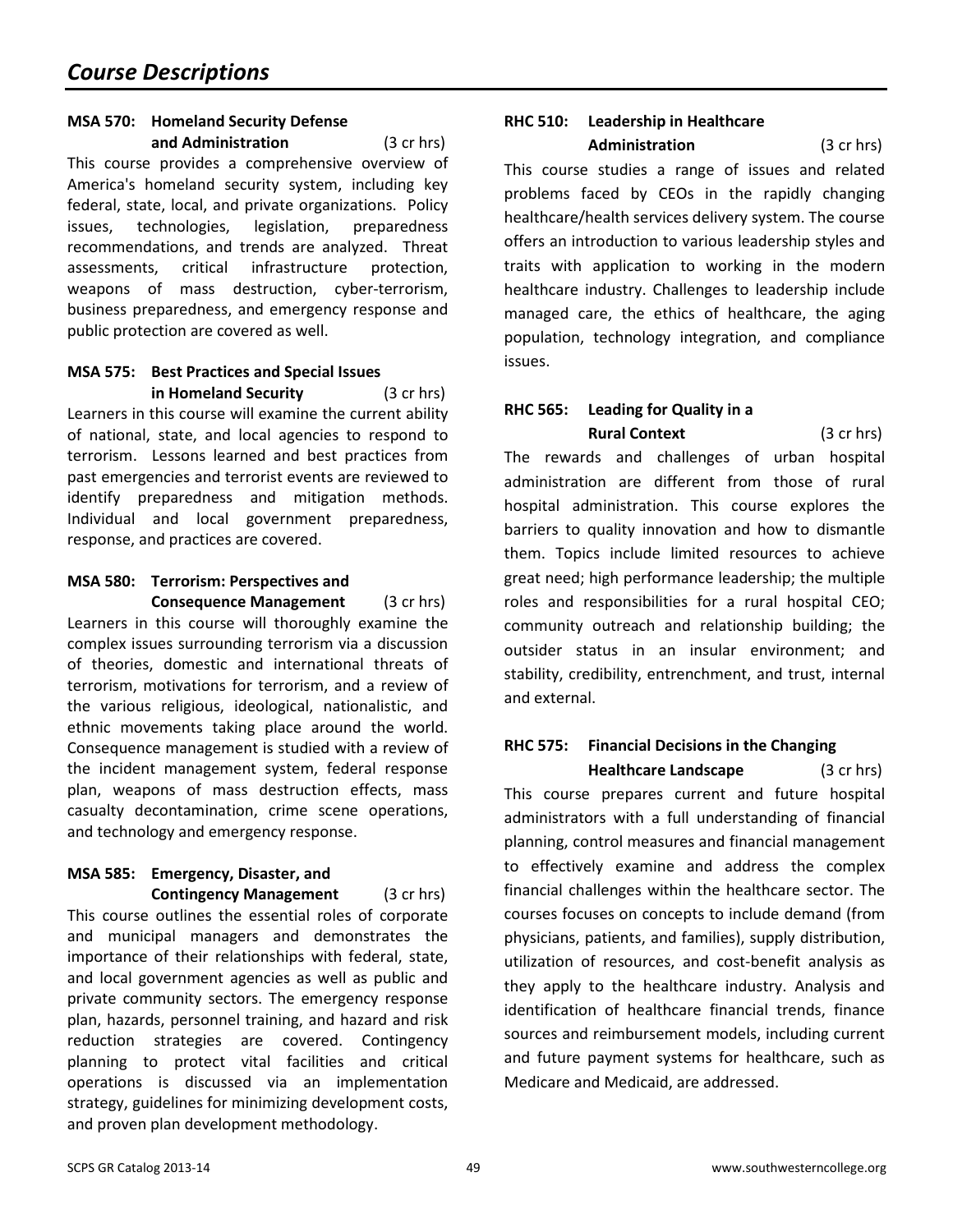#### **RHC 580: Organizational Development and Culture** (3 cr hrs)

The primary focus of this course is to understand the fundamentals of managing a healthcare environment. Healthcare CEOs must understand every level of hospital administration, from the maintenance staff to board elected by the community. The course examines the organizational process, including intervention strategies, and the role of organizational development in creating the changes that improve individuals, teams, and the organization itself. Key topics include diversity in the community and in the workplace, managing patients and staff, fundamentals of compliance, and adapting internal processes to external regulations.

#### **RHC 585: Information Technology to Lead (3 cr hrs)**

This course introduces information system design and structure principles specific to healthcare delivery. Topics include understanding contemporary information system technologies specific to healthcare, including electronic medical records, electronic reimbursement, patient information security, communication and diagnostic tools. The course also focuses on gathering and analyzing relevant institutional data for decision making. Strategies for financing continuing upgrades to information systems will be explored, and the course will cover the impact of technology on diagnosis and treating illness and disease and preparing for ways technology will continue to change medicine. The course includes a focus on the implementation and training needed to implement information technology and to further evidence-based healthcare and data driven decisions.

#### **RHC 590: Rural Hospital Administration from the Medical Perspective** (3 cr hrs)

A fundamental challenge to all rural hospitals is attracting and retaining qualified medical personnel. Understanding the needs, both professionally and personally, of physicians, nurses, and other clinicians will enable a CEO to know how to productively recruit potential candidates and how to provide an enticing package, to include compensation, schedules, professional development, and family considerations. This course provides the administrator with a thorough understanding of medical personnel needs and concerns about rural medicine. In addition, the course provides a basic understanding of some of the medical issues today, equipping the CEO to speak a common language with the physician and his/her staff.

**SMIN501: Introduction to Ministry** (3 cr hrs) This course will explore several themes that are foundational to ministry including the notions of call, conversion, prayer, and leadership in the church. Learners should be prepared to engage the practical dimensions of spiritual formation and to apply them to a variety of social scenarios.

**SMIN503:** Studies of the Old Testament (3 cr hrs) This course provides an introduction to the literature and history of ancient Israel with special attention given to the thirty-six books of the Hebrew Bible. Ancient and Near-Eastern texts will be considered in light of the context that they provide for understanding early Judaism. Attention will be given to how to utilize Old Testament Scriptures in a variety of church and para-church ministries.

**SMIN505: Studies of the New Testament** (3 cr hrs) This course provides [an introduction to the 27 books](http://sc.blackboard.com/webapps/portal/frameset.jsp?tab_id=_2_1&url=%2Fwebapps%2Fblackboard%2Fexecute%2Flauncher%3Ftype%3DCourse%26id%3D_14207_1%26url%3D)  [that constitute the New Testament. This course will](http://sc.blackboard.com/webapps/portal/frameset.jsp?tab_id=_2_1&url=%2Fwebapps%2Fblackboard%2Fexecute%2Flauncher%3Ftype%3DCourse%26id%3D_14207_1%26url%3D)  [take into account the Jewish and Greco-Roman milieu](http://sc.blackboard.com/webapps/portal/frameset.jsp?tab_id=_2_1&url=%2Fwebapps%2Fblackboard%2Fexecute%2Flauncher%3Ftype%3DCourse%26id%3D_14207_1%26url%3D)  [in which the New Testament developed. Attention will](http://sc.blackboard.com/webapps/portal/frameset.jsp?tab_id=_2_1&url=%2Fwebapps%2Fblackboard%2Fexecute%2Flauncher%3Ftype%3DCourse%26id%3D_14207_1%26url%3D)  [be given to how to utilize New Testament Scriptures in](http://sc.blackboard.com/webapps/portal/frameset.jsp?tab_id=_2_1&url=%2Fwebapps%2Fblackboard%2Fexecute%2Flauncher%3Ftype%3DCourse%26id%3D_14207_1%26url%3D)  [a variety of church and para-church ministries.](http://sc.blackboard.com/webapps/portal/frameset.jsp?tab_id=_2_1&url=%2Fwebapps%2Fblackboard%2Fexecute%2Flauncher%3Ftype%3DCourse%26id%3D_14207_1%26url%3D)

**SMIN507: Theology** (3 cr hrs) In this course, learners learn to link scriptural, historical, and theological sources in order to both create and understand theological constructs for youth ministry. Attention is given to how context (race, class, gender, other) shapes theological convictions.

**SMIN509 Survey of Church History** (3 cr hrs) This course provides a survey of the social, institutional, and intellectual history of Christianity. Topics will investigate how various church traditions give shape to ministry.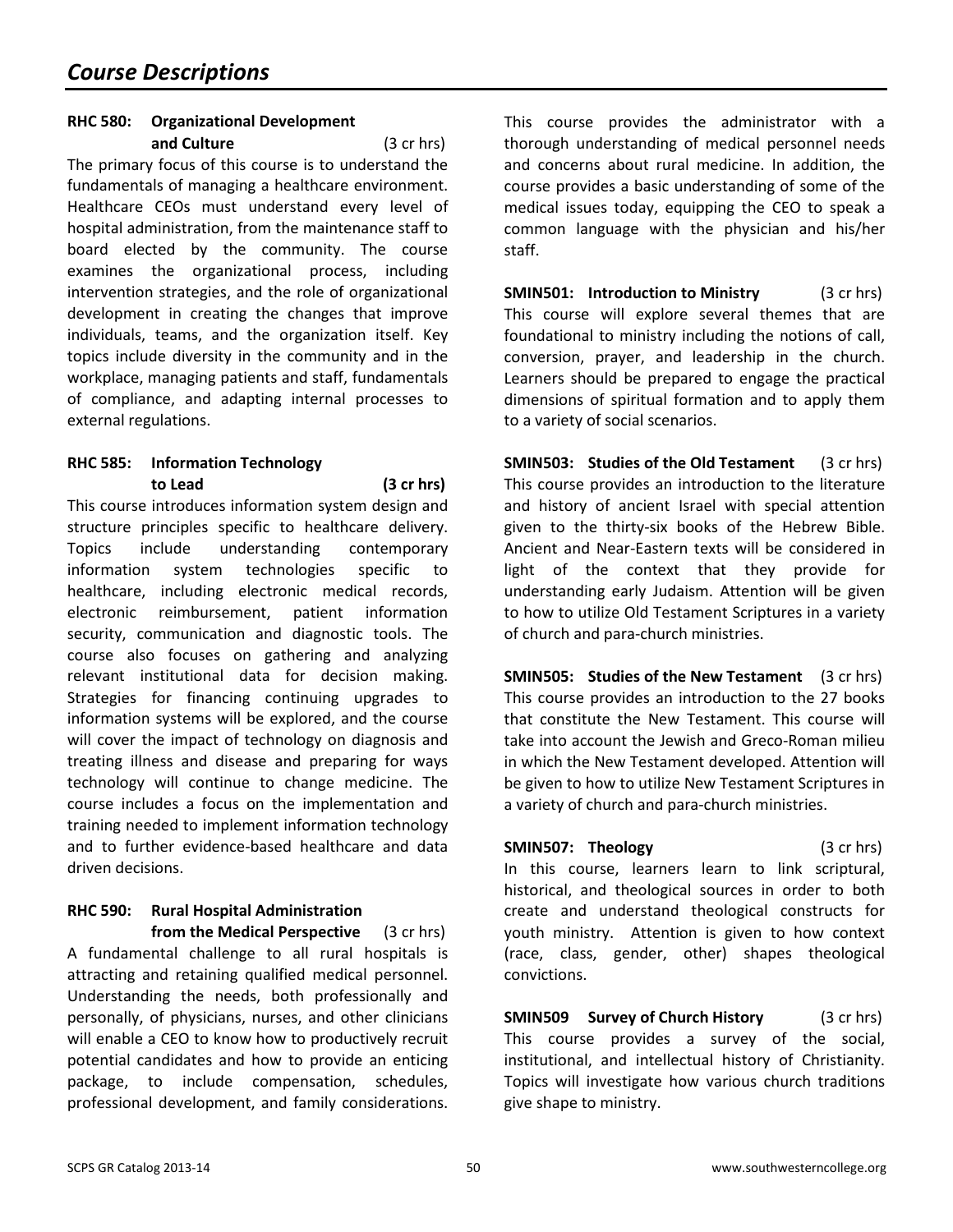**SMIN530: Theology of Youth Ministry** (3 cr hrs) This course provides a survey of root convictions regarding the action of God in the lives of young people. The course will follow the standard systematic categories in theology and challenge students to consider how content in each category gives shape to youth ministry.

**SMIN531: Ethical Issues in Youth Ministry** (3 cr hrs) This course provides a survey of legal and ethical concerns affecting youth leaders: boundary awareness, sexual ethics, counseling referral, rights to privacy, crisis response and management. This course will take a case study approach.

#### **SMIN532: Faith and Formation in Developing Adults** (3 cr hrs)

Learners study the relationship between psychological development and doctrines of the Christian life as they apply to youth and developing young adults. The course will cover topics such as entry into the Christian faith, the role of the church in spiritual formation, the role of theology in shaping discipleship and the importance of mentoring in faith formation in the years ranging from teen to young adult.

#### **SMIN533: Program Design and Development in the Local Church** (3 cr hrs)

This course provides an introduction to, and practice in, designing and developing a youth ministry in the local church. Attention will be paid to context (i.e. urban, rural, suburban and geographic or regional characteristics), theology of youth ministry, and practical challenges such as fundraising, budgeting and accounting procedures.

#### **SMIN596: Practicum in Specialized Ministry Part 1** (3 cr hrs)

The practicum involves real work experience in a ministerial setting. Established practicum settings include working at the United Methodist reporter and the campus ministries office on the main campus of Southwestern College. Practicum experiences can also take place in other ministry settings. Approval forms are submitted prior to the Practicum Part I course start date and includes the description of the work to be undertaken during the Part I and Part II schedule, evaluation criteria, and the off-campus supervisor, and the supervising teacher.

#### **SMIN597: Practicum in Specialized Ministry Part 2** (3 cr hrs)

This course is a continuation of the Practicum Part I and is required to be scheduled consecutively with SMIN 596. The practicum involves real work experience in a ministerial setting. *Prerequisite SMIN596*

# **THEO510: Theological Research**

**Methodology** (3 cr hrs) This course enables learners to obtain an understanding of what is expected in graduate level theological research and to begin work on the organized research for their forthcoming master's thesis. A proposed thesis topic and a research bibliography are developed in concert with the course instructor. The finished product of the course includes an annotated bibliography of pertinent research materials, a preliminary outline of the entire thesis (to three levels), and an estimated writing schedule.

**THEO511: History of Christianity 1** (3 cr hrs) This course provides an account of the history of the Christian church from its inception in the first century of the Common Era to the time of the Protestant Reformation in the 16th century. Special focus is upon the development of Christian doctrine by major figures and movements, including the Seven Ecumenical Councils.

**THEO512: History of Christianity 2** (3 cr hrs) This course provides an account of the history of the Christian church from the Protestant Reformation to the present day. The focus is upon the theological developments that characterize the various strands of Christian tradition in the modern period, and the major figures and groups that are representative of them.

*Prerequisite: THEO511*

**THEO521: Systematic Theology 1** (3 cr hrs) This course begins the systematic study of the Christian faith as articulated in the Nicene Creed. This course focuses on the First Article, which includes Trinity, the divine attributes, the doctrine of creation, the nature of the human person (theological anthropology) and the God/World relationship.